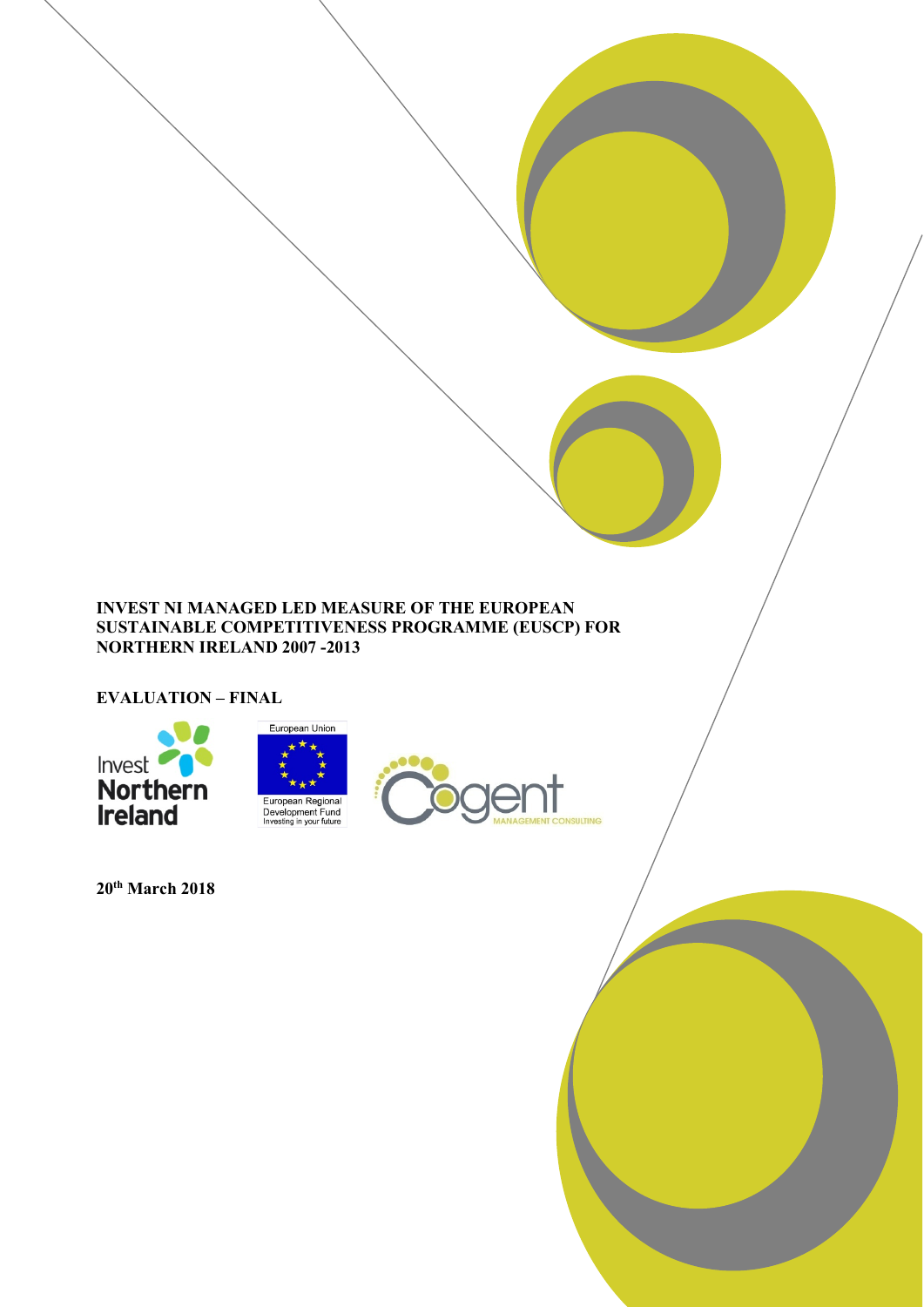## INVEST NI MANAGED LED MEASURE OF THE EUROPEAN SUSTAINABLE COMPETITIVENESS PROGRAMME (EUSCP) FOR NORTHERN IRELAND 2007-2013

## **EVALUATION**

## **CONTENTS**

Page

| 1.             |  |
|----------------|--|
| 1.1            |  |
| 1.2            |  |
| 1.3            |  |
| 1.4            |  |
| 1.5            |  |
| 2.             |  |
| 2.1            |  |
| 2.2            |  |
| 2.3            |  |
| 3.             |  |
| 3.1            |  |
| 3.2            |  |
| 3.3            |  |
| 3.4            |  |
| 3.5            |  |
| $\mathbf{4}$ . |  |
| 4.1            |  |
| 4.2            |  |
| 5.             |  |
| 5.1            |  |
| 5.2            |  |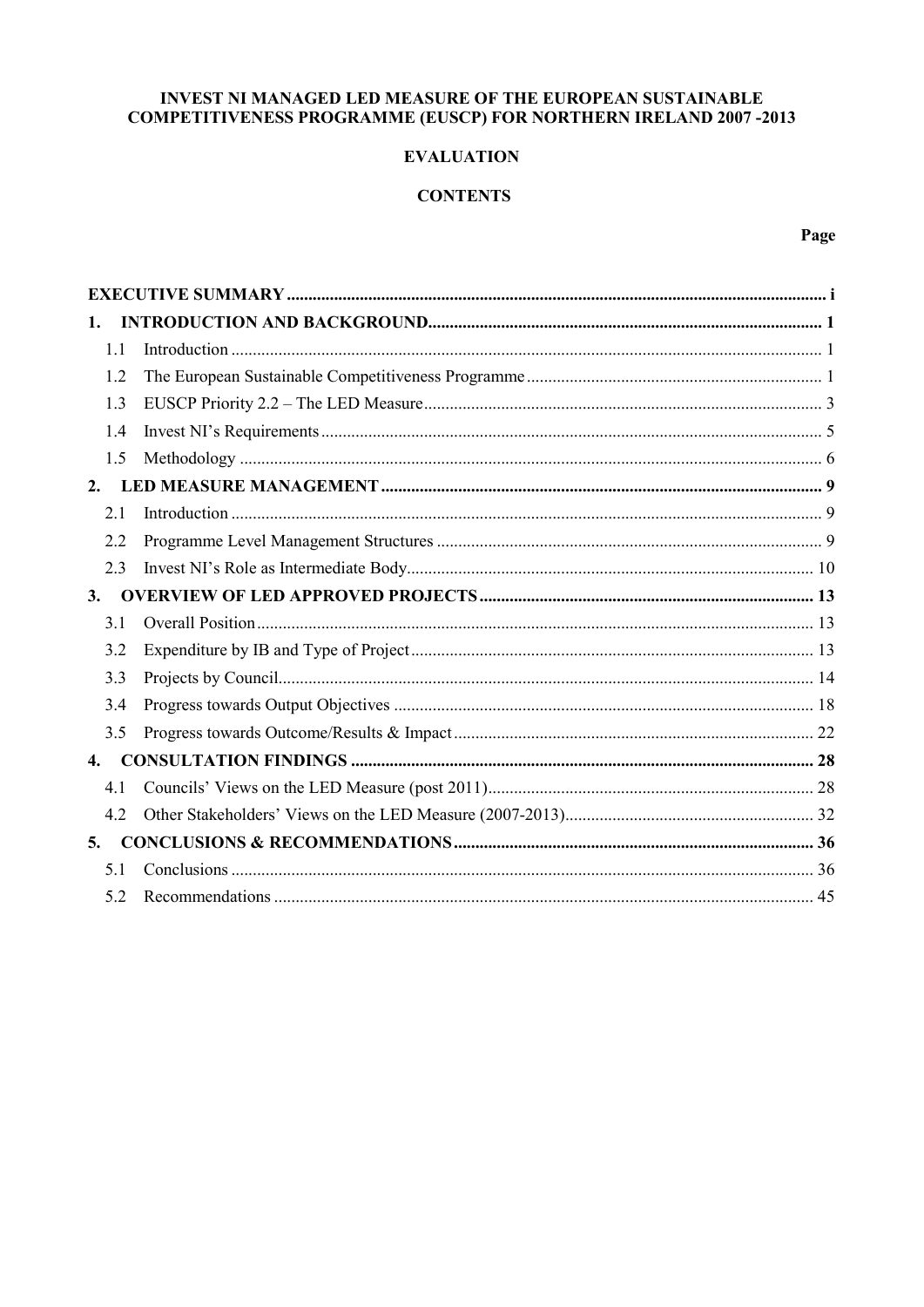## **APPENDICES (Presented Separately)**

- **I Key Roles & Responsibilities (Programme Level)**
- **II Overview of LED Capital Projects**
- **III LED Performance Indicators by Project (at December 2015)**
- **IV The Forthriver Innovation Centre Project**
- **V The Roslea Workspace Project**
- **VI Review of Outputs/Outcomes for the Sample of 28 Revenue Projects**

*This report has been prepared for, and only for Invest NI and for no other purpose. Cogent Management Consulting LLP does not accept or assume any liability or duty of care for any other purpose or to any other person to whom this report is shown or into whose hands it may come save where expressly agreed by our prior consent in writing.*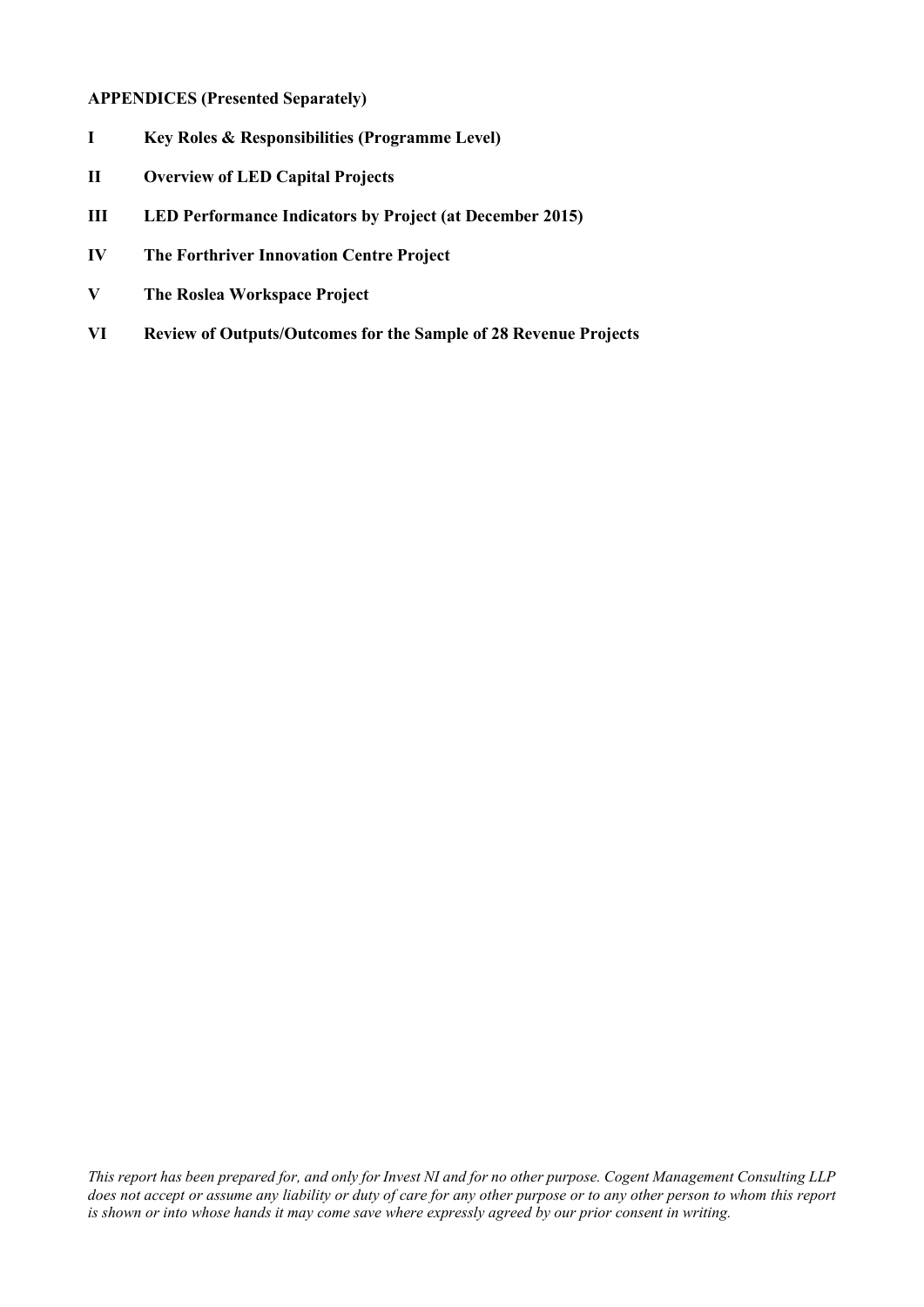# **List of Abbreviations**

| <b>Abbreviation</b>  | <b>Definition</b>                                     |
|----------------------|-------------------------------------------------------|
| <b>AIR</b>           | <b>Annual Implementation Reports</b>                  |
| $\overline{BCC}$     | <b>Belfast City Council</b>                           |
| <b>BEIS</b>          | Department for Business, Energy & Industrial Strategy |
| <b>DARD</b>          | Department of Agriculture and Rural Development       |
| <b>DETI</b>          | Department of Enterprise, Trade and Investment        |
| <b>DfE</b>           | Department for the Economy                            |
| <b>DFP</b>           | Department of Finance and Personnel                   |
| DoF                  | Department of Finance                                 |
| EA                   | Economic Appraisal                                    |
| <b>ERDF</b>          | European Regional Development Fund                    |
| <b>ESF</b>           | European Social Fund                                  |
| $E$ U                | European Union                                        |
| <b>EUSCP</b>         | European Sustainable Competitiveness Programme        |
| <b>FDI</b>           | Foreign Direct Investment                             |
| <b>FTE</b>           | Full time equivalent                                  |
| <b>GDP</b>           | <b>Gross Domestic Product</b>                         |
| <b>GVA</b>           | <b>Gross Value Added</b>                              |
| IB                   | Intermediate Body                                     |
| <b>ICE</b>           | Improvement, Collaboration and Efficiency             |
| Invest <sub>NI</sub> | <b>Invest Northern Ireland</b>                        |
| <b>LED</b>           | Local Economic Development                            |
| LoO                  | Letter of Offer                                       |
| MA                   | Managing Authority                                    |
| NI                   | Northern Ireland                                      |
| <b>NITB</b>          | Northern Ireland Tourist Board                        |
| <b>OJEU</b>          | Official Journal of the European Union                |
| <b>PMC</b>           | Performance Monitoring Committee                      |
| R&D                  | Research and Development                              |
| R&D&I                | Research and Development and Innovation               |
| <b>RPA</b>           | Review of Public Administration                       |
| <b>SENAM</b>         | Social Enterprise Newry and Mourne                    |
| <b>SMEs</b>          | Small and Medium Sized Enterprises                    |
| <b>VAT</b>           | Value Added Tax                                       |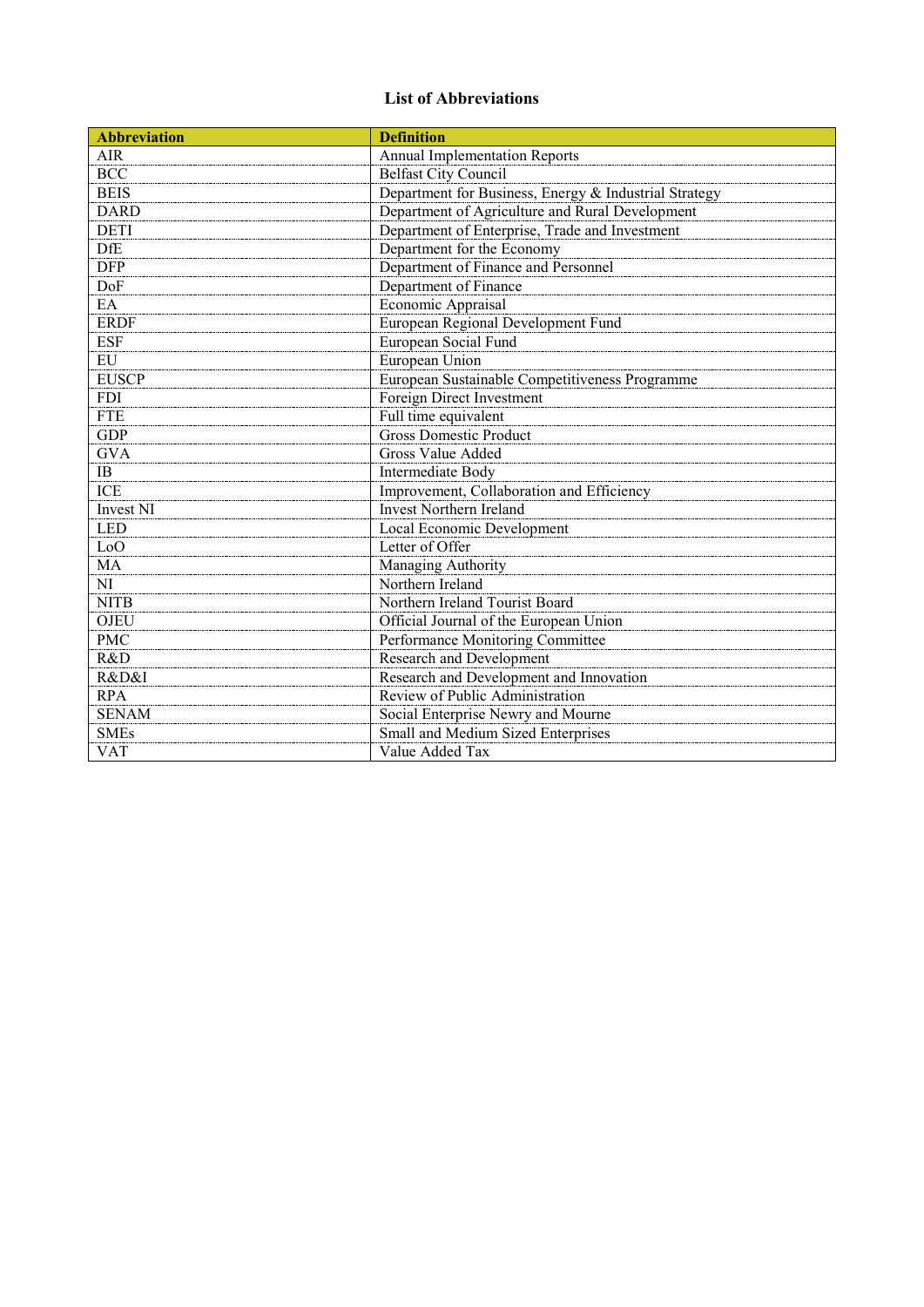

## <span id="page-4-0"></span>**EXECUTIVE SUMMARY**

## **Introduction & Background**



Invest Northern Ireland (Invest NI) has commissioned Cogent Management Consulting LLP ('Cogent' or the Evaluation Team) to undertake an independent evaluation of the Invest NI managed LED Measure of the European Sustainable Competitiveness Programme ('the EUSCP' or 'the Programme') for Northern Ireland 2007-2013.

Under the LED Measure (Sub-Priority 2.2) £50m (£25m ERDF/£25m National Contribution) funding was set aside for relevant projects brought forward under the, now legacy, 26 local Councils which would assist economic development in their respective areas.

It was considered that a locally driven component was essential to complement and enhance regional initiatives that support and strengthen business competitiveness. Furthermore, it was envisaged that the locally driven activities, would be developed in line with Local Action and Community Plans, that targeted specific sectors of the economy and addressed productivity drivers in a manner that met a council area's own particular mix of needs and would seek to develop imaginative local solutions to local issues that were acting as a constraint on development.

The Department for the Economy (DfE) (formally Department for Enterprise, Trade and Investment (DETI)) was the designated Managing Authority for the EUSCP in NI and was also (until 2011) the Intermediate Body for the Measure. Between 2007 and 2011, DETI's European Support Unit (as Intermediate Body) approved funding for 51 LED Measure projects (representing a commitment of circa £4m of the £25m ERDF funding). Each of these projects was funded 50% ERDF and 50% Council. However, whilst progress was being made, a Review of the LED Measure in 2010/11 identified the following:

- There was limited availability of the required match funding from Councils, in the then financial climate;
- There was a lack of clarity as to what additional provision could usefully be provided through the Measure, given the number of other support channels available, in particular, Invest NI support;
- The narrower scope of the LED Measure relative to the previous funding programme (Building Sustainable Prosperity) was contributing to fewer projects coming forward and subsequently being funded.

In addition, the publication of the Independent Review of Economic Policy (IREP) during September 2009 had led DETI to assess opportunities to focus more on policy rather than implementation. Following an internal organisation review, the LED Measure was identified as an area where there was an opportunity to do so. It was further considered by DETI that Invest NI's regional office network had the potential to facilitate better links with the local councils than it had.

## **Invest NI's Role & Activity**

Subsequent to both reviews, DETI transferred the administrative responsibility (i.e. the Intermediate Body role) for the LED Measure to Invest NI (responsibility for managing 25 of the 51 projects approved by DETI was also novated to Invest NI). In managing the Measure, it was considered by Invest NI that it would be required to overcome obstacles impacting drawdown, summarised as:

- Agreement on areas of duplication with Invest NI or other public sector activity;
- Council and Invest NI match funding budget availability;
- Agreement to work within measure restrictions;
- Agreement between Councils on areas of collaboration;
- Agreement on economic appraisal of proposals;
- Budgetary management and administrative issues.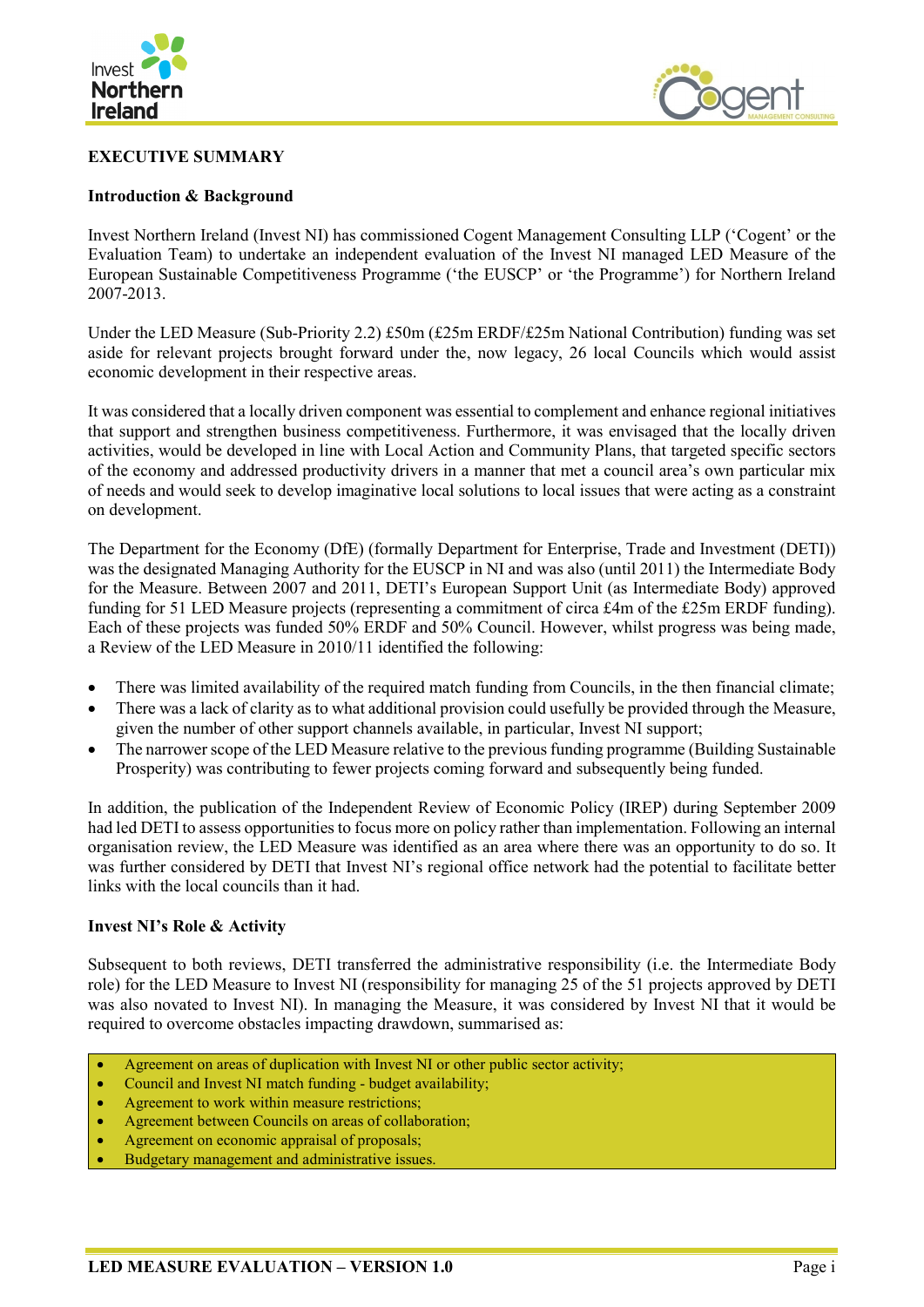



However, it was considered that these issues were manageable and would require:

- Flexibility and pragmatism from all parties in relation to duplication;
- Close cooperation with Councils and DETI on budget allocation;
- Clear understanding and communication of measure rules;
- Influencing skills to develop collaborative, sub-regional strategies;
- Knowledge and capability to ensure clear fit with LED objectives;
- Resourcing the administrative burden in dealing with volume applications.

Post-2011, Invest NI, in its role as Intermediate Body, worked closely with Councils to bring forward LED projects and committed to providing up to 25% of total eligible project costs, thereby substantially easing the financial pressures faced by Councils. The projects presented for LED ERDF funding needed to be aligned with Invest NI's objectives in order to qualify for Invest NI match funding. Projects which did not align with Invest NI objectives continued to be funded through 50% ERDF and 50% Council. LED projects were largely therefore 100% publicly funded, as follows:

| Prior to 2011    | 50% ERDF, 50% Council                   |  |
|------------------|-----------------------------------------|--|
| <b>Post 2011</b> | 50% ERDF, 25% Council and 25% Invest NI |  |
|                  | 0r                                      |  |
|                  | 50% ERDF, 50% Council                   |  |

The LED Measure did not provide for direct grant assistance to businesses. Instead, funding was provided to Councils to deliver capital build as well as capability development projects via workshops, skills development, mentoring type support etc., tailored to meet the needs of businesses within their local area. Where contracts for the delivery of services were required, these were procured directly by the Councils and subject to EU, National and Local Government procurement guidelines. As soon as it became aware of the recommendations of the [1](#page-5-0)7<sup>th</sup> Report from PAC<sup>1</sup>, Invest NI engaged CPD to advise Councils undertaking LED Capital projects from October 2014 onwards, the purpose of which was to ensure procurement was compliant with relevant EU and NI Procurement Laws. Furthermore, CPD was requested by Invest NI to validate all previous capital procurement activity prior to claims being submitted.

Following Invest NI taking on the role of IB, a further 99 projects were approved, meaning that in total 150 LED Projects were approved and implemented through the 26 Councils under the EU Sustainable Competitiveness Programme 2007-2013. These can be categorised as follows:

| <b>Profile of LED1 Projects</b>                           |                            |  |  |  |  |
|-----------------------------------------------------------|----------------------------|--|--|--|--|
| <b>Projects</b>                                           | <b>No. of LED Projects</b> |  |  |  |  |
| Approved and managed to their conclusion by DfE           |                            |  |  |  |  |
| Novated across to Invest NI from DfE post the 2011 Review |                            |  |  |  |  |
| Approved and managed by Invest NI                         | qq                         |  |  |  |  |
| <b>Total</b>                                              | 150                        |  |  |  |  |

Across the full LED Measure funding period, responsibility for the actual implementation of LED funded projects rested with the Councils.

<span id="page-5-0"></span> <sup>1</sup> Report on DCAL: Management of Major Capital Projects (Public Accounts Committee, 9 October 2013)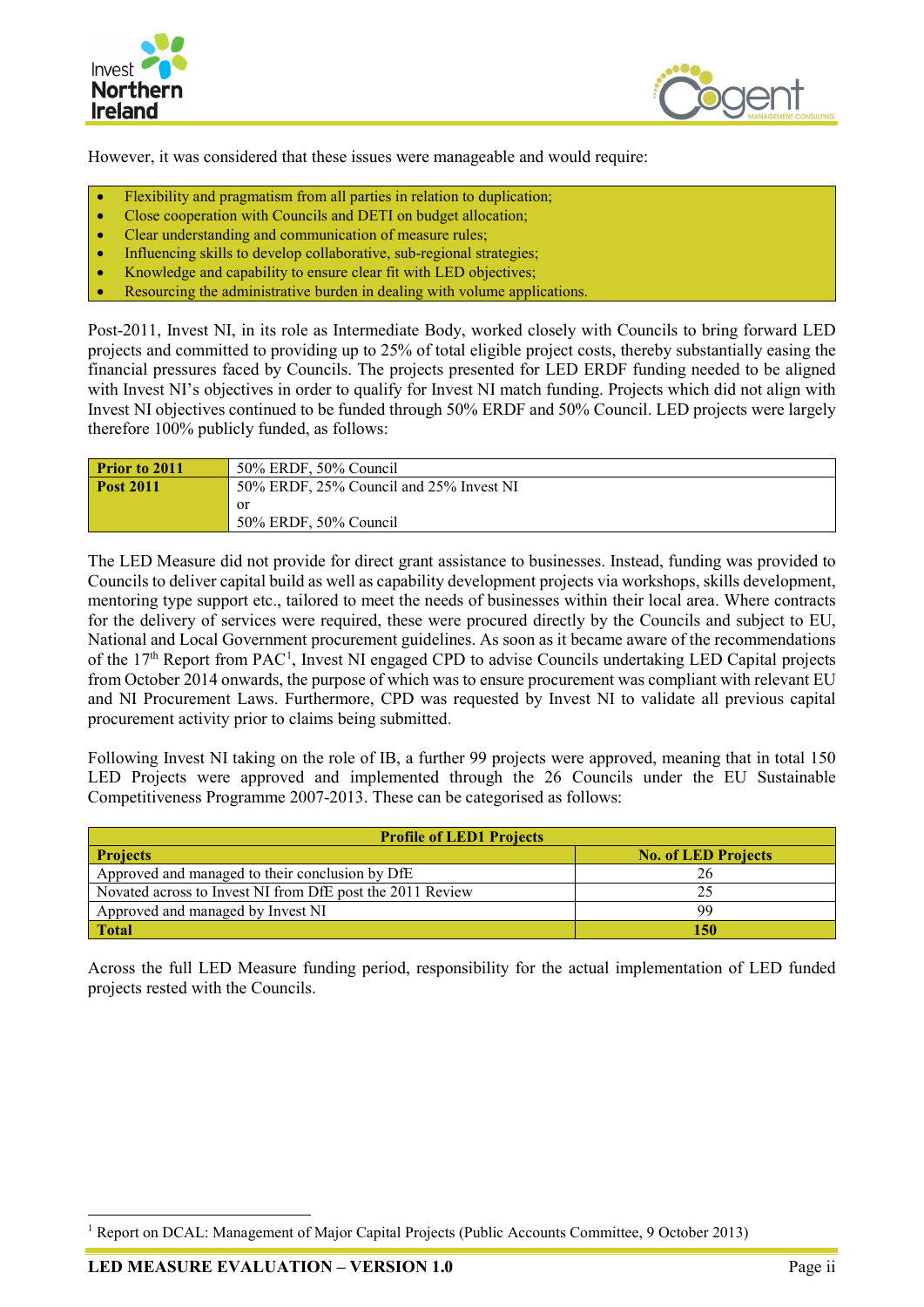



On an overall basis, £44.2m was committed to the 150 approved projects, with actual expenditure incurred being £34.9m i.e. 79% of monies committed were subsequently drawn down.

| <b>Summary of LED Projects and Spend</b> |                    |                 |                           |                             |            |
|------------------------------------------|--------------------|-----------------|---------------------------|-----------------------------|------------|
| <b>Project Type</b><br><b>Funder</b>     |                    | No. of          | <b>Committed</b>          | Spend £m                    | % Drawdown |
|                                          |                    | <b>Projects</b> | $\mathbf{f}_{\mathbf{m}}$ |                             |            |
| <b>DETI</b> (DfE)                        | ERDF only          | 26              | 1.9                       | 1.6                         | 84%        |
|                                          | Councils           |                 | 2.4                       | 1.6                         | 67%        |
|                                          | Sub-Total          | 26              | 4.3                       | 3.2                         | 74%        |
| <b>Novated to Invest NI</b>              | ERDF only          | 25              | 2.2                       | 2                           | 91%        |
|                                          | Councils           |                 | 2.5                       | $\mathcal{D}_{\mathcal{L}}$ | 80%        |
|                                          | Sub-Total          | 25              | 4.7                       | 3.9                         | 85%        |
| <b>Invest NI</b>                         | Invest $NI + ERDF$ | 99              | 23.3                      | 18.3                        | 79%        |
|                                          | Councils           |                 | 11.9                      | 9.5                         | 80%        |
|                                          | <b>Total</b>       | 99              | 35.2                      | 27.8                        | 79%        |
| <b>Total</b>                             | Invest $NI + ERDF$ | 150             | 27.4                      | 21.9                        | 80%        |
|                                          | Councils           |                 | 16.8                      | 13.1                        | 78%        |
|                                          | <b>Total</b>       | <b>150</b>      | 44.2                      | 34.9                        | 79%        |

All 51 DETI approved projects (including the 25 projects novated to Invest NI) were 'revenue-based' projects. In total, they had a projected investment value of circa £9m (i.e. £4.3m and £4.7m respectively), with actual spend on these totalling £7.1m (i.e. £3.2m and £3.9m respectively).

The 99 projects approved by Invest NI had a total projected investment value of circa £35.2m, of which £23.3m was anticipated to be supported by Invest NI and ERDF commitments. Actual expenditure across the 99 projects was £27.8, with actual ERDF/Invest NI spend of £18.3m. Of the 99 Invest NI approved projects:

- 95 projects were 'revenue-based', representing a total committed value of £18.4m, of which £14.1m was spent.
- 4 were 'capital' projects representing a total committed value of £16.9m, of which £13.7m was spent. Further summary details of the 4 capital projects are provided in Appendix II.

## **Evaluation Methodology**

In order to streamline the evaluation process, Invest NI pre-selected a sample of 30 (of the 124 Invest NI) LED funded projects that were administered to their conclusion by Invest NI upon which to draw conclusions against the key objectives of the evaluation. The sample of 30 projects represented:

- 24% of the total number of Invest NI managed and administered LED projects;
- A total investment commitment value of c.£16m (67% Capital and 33% Revenue), of which £11.9m was spent (62% Capital and 38% Revenue);
- The assistance offered is reflective of the range of assistance offered across all of the 124 projects i.e. ranges from £21 $k$  to £6.1m;
- LED project activity in all 11 new Council areas (and 61% of the 26 predecessor Councils);
- Projects where:
	- Independent external evaluations have been carried out and are available for 26 revenue projects (24 were Invest NI approved projects and 2 were novated);
	- An evaluation survey was carried out by the Service Delivery Provider (1 project);
	- The projects were capital in nature (2 i.e. Forthriver and Roslea, where monitoring reports are available at this point in time, owing to their stage of development); and
	- The project originated in a Council area where monitoring and evaluation information was not forthcoming (1).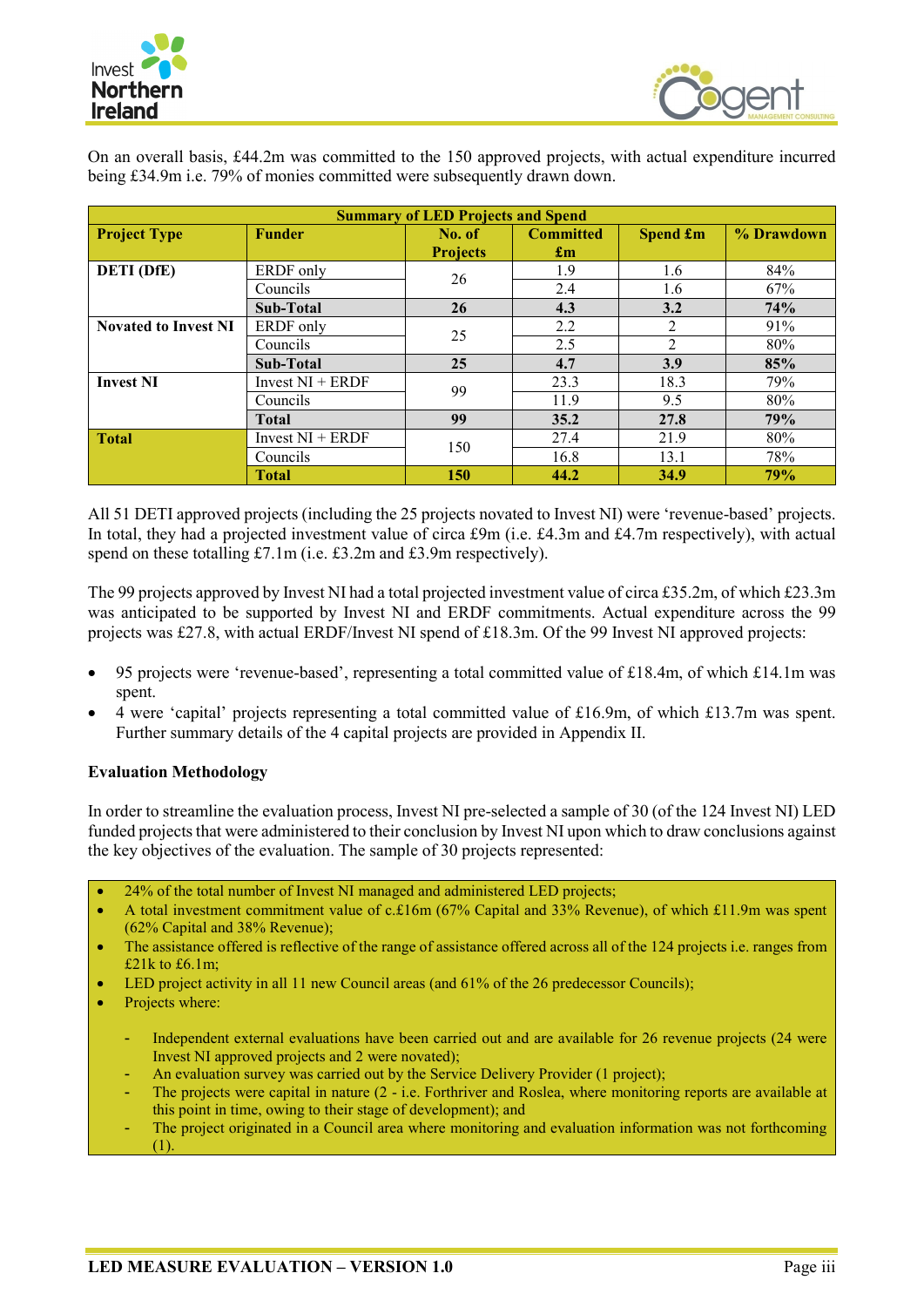



| <b>Summary of Sample 30 LED Projects</b> |                                                                            |    |      |      |            |  |
|------------------------------------------|----------------------------------------------------------------------------|----|------|------|------------|--|
| Project                                  | Committed £m<br><b>No. of Projects</b><br><b>Spend £m</b><br><b>Funder</b> |    |      |      | % Drawdown |  |
| <b>Type</b>                              |                                                                            |    |      |      |            |  |
| Capital                                  | Invest $NI + ERDF$                                                         | 2  | 6.2  | 4.3  | 69%        |  |
|                                          | Councils                                                                   |    | 4.5  |      | 67%        |  |
|                                          | Sub-Total                                                                  |    | 10.7 | 7.3  | 68%        |  |
| Revenue                                  | Invest $NI + ERDF$                                                         | 28 | 3.7  | 3.3  | 89%        |  |
|                                          | Councils                                                                   |    | 1.5  | 1.3  | 87%        |  |
|                                          | Sub-Total                                                                  |    | 5.2  | 4.6  | 88%        |  |
| <b>Total</b>                             | Invest $NI + ERDF$                                                         |    | 9.9  | 7.6  | 77%        |  |
|                                          | Councils                                                                   | 30 | 6    | 4.3  | 72%        |  |
|                                          | <b>Total</b>                                                               |    | 15.9 | 11.9 | <b>75%</b> |  |

In conducting the evaluation, the Evaluation Team conducted a variety of desk-based and primary research activities including:

#### **Desk Research Activities**

#### Robust review of

- NI Executive, 2007 EU Structural Funds The European Sustainable Competitiveness Programme for NI 2007 2013
- Mid Term Evaluation of the European Sustainable Competitiveness Programme for NI 2007 2013, completed by PWC in 2011
- All LED project level documentation available for the 28 Invest NI Approved & 2 Novated projects (including Council Contact):
	- Assistance Offered, Actual Spend
	- Application Forms (and supporting documentation)
	- Casework Approval documents;
	- Letters of Offer (Signed) by Council;
	- Monitoring Reports;
	- PPEs where available

Consultations were undertaken with the stakeholders from DfE, Invest NI, the local councils, NILGA and two of the capital projects supported.

#### **Evaluation Conclusions**

#### *Overall Conclusion*

Invest NI took responsibility (as Intermediate Body) for the LED Measure of the European Sustainable Competitiveness Programme ('the EUSCP' or 'the Programme') for Northern Ireland 2007-2013 during 2011, some four years into its operation. At this point, the Measure had only committed c£4.1m of its £25m budget (excluding match funding) across 51 projects. In addition, at that point in time, NI was continuing to suffer the effects of the economic downturn and there was uncertainty within the councils as a result of the impending RPA process (whereby the councils were restructured from 26 to 11).

Our review of materials and our consultations with councils and Invest NI/DfE indicate that from the outset, Invest NI took a proactive approach to ensure that as much funding was invested in the local economy as possible. This included taking a decision to match fund eligible projects at a level of 25% of costs from its own budgets, undertaking a series of presentations with councils and introducing an EU & Partner Delivery Team to work closely with councils to scope and develop suitable projects, whilst avoiding duplication of existing activity. Our evaluation suggests that the approach adopted was a success and was welcomed by councils. Ultimately by 2013, Invest NI had committed a further c£15m of ERDF LED monies across 99 new projects including 4 substantial capital projects.

*LED's Management, Operating & Monitoring Structures*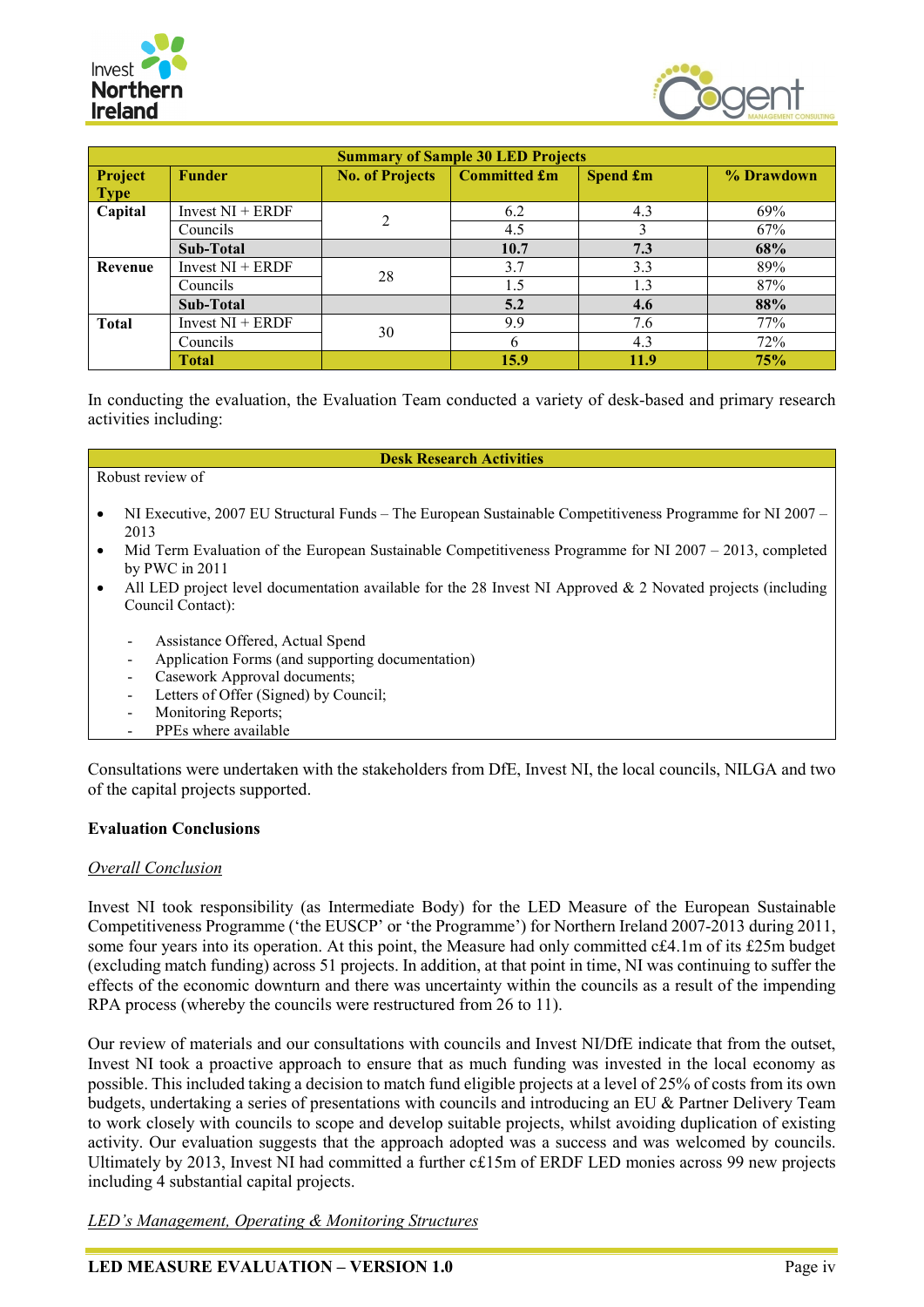



On an overall basis, the review of programme and project level materials and discussions with key stakeholders indicates that the LED Measure's intervention's management and operating structures were appropriate and effective. This includes *inter alia*:

- The application and appraisal processes which are considered to be concise and proportionate to the quantum of monies sought for individual projects (considering issues such as strategic fit, need, economic benefits - jobs, duplication, displacement, additionality, and VFM);
- The Measure's financial management which was again considered to be proportionate, clear and robust;
- Risk management processes which were considered to be appropriately distributed to all pertinent stakeholders (i.e. DfE, Invest NI and the local councils); and
- The management/delivery of any European Funding e.g. the administrative arrangements including vouching requirements and expenditure eligibility, which were considered to be clear and easily addressed.

In particular, it is noted that the LED Measure offers considerable potential to deliver upon aspects of the Industrial Strategy which has a strong sub-regional dimension. LED 1 (i.e.  $2007 - 2013$ ) has provided the opportunity for enhanced communication between the councils and Invest NI and the platform to explore opportunities to impact upon the sub-regional agenda.

However, whilst the monitoring arrangements utilised were effective in ensuring that the supported projects were delivering their anticipated outputs and the funding received was spent in accordance with agreed budgets, it is the Evaluation Team' view that more emphasis could have been placed at the outset of the programme (either by the Department and/or Invest NI when it took over the IB role) on putting in place procedures to provide a foundation for capturing programme level 'outcomes'. That is, the 30 projects that we have considered in detail have sought to support businesses in a large variety of different ways and across the 30 projects, there is a large number of outcome indicators. Unfortunately, the varied mix of indicators chosen by councils to measure the success of their projects means that it is not possible to aggregate results in any meaningful manner. It is the Evaluation Team's view that common indicators could potentially have been built into many of the projects supported, but to be measurable should be done at the outset i.e. either as a requirement of the application process or completed as part of the project approval process.

#### *Strategic fit with relevant policy, including the overall LED Programme objectives*

It is clear that Priority 2.2 provided a good fit with prevailing NI strategies including, in particular, Priority 1 (Grow a dynamic, innovative economy) of the then Programme for Government (PfG 2008-2011)<sup>2</sup> and the then Economic Strategy (published March 2012) which placed a focus on two distinct elements:

- Rebalancing the economy: in the long term (up to 20 years), the aim was to rebalance the local economy toward higher value-added private sector activity.
- Rebuilding the economy: in the short term, the aim was to provide more immediate support/measures for the local economy which had recently experienced a difficult period (rising unemployment, depression in construction).

<span id="page-8-0"></span><sup>&</sup>lt;sup>2</sup> Mid-term Evaluation of the European Sustainable Competitiveness Programme for Northern Ireland 2007-2013 Final Report (PwC, August 2011)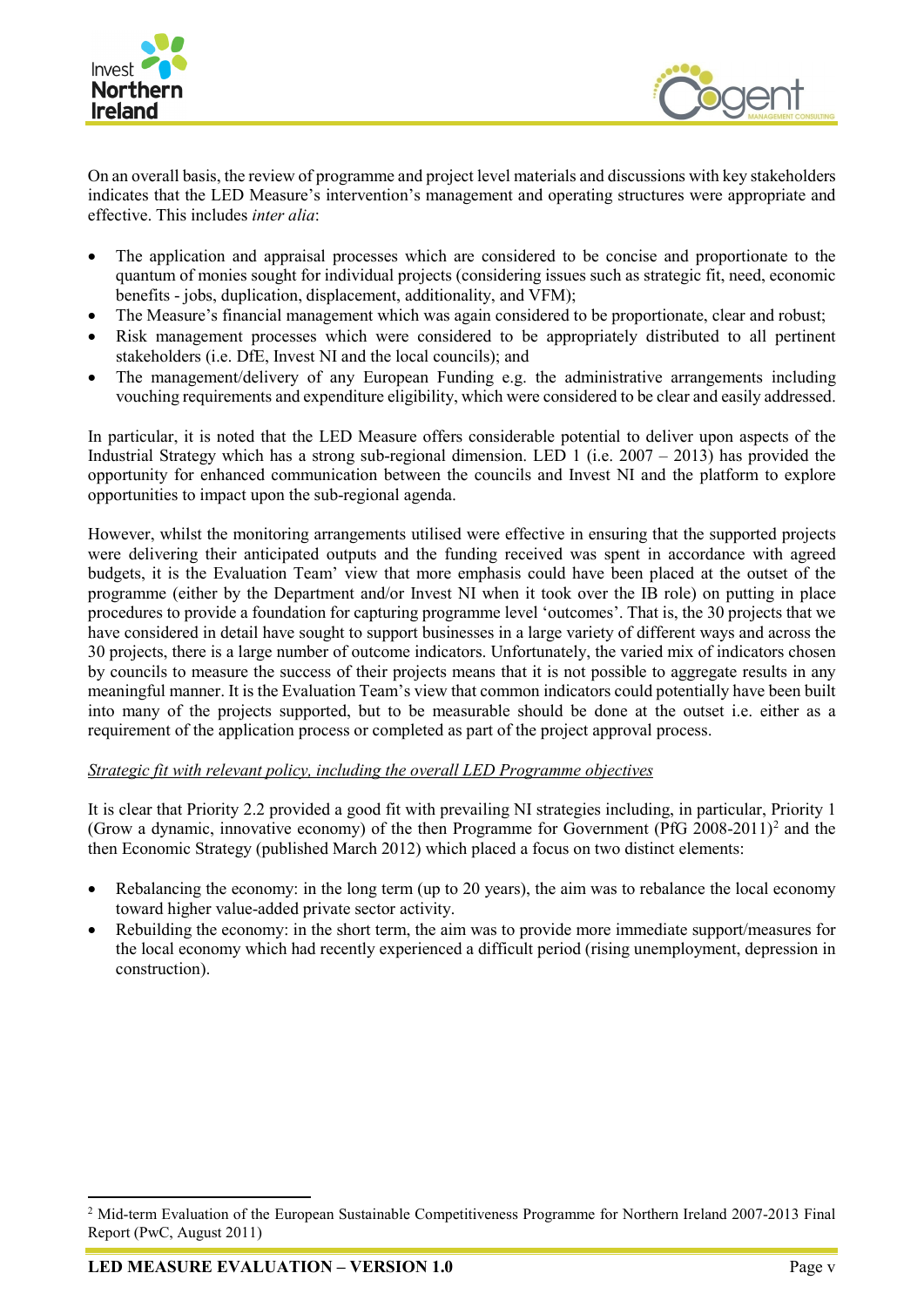



In relation to the LED Programme objectives, the Evaluation Team's review of the projects supported indicates that they provided a strong fit with EUSCP Priority 2 – 'Sustainable Enterprise and Entrepreneurship' through encouraging the growth of the private sector. In particular, and as illustrated in Appendices IV, V and VI, many of the projects had a focus on:

- Increased job creation;
- Increased economic activity by encouraging businesses to become more market-aware, research aware, outward-looking, export-orientated and committed to ongoing business development;
- Increased innovation; and
- Greater social inclusion through the development of social enterprises and through seeking to encourage income generation and an increased circulation of money in disadvantaged communities (in particular, work in support of this has been implemented through the Forthriver project – see Section 3.5 and Appendix IV for details).

#### *The identified rationale and need for the projects, including market failures and additionality*

Our review of project applications indicates that most projects supported were premised on the basis that they met local business need (as reflected in local economic development plans, scoping studies, surveys of businesses etc.). Where market failures were discussed, they largely related to some of the following factors:

- **Capital Market Failures** At 2013, Northern Ireland was continuing to suffer from the impact of the economic downturn. Access to finance was a key area of concern in the local economy and a constraint facing business. In this context (the downturn in the economy and current banking conditions, where it was particularly difficult for businesses to access finance), many businesses were unable to access the finance they required to achieve their growth potential.
- **Information asymmetry** It was considered that many firms did not understand the full benefits of innovation focused activities, collaborating with other firms to generate new ideas and many individuals did not understand the full potential benefits of starting new businesses. As such, it was suggested that without support, such activities would be taken forward at a sub-optimal level.
- **Risk aversion** Uncertainty over the benefits and returns from investing in potential growth activities, can often lead to businesses, especially SMEs, to engage in risk adverse behaviour that leads to a sub-optimal level of investment in their future growth. For example, businesses may not invest in training in emerging areas such as digital marketing as they may see it as a threat to their roles or to their traditional models. As a result, businesses fail to reap the true value that can be delivered through these emerging disciplines.

#### *The actual costs incurred against the estimated costs and explain any variances*

A key point to note in relation to projects costs is that feedback from councils indicates that without the introduction of Invest NI's contribution of 25% of project costs far fewer projects would have come forward, and indeed it is likely that much of the LED monies would have remained unspent. This was influenced by a variety of factors including:

- Constrained budgets within the various councils; and
- Uncertainty within the councils during the review period as a result of the reconfiguration of the councils under the RPA process.

Indeed, at the time that the transfer of LED ERDF monies to Invest NI were being discussed it was noted by Invest NI (memo to Invest NI's Top Management Team, dated 22nd June 2011) that there was a high risk of underspend on the Measure. To that end and reflecting upon the alignment of individual project objectives with the LED Programme objectives, and the fact that the majority of projects supported appear to have fully met their anticipated output and outcome indicators (albeit they are very varied), it appears that the introduction of Invest NI's 25% funding does appear to have delivered value for money.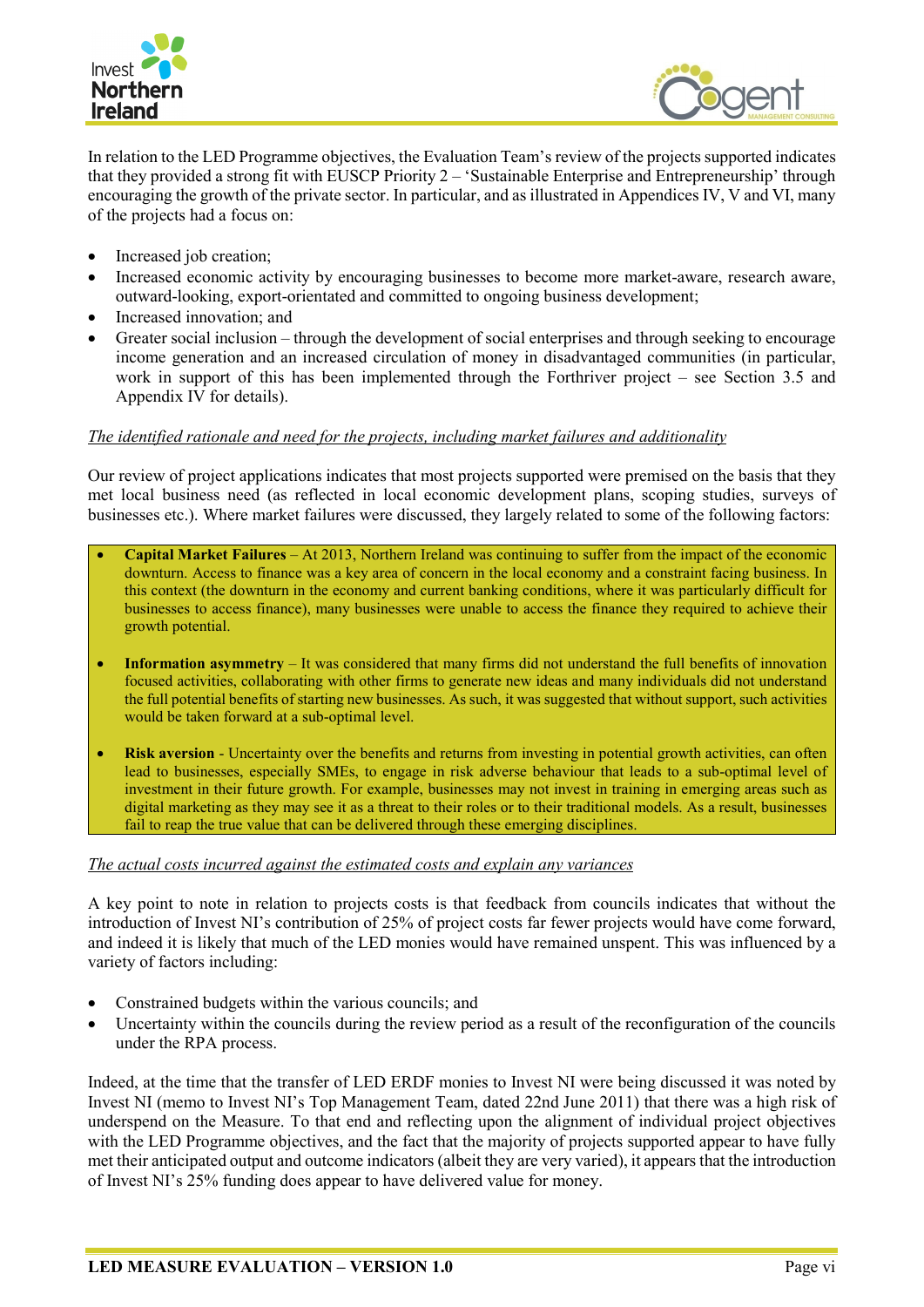



As illustrated in Section 3.4, the majority (76% overall) of monies offered (to the 30 LED projects sampled) were drawn down. However, if the Forthriver project is excluded, the percentage drawdown increases to 88% across the remaining 29 projects. A variety of reasons for variances were recorded across projects included tendered costs coming in lower than expected, some activity being less than was anticipated at the outset, some activity that was undertaken not being eligible for ERDF co-funding, some penalties being incurred as a result of procurement activities not being undertaken in line with guidance etc.

## *The extent to which the projects have progressed to date, and are likely to perform against their stated project objectives and targets*

The Evaluation Team has undertaken a detailed review of available evidence with respect to the specific activities, outputs, results and impacts associated with the 30 Invest NI projects that were selected for review. As illustrated in Appendix VI, our review of existing evidence for the 30 projects within the sample indicates that almost all projects met the targets that were established for them.

In specific consideration of the two capital projects, all available evidence indicates that they have progressed as planned and are on their way to achieving targets established for them (albeit, for the Forthriver project, it will be a number of years before it becomes fully clear whether it will meet its occupancy and revenue targets).

#### *The contribution of the projects to Sub-Priority objectives*

The sub-priority 2.2 objective was:

*"To encourage the growth of NI firms (by encouraging companies to become more market-aware, research aware, outward-looking, export-orientated and committed to ongoing business development)".*

Following the 2011 EUSCP Mid Term Evaluation, the following output indicators were identified to help inform Invest NI's reporting of LED:

# **Number of:**

- LED Projects Supported;
- LED-based projects that support SMEs to develop their export focus;
- LED projects that support SMEs in business improvement activities;
- LED projects that support SMEs in innovation;
- LED-based projects that support SMEs in entrepreneurship;
- LED-based projects that support SMEs through collaborative activities.

The 2015 Annual Implementation Report (AIR) noted that in total 150 LED projects were approved (up to 31st December 2015) by both Invest NI and DETI against a target of 100. The table below identifies that each of the LED output indicator targets was achieved, and that the Invest NI-managed LED projects contributed greatly to their achievement.

| <b>Achievement of LED Output Indicator Targets</b>   |               |               |                                                                                         |               |  |
|------------------------------------------------------|---------------|---------------|-----------------------------------------------------------------------------------------|---------------|--|
| <b>Number of (LED) projects</b>                      | <b>Target</b> | <b>Actual</b> | <b>Contribution of the Invest NI</b><br>managed LED projects to<br><b>Actual Output</b> |               |  |
|                                                      |               |               | No.                                                                                     | $\frac{1}{2}$ |  |
| Supported                                            | 100           | 150           | 124                                                                                     | 83%           |  |
| That support SMEs in business improvement activities | 100           | 122           | 100                                                                                     | 82%           |  |
| That support SMEs in entrepreneurship                | 70            | 88            | 70                                                                                      | 80%           |  |
| That support SMEs to develop their export focus      | 20            | 41            | 40                                                                                      | 98%           |  |
| That support SMEs through collaborative activities   | 10            | 38            | 36                                                                                      | 95%           |  |
| That support SMEs in innovation                      | 12            | 38            | 36                                                                                      | 95%           |  |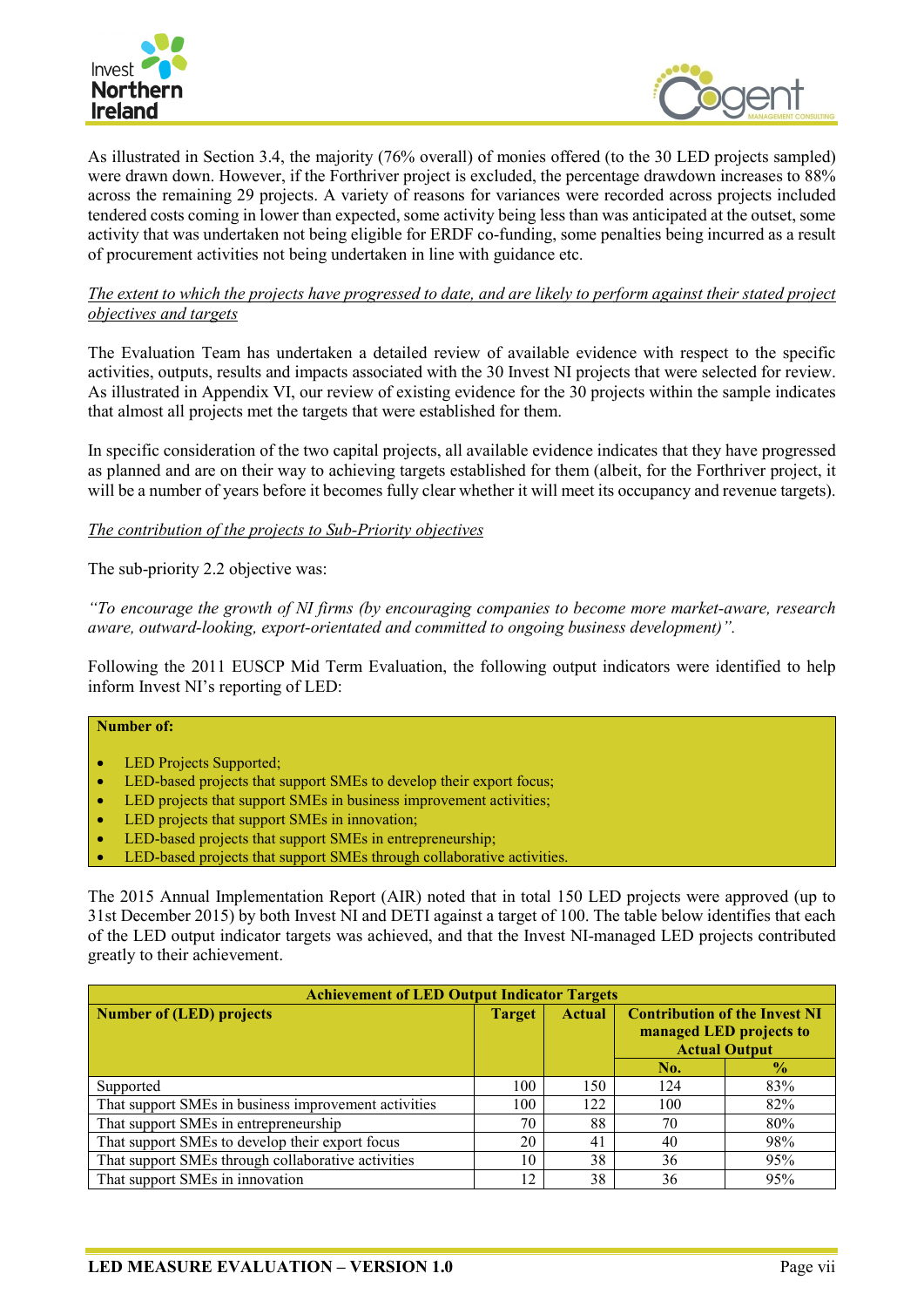



Whilst the focus on business improvement projects was retained for the 99 projects approved by Invest NI, the table below indicates that the projects approved under Invest NI placed more of an emphasis on Innovation (33%, N=99), collaborative activity (33%, N=99) and export trade (37%, N=99) than had been the case when DETI performed the IB role, but also less of a focus on 'entrepreneurship' (49%, N=99).

| % of Projects by LED Indicators |                 |                                       |                         |                                           |                       |                   |
|---------------------------------|-----------------|---------------------------------------|-------------------------|-------------------------------------------|-----------------------|-------------------|
|                                 | No. of          |                                       |                         | % of LED-based projects that support SMEs |                       |                   |
|                                 | <b>Projects</b> | <b>Business</b><br><i>improvement</i> | <b>Entrepreneurship</b> | <b>Export focus</b>                       | <b>Collaborations</b> | <b>Innovation</b> |
| <b>DETI</b>                     | 26              | 85%                                   | 69%                     | 4%                                        | 8%                    | 8%                |
| Novated                         | 25              | 88%                                   | 84%                     | 12%                                       | 12%                   | 12%               |
| Invest NI                       | 99              | 79%                                   | 49%                     | 37%                                       | 33%                   | 33%               |
| $N=$                            | 150             | 122                                   | 88                      | 41                                        | 38                    | 38                |
| % of Total                      |                 | 81%                                   | 59%                     | 27%                                       | 25%                   | 25%               |

The Evaluation Team considers that a variety of reasons are likely to have contributed to the changing profile of project supported including:

- A general greater awareness of the importance of export trade, innovation and collaboration amongst economic development stakeholders during the period after Invest NI took on the IB role, reflected in the Economic Strategy and PfG;
- Enhanced communication with Invest NI as to the types of projects that might be supported;
- The additional (25%) contribution made by Invest NI allowing councils to consider projects that they might previously have considered to be too novel or risky for their borough/district.

In addition, sub-priority 2.2 had four result/outcome indicators identified following the Mid Term Evaluation, as follows:

## **Number of participating companies:**

- Securing work in new markets;
- Recording business growth;
- Reducing costs of production;
- Increasing levels of exports.

The Evaluation Team has undertaken a detailed review of the results and impacts associated with the 30 Invest NI projects that were selected for review. Our review indicates that taken as a representative cohort of the 124 Invest NI managed LED projects, each of the projects supported was successful in engaging with SMEs and also in achieving many important business outcomes (e.g. turnover and employment growth). However, it is evident even across the cohort of 30 LED projects that councils selected a varied mix of outcome/result indicators to measure the success of their projects. Unfortunately, the substantial mix of indicators combined with both the varied quality of project evaluation reports and varied methodologies employed therein means that it is not possible to aggregate results in any meaningful manner.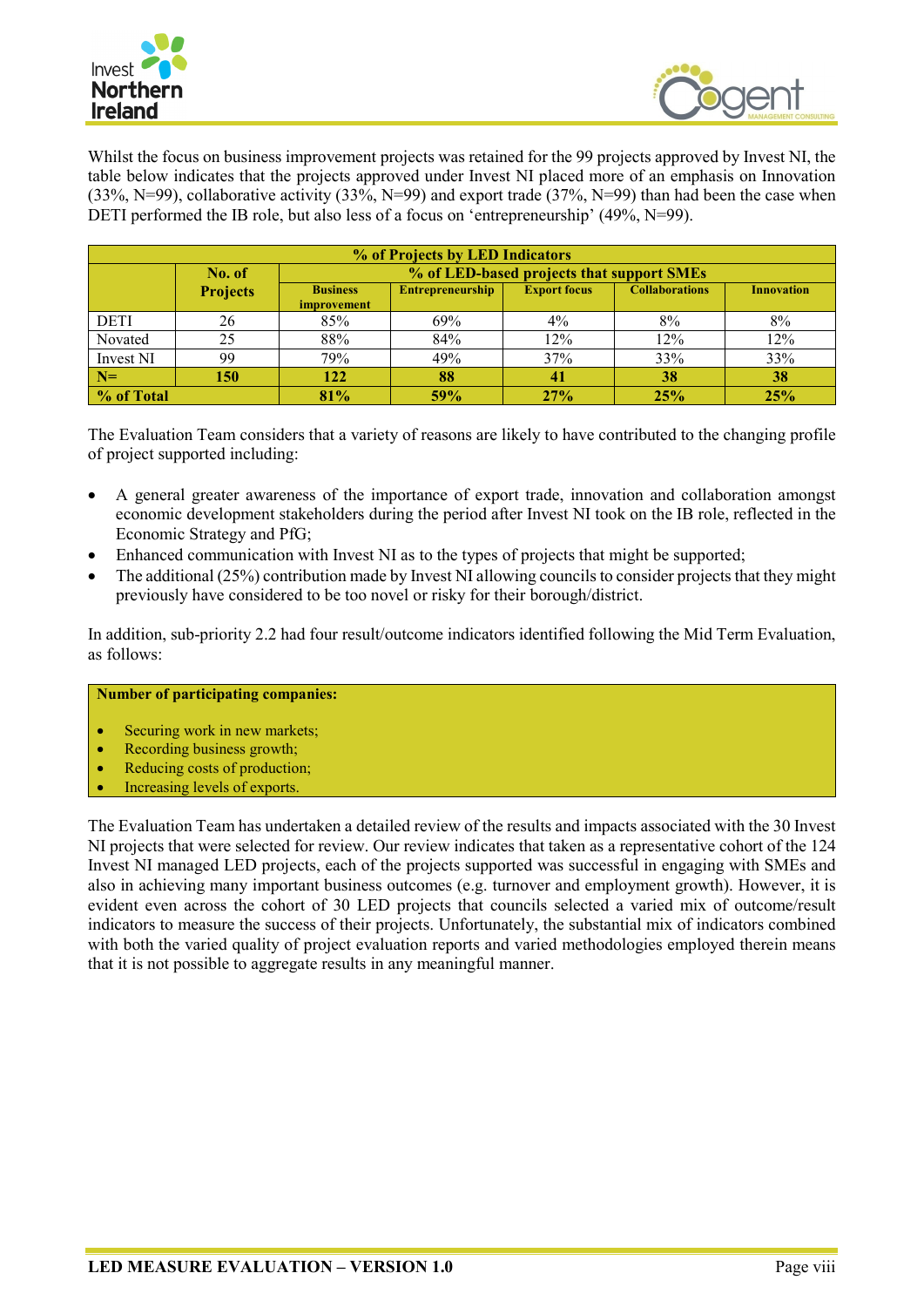



## **The Revenue Projects**

Nonetheless, the Evaluation Team has sought to align the outcomes reported in the various evaluation reports received for the 28 revenue LED projects by the 4 LED 'result indicators' and other key indicators that were featured in some of the reports. Albeit, the Evaluation Team considers that there is some ambiguity in the interpretation of what these result indicators might relate to.

- 3,500 businesses were engaged with; however, of these 1,347 received more intensive support. It should be noted that there is no consistent definition across the projects as to what 'more intensive support' consisted of. In the context of our analysis it simply means that at the outset of some projects more businesses were engaged with than proceeded to receive later stage support in the same project/programme;
- In relation to the 4 LED 'result indicators':
	- The first indicator relates to 'securing work in new markets'. However, it is not clear whether this relates to new geographic markets or new product/service markets. Our review of the evaluation reports indicates that:
		- 4 evaluation reports state project participants entered new 'product/service' markets of which 2 (of the 4 reports) state that a total of 115 project participants did so;
		- 2 evaluation reports state that a total of 43 project participants entered new 'geographic' markets.
	- The second indicator relates to 'participant businesses recording business growth'. However, it is not clear what metric of business growth this relates e.g. whether it relates to turnover growth, employment growth, profitability growth etc. Our review of the evaluation reports indicates that:
		- 19 evaluation reports state that project participants increased their turnover, of which 17 (of the 19 reports) state that project participants increased their turnover by a total of £19m;
		- 22 evaluation reports state that project participants increased their employment by a total of 504 FTEs;
		- 3 evaluation reports state that project participants increased their profitability, of which 1 (of the 3 reports) states that project participants increased their profitability by a total of £303k.
	- The third indicator relates to 'participant businesses reducing their costs of production'. Our review indicates that 4 evaluation reports state that project participants reduced their costs of production, of which 3 (of the 4 reports) state that project participants reduced their costs of production by a total of £132k.
	- The fourth indicator relates to 'participant businesses increasing their levels of exports'. Our review indicates that 8 evaluation reports state that project participants increased their exports, of which 6 (of the 8 reports) state that project participants increased their levels of exports by a total of by a total of  $\pounds$ 1.2m. In many cases, but not in all, these were identified as a subset of total turnover increases.
- Other key 'indicators' that were featured in the various evaluation reports included:
	- 7 evaluation reports state that project participants 'improved their skills & knowledge';
	- 15 evaluation reports state that project participants were able to 'sustain' a total of 2,559 FTE jobs;
	- 2 evaluation reports state that project participants 'secured investment' totaling  $£1.14m;$
	- 6 evaluation reports state that a total of 52 project participants became Invest NI clients;
	- 4 evaluation reports stated that project participants created 79 new businesses.

However, as suggested, the Evaluation Team would urge caution as to the use of each of the aggregated 'result indicators' or other indicators featured above, due to the varied quality of project evaluation reports; gaps in information within the reports; and the varied methodologies employed within the individual project reports. Also, few, if any of the evaluation reports sought to identify levels of additionality associated with the gross results identified, whilst others were based on results reported by delivery agents, without evidence of validation.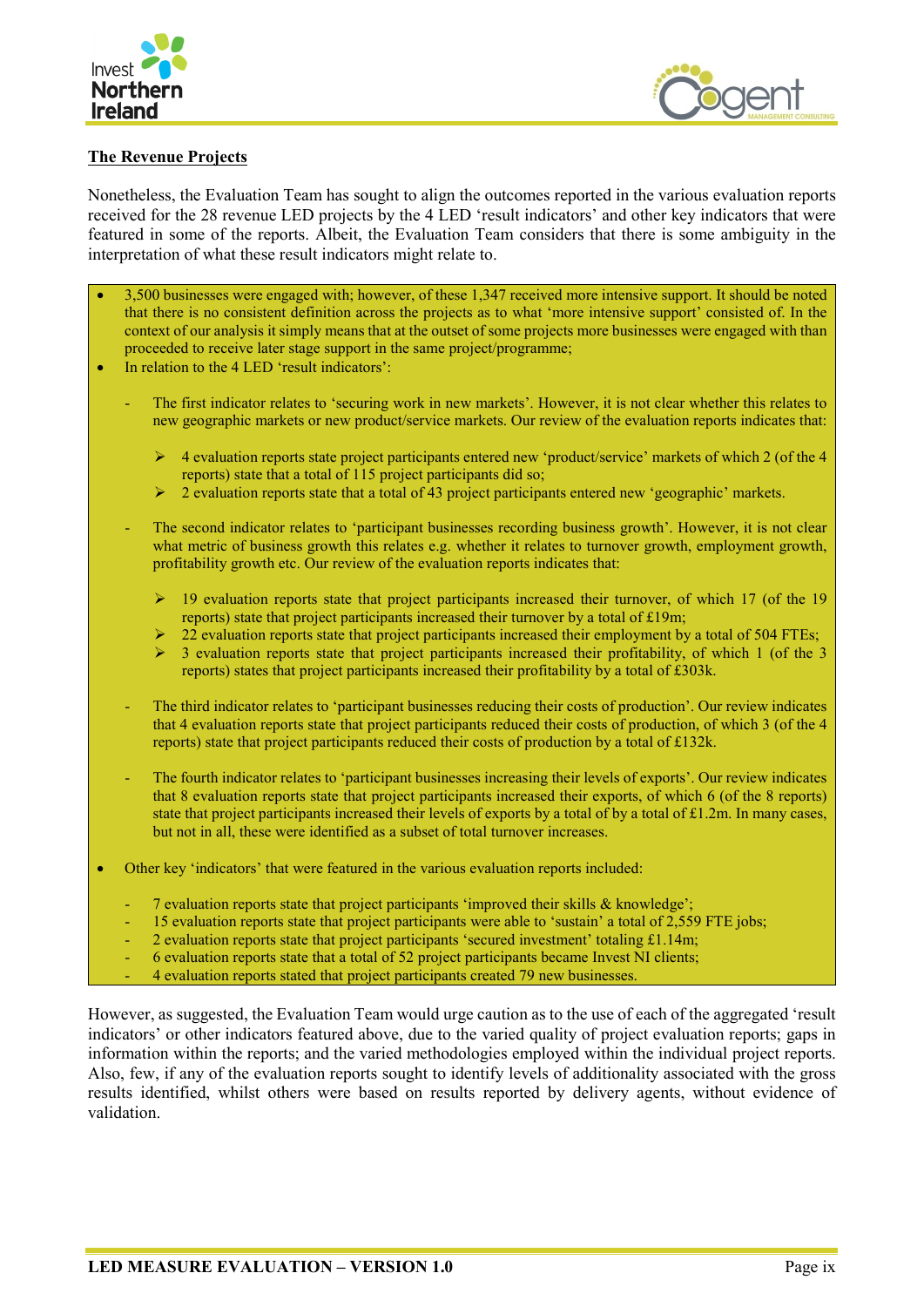



# **The Capital Projects**

In relation to the two capital projects' contribution to the 4 LED 'result indicators', the Evaluation Team notes the following:

| <b>Forthriver</b> | At the time of writing (March 2018), the Centre had only been formally opened for a period of<br>18 months. Discussion with the Operator indicates that key activities delivered have included:                                                                                                                                                                                                                                                                                                                                                                       |
|-------------------|-----------------------------------------------------------------------------------------------------------------------------------------------------------------------------------------------------------------------------------------------------------------------------------------------------------------------------------------------------------------------------------------------------------------------------------------------------------------------------------------------------------------------------------------------------------------------|
|                   | A local management consulting firm has been commissioned to provide business growth<br>$\bullet$<br>support. This firm manages a range of support services, each with specific roles relating to<br>business growth and innovation services that are made available to centre users and tenants.<br>Invest NI has also been working in partnership with the Centre Operator and BCC to ensure<br>٠<br>that the breadth of available Invest NI's products and services are maximised/exploited for<br>the benefits of tenants and customers of the Innovation Factory. |
|                   | The Centre has not been captured whether participating companies have:                                                                                                                                                                                                                                                                                                                                                                                                                                                                                                |
|                   | Secured work in new markets;<br>٠                                                                                                                                                                                                                                                                                                                                                                                                                                                                                                                                     |
|                   | Recorded business growth;<br>٠<br>Reduced costs of production;<br>$\bullet$                                                                                                                                                                                                                                                                                                                                                                                                                                                                                           |
|                   | Increased levels of exports.                                                                                                                                                                                                                                                                                                                                                                                                                                                                                                                                          |
| <b>Roslea</b>     | Construction on this project (of 2 new incubation units) was completed by $18th$ December 2015,                                                                                                                                                                                                                                                                                                                                                                                                                                                                       |
| <b>Enterprise</b> | with the units fully occupied (by one business that had been an existing tenant of the Centre) by                                                                                                                                                                                                                                                                                                                                                                                                                                                                     |
| <b>Centre</b>     | January 2016.                                                                                                                                                                                                                                                                                                                                                                                                                                                                                                                                                         |
|                   | The project's evaluation indicates that the business has since created five new jobs and increased<br>their exports in the ROI market, increased their engagement with Invest NI and progressed to<br>become an account-managed client within Invest NI's Food and Drink Division                                                                                                                                                                                                                                                                                     |
|                   | The Centre Operator has also noted that, the tenant of the 3,100ft <sup>2</sup> has recently secured bank<br>finance to construct an extension to the workspace to support their business growth.                                                                                                                                                                                                                                                                                                                                                                     |
|                   | The project has therefore supported the tenant business' growth and facilitated an increase in their<br>exports.                                                                                                                                                                                                                                                                                                                                                                                                                                                      |

## *The extent to which the projects are having an impact on the local economy, including wider and regional impacts*

Feedback from council representatives indicates that the LED Measure has complemented and enhanced regional initiatives that support and strengthen business competitiveness. The projects taken forward have been developed in line with local priorities and needs.

The varied nature of the outcomes generated by projects and the different means by which they were measured (see Section 3.5 for illustration) means that it is very difficult to meaningfully aggregate or to gross up for the Invest NI managed LED projects (either accurately or in a manner that might be considered technically robust). However, a review of that Section readily illustrates that substantial and varied outcomes were achieved. The key types of outcomes achieved related to revenue and employment growth amongst businesses. Other key outputs relate to:

- Increased levels of innovation activity;
- Enhanced business infrastructure (e.g. the Innovation Factory at Forthriver or the Roslea project);
- Increased levels of skills.

In implementing the projects in line with local identified needs, and achieving the identified outputs and outcomes, the Evaluation Team considers that notwithstanding the varied evaluation methodologies employed and gaps in information available etc., it might be reasonable to assume that participation in the LED projects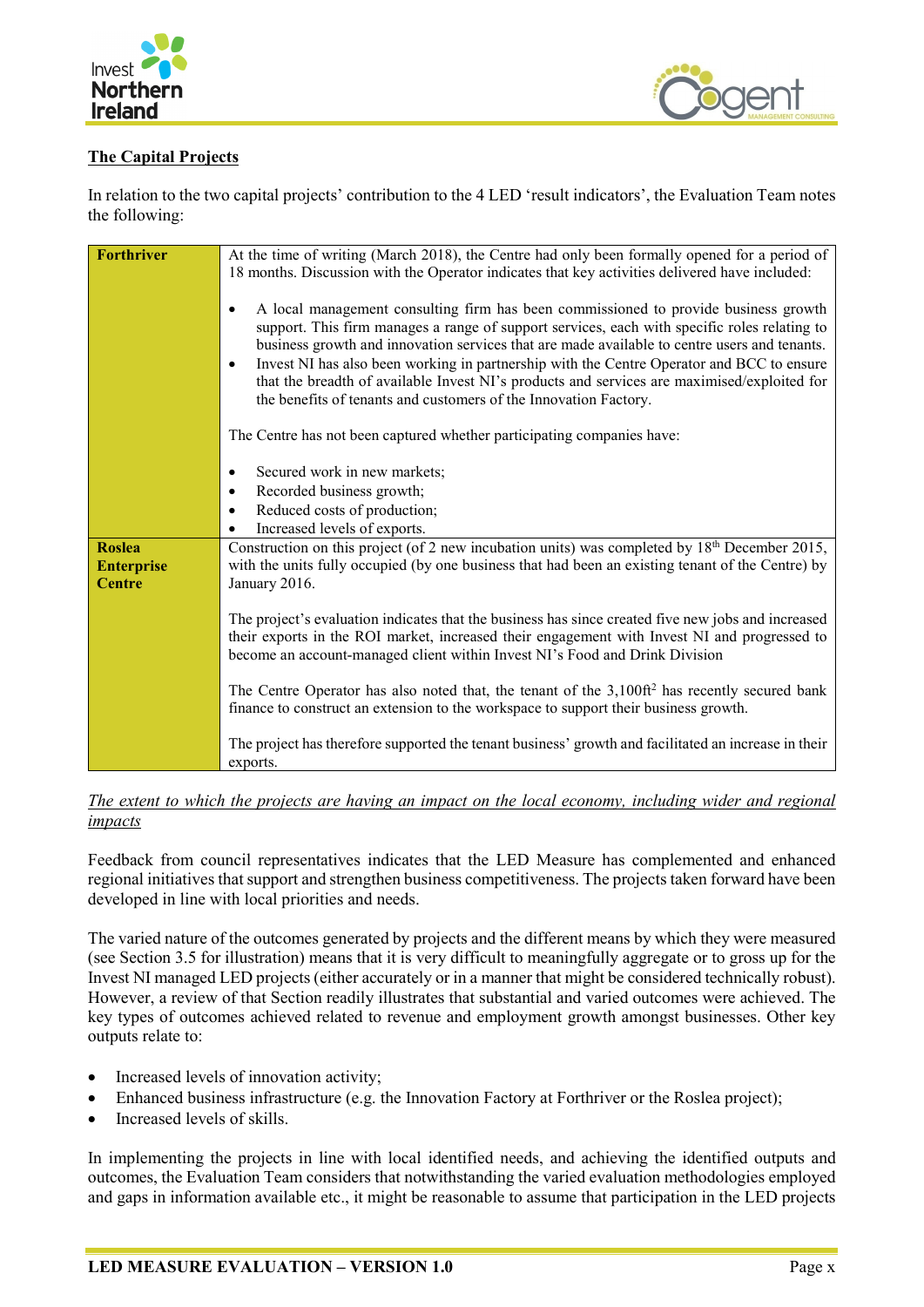



has contributed to making the businesses 'more competitive and sustainable' and in turn more capable of contributing to closing the productivity gap with the rest of the UK.

## *The risk management processes put in place*

Invest NI's management of the LED monies carried with it several substantial risks from the outset. Foremost amongst those was budget underspend but also risks relating to relationship management between Invest NI and its key LED stakeholder grouping. However, it also carried the opportunity to lever up to £50m investment in the local economic development environment, helping transform sub-regional delivery of products and services.

Ultimately, given the expenditure drawn down and the feedback from local authorities, Invest NI successfully managed both risks. Indeed, it is evident that Invest NI was well placed to bring best practice and transfer capability to Councils and the management of the LED Measure provided a vehicle for this to happen.

Project level risks were largely addressed through the project appraisal, casework process and ongoing project monitoring throughout the lifetime of the project. The Evaluation Team's review of these documents for the 30 projects within the sample indicates that projects were appropriately appraised and that a robust challenge function was adhered to within the casework panels. Subsequent to this, Letters of Offer contained appropriate contractual conditions to manage any project risk further. In addition, it should be recognised that it appears (based upon available monitoring information) that councils also sought to mitigate risk through contractual arrangements with providers and regular monitoring etc.

## *Economy, Efficiency & Effectiveness*

The Evaluation Team sought (see Section 3.5) to aggregate results for the 28 revenue projects and 2 capitalbuild projects that were sampled as part of this evaluation. This task proved complex as a result of the varied nature of indicators utilised by projects and in part in relation to gaps in the necessary information in the available evaluation reports. Whilst the following aggregate results have been identified, the Evaluation Team would urge caution in their use and interpretation.

| Table 5.2: Summary of Aggregated Results featured in Evaluation Reports for Sampled Projects |                                     |                                                                                 |                        |                          |                                     |                                       |
|----------------------------------------------------------------------------------------------|-------------------------------------|---------------------------------------------------------------------------------|------------------------|--------------------------|-------------------------------------|---------------------------------------|
|                                                                                              | <b>No. of businesses</b><br>engaged | <b>No. of businesses</b><br>receiving more<br>intensive<br>support <sup>3</sup> | No. of jobs<br>created | No. of jobs<br>sustained | <b>Value of</b><br>additional sales | <b>Increasing level</b><br>of exports |
| <b>Total</b>                                                                                 | 3.500                               | 1.347                                                                           | 503.5                  | 2,560                    | £19,373,511                         | £1,225,911                            |
| $N=$                                                                                         | 28                                  | 24                                                                              | 22                     | 15                       |                                     |                                       |
| Average<br>per<br>project                                                                    | 125                                 | 56                                                                              | 23                     | 171                      | £1,139,618                          | £204,318                              |

The 28 revenue projects received a total of £3,279,527 of assistance (ERDF or Invest NI). If the value of 'additional sales' recorded is utilised, then it appears that the LED Measure has provided a return of circa £5.90 for every £1 invested. However, the Evaluation Team notes that such a crude and high-level indicator would not be used by Invest NI within the evaluation of its other programmes, which typically assess levels of deadweight associated with any sales achieved and also use GVA conversions.

<span id="page-14-0"></span> $3$  E.g. mentoring support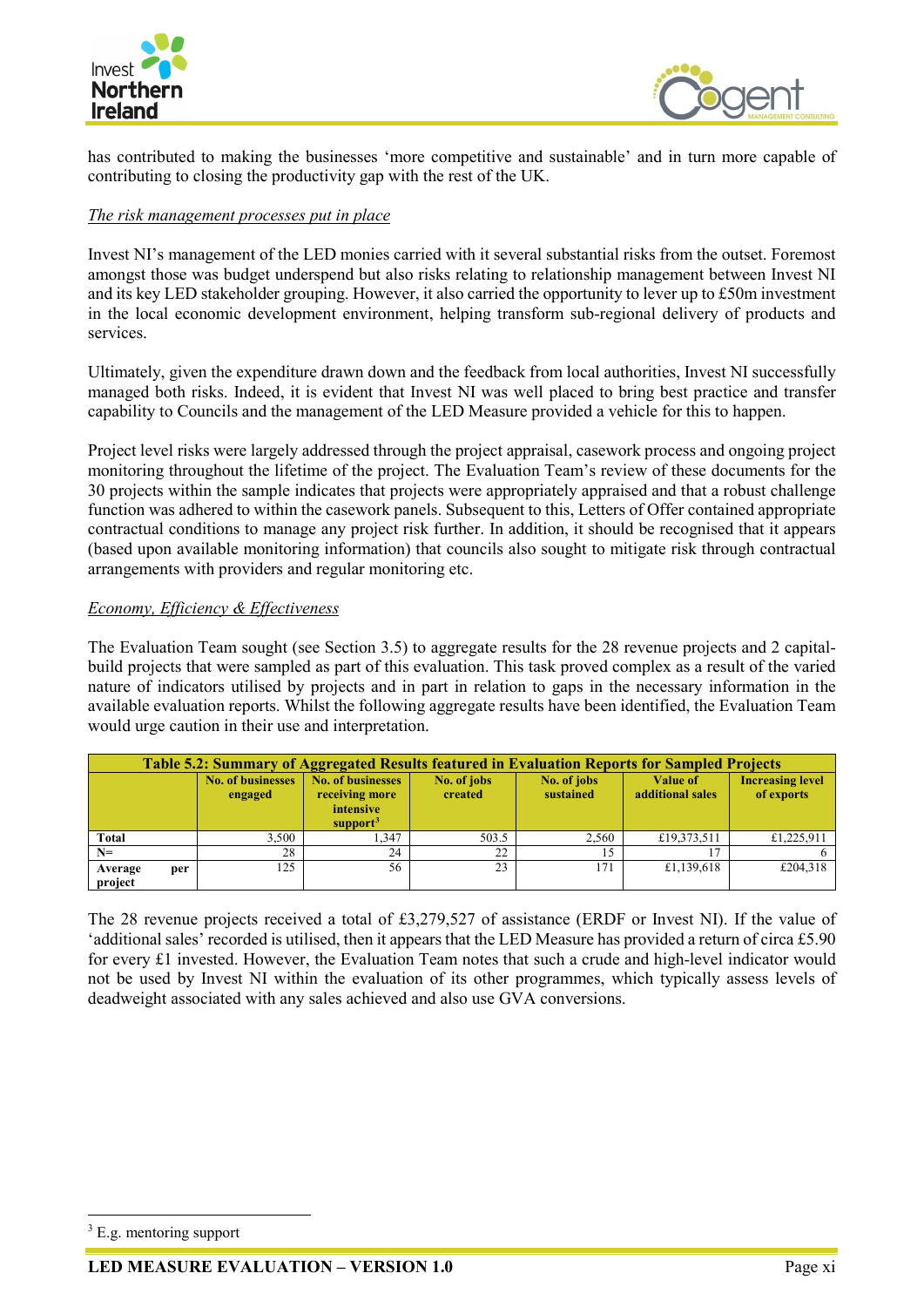



The Evaluation Team has further sought, to the extent possible, to draw conclusions, on the basis of the findings above, as to the economy, efficiency and effectiveness of the Invest NI managed LED Measure and the extent to which it has represented Value for Money, as illustrated below:

| Table 5.3: Economy, Efficiency & Effectiveness Indicators                                                                                                                         |                                                                                                                                                                                                                                                                                                                                                        |  |  |  |  |
|-----------------------------------------------------------------------------------------------------------------------------------------------------------------------------------|--------------------------------------------------------------------------------------------------------------------------------------------------------------------------------------------------------------------------------------------------------------------------------------------------------------------------------------------------------|--|--|--|--|
| <b>Indicator</b>                                                                                                                                                                  | <b>Evaluation Team's Commentary</b>                                                                                                                                                                                                                                                                                                                    |  |  |  |  |
| <b>Economy</b> measures are concerned<br>with showing that the appropriate<br>inputs (i.e. the resources used in<br>carrying out the project) have been<br>obtained at least cost | All LED projects that used external providers were subject to public procurement<br>exercises, as were the capital projects. This provides some assurance that<br>appropriate inputs (i.e. the resources used in carrying out the project) have been<br>obtained at least cost.                                                                        |  |  |  |  |
|                                                                                                                                                                                   | In addition, to help achieve 'economy' Invest NI provided guidance to the<br>Councils as to maximum daily rates for external delivery organisations and<br>maximum mentoring days support that should be made available to participant<br>businesses.                                                                                                  |  |  |  |  |
| <b>Efficiency</b> relates to measures that<br>are concerned with achieving the<br>maximum output from a given set<br>of inputs                                                    | In terms of efficiency, we note that there was a high level of achievement of<br>targets (see Appendices IV, V and VI) across most of the LED projects<br>considered within the sample.                                                                                                                                                                |  |  |  |  |
|                                                                                                                                                                                   | The Evaluation Team considers that this provides some assurance that councils<br>have achieved the maximum output from their given set of inputs.                                                                                                                                                                                                      |  |  |  |  |
| <b>Effectiveness</b><br>measures<br>are<br>concerned with showing the extent<br>to which aims, objectives and<br>targets of the project are being<br>achieved                     | Again, Appendix IV, V and VI demonstrates that there was a high level of<br>achievement of output targets across most of the LED projects considered within<br>the sample, indicating some level of effectiveness. Unfortunately, measurement<br>of outcome indicators is more varied, which would have provided a better<br>measure of effectiveness. |  |  |  |  |

On balance, our review of the project documentation received (with key aspects summarised in Appendix VI) suggests that Value for Money has been achieved; albeit the Evaluation Team recommends that enhanced measurement of key outcome measures across LED projects would provide better information from which to determine value for money.

*Lessons Learned for Invest NI in terms of its future approach to sub-regional growth development and how it can best work with the Councils in this regard*

Discussion with councils and Invest NI indicates that the monitoring and audit checks that were undertaken have been successful in identifying the key 'lessons to be learned', and that these have subsequently been incorporated into the following new processes for LED 2:

- CPD Procurement Adviser is involved with Councils in the procurement competitions for the funded elements of LED 2 projects.
- Pre-Support on EU Regulations from a member of Invest NI's European Unit team who will visit Council to discuss all the EU regulations required during future audits.
- Specialist State Aid Advice from a member of DfE staff who is willing to advise each Council on State Aid regulations on their first LED 2 project.
- Simplified clauses and definitions used in the revised LED 2 Letter of Offer to provide less ambiguity and a standardised approach in relation to Council requirements and project outputs.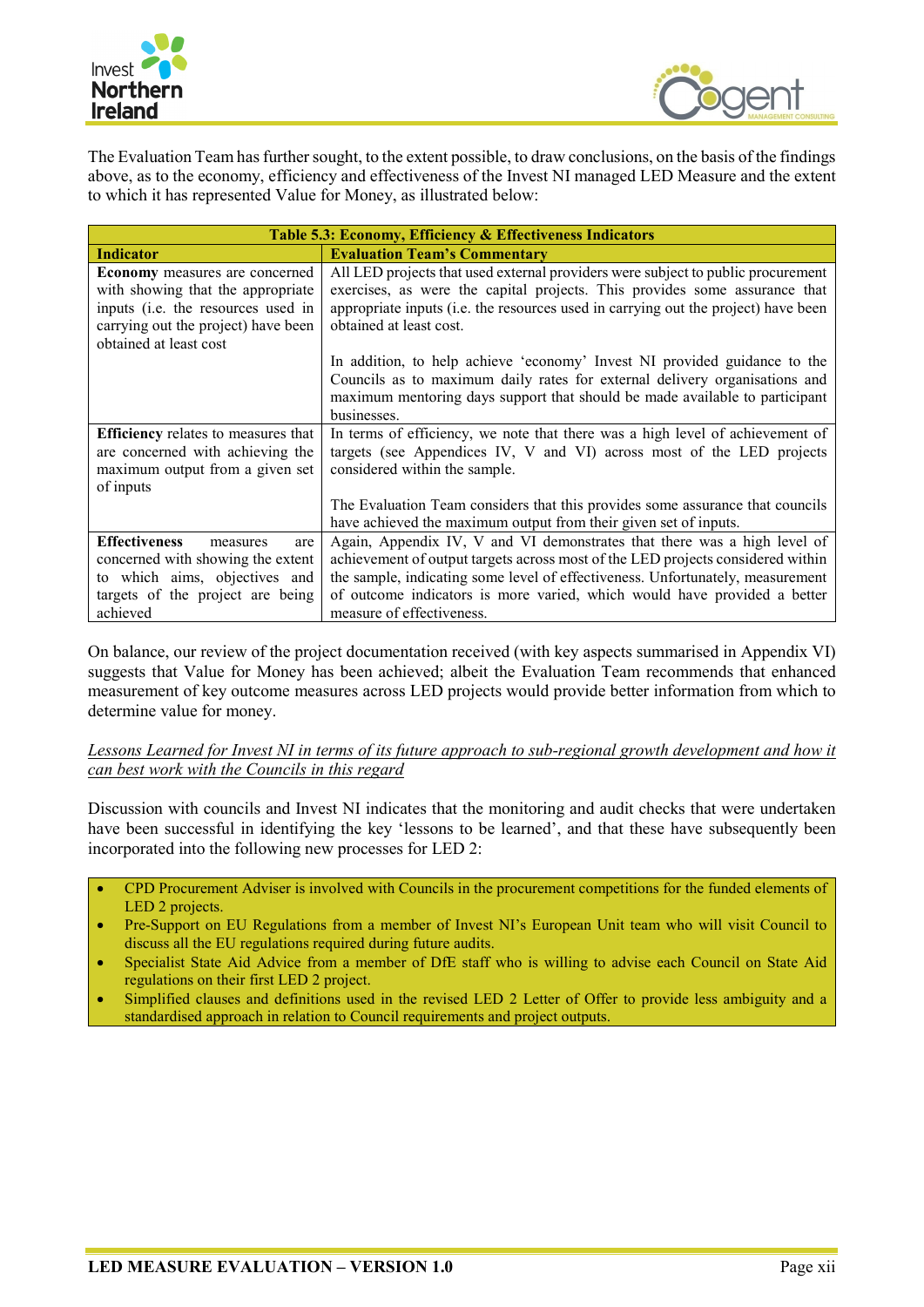



In relation to Invest NI's future approach to sub-regional development and how it can best work with the Councils:

- The council consultees recommended that:
	- Support for capital projects should be considered (and in particular outside of the Greater Belfast area) including support to create additional office space/workspace/business incubators.
	- Further support should be offered for enterprise awareness activities;
	- There was room for greater clarity around the progression route for businesses to move from local council support onto that provided by Invest NI. It was a consensus view of those in attendance at the council focus group session that the current progression route is somewhat 'disjointed'.
- The Invest NI consultees noted that a pressing concern might be to focus on what arrangements might be introduced post 2020 and the UK's exit from the European Union i.e. will any form of intervention be introduced by Treasury or might the NI Executive decide that such support for local business might have to be funded from local rates, given that with the transfer of functions under RPA, there was a transfer of monies for local economic development. It was suggested that the process of addressing such strategic questions should commence at the earliest possible opportunity.

In addition, recognising that the realignment and amalgamation of the 26 legacy councils into the new configuration of 11 has taken time to embed, there was a suggestion that for any programme (similar to the LED Measure) that might be implemented post-2020, there might be greater levels of collaboration between individual councils so as to better achieve value for money across economic development projects.

The Evaluation Team considers that, for the most part, the recommendations made by both the councils and Invest NI have merit. Although, historically, there has been substantial support for enterprise awareness type activities, so any support of this nature should be considered carefully to ensure that it is fully additional to any other enterprise awareness activities that are already in existence.

#### *Equality Considerations*

All of the projects supported adhered to the councils' own commitments to the Section 75 of the Northern Ireland and the Disability Discrimination Act 1995. It is the Evaluation Team's view that the projects would therefore, not have had any detrimental impact upon groups affected by both Acts.

It is further noted that some projects (e.g. the Forthriver project – see Appendix IV) have sought to impact positively on an area of considerable disadvantage.

#### **Evaluation Recommendations**

Across all stakeholder groups (i.e. councils, Invest NI and DfE) the feedback received relating to the implementation and management of the LED Measure was very positive, with it being suggested by all stakeholders that issues encountered during LED 1 (i.e. 2007-2013) or lessons learned have for the most part either been implemented during the latter period of LED 1 or have been applied as part of LED 2. Subsequently, only a small number of recommendations have been made:

- 1. Whilst Invest NI has advised that standardised reporting templates relating to monitoring State Aid compliance are available from bodies such as BEIS, awareness of this amongst councils appears to be limited. To that end, enhanced communication as to the availability of such standardised forms should be implemented;
- 2. Related to this point, all businesses should be provided with a unique identifier so that public agencies can clearly monitor the value of support received by that business across various bodies.
- 3. Explore opportunities to share information captured from Invest NI's Nibusinessinfo website with councils (e.g. through asking businesses for permission to do so when they access information).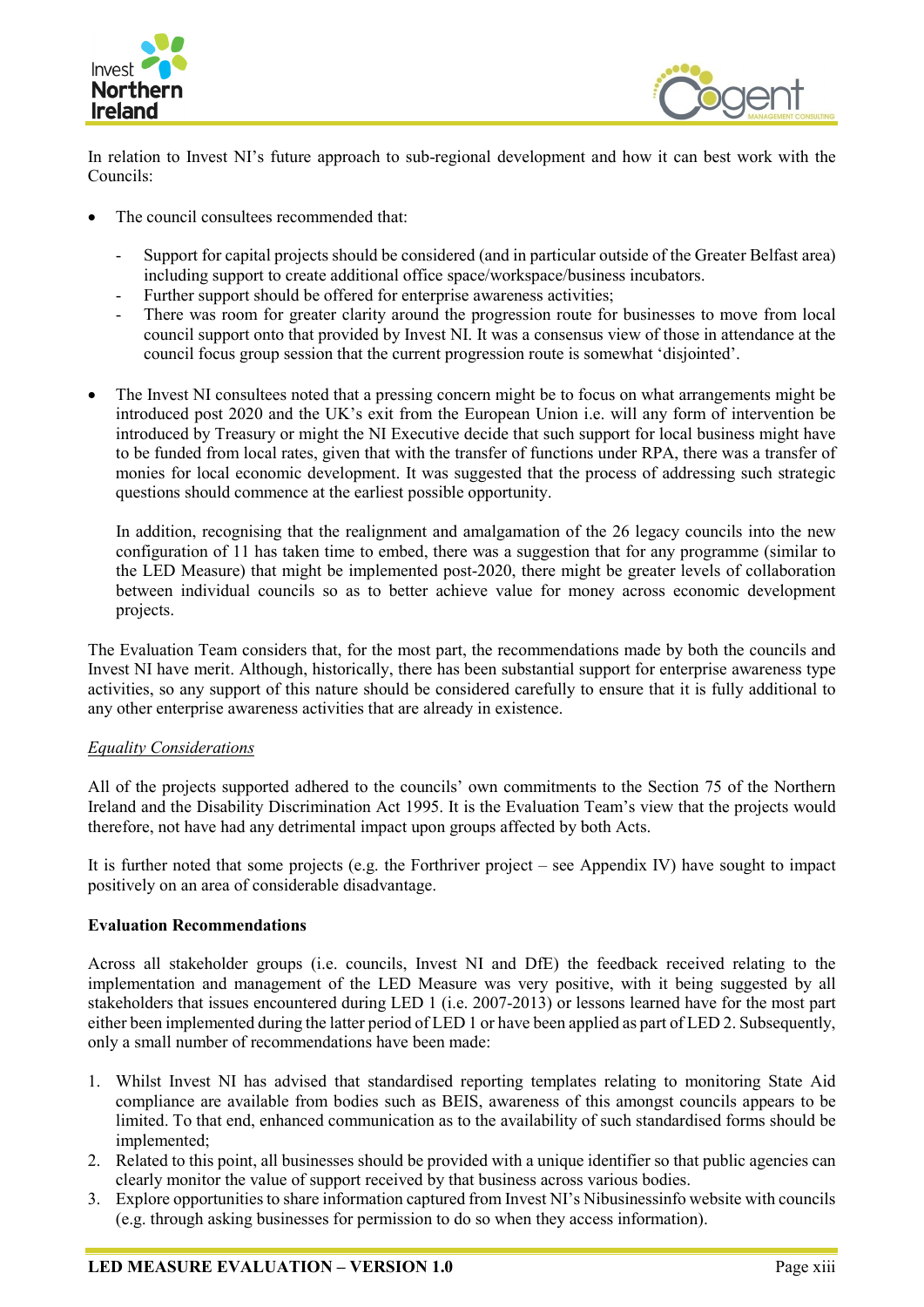



- 4. Notwithstanding the fact that LED 2 has a small number of key output indicators (i.e. jobs created and quality referral to Invest NI), a small number of additional result indicators (e.g. revenue growth in NI, GB and outside the UK) should be employed across most economic development projects and councils should be asked to measure project impacts using such measures;
- 5. Given the mixed quality of evaluation reports received, Invest NI should provide councils with guidance on good monitoring and evaluation practice. In relation to project monitoring, it should be a requirement for all councils to collate key project monitoring information in a consistent interrogable format and medium. For example, in an Excel database to include details such as:
	- Programme/project name;
	- Participant business name;
	- Business address;
	- Key contact name;
	- Key contact telephone number;
	- Key contact e-mail address;
	- Key relevant profiling data such as sector operating in, baseline turnover and of that sales in NI, GB and outside the UK; baseline employment (measured in FTEs);
	- The support received by each individual business;
	- Key changes in the baseline data at the end of the programme/data or at a suitable timeframe following its completion.
- 6. In specific relation to evaluation activity, if budgetary constraints reduce the amount of evaluation activity that can take place, councils should be encouraged to focus evaluation activity on the independent validation and assessment of 'additional' business outcomes, on a grouped project basis where appropriate;
- 7. Where possible allow councils greater flexibility in relation to daily rates that can be charged by delivery agents, focusing instead on the anticipated outcomes as the key indicator of value to be achieved.
- 8. In relation to Invest NI's future approach to Sub-Regional Development and how it can best work with the Councils:
	- A pressing concern is achieving clarity as to what arrangements might be introduced post 2020 and the UK's exit from the European Union. The process of addressing such a strategic question should commence at the earliest possible opportunity.
	- Recognising that the realignment and amalgamation of the 26 legacy councils into the new configuration of 11 has taken time to embed, it might be reasonable to expect that for any programme (similar to the LED Measure) that might be implemented post-2020, there might be greater levels of collaboration between individual councils so as to better achieve value for money across economic development projects.
	- Support for capital projects should be considered (and in particular outside of the Greater Belfast area) including support to create additional office space/workspace/business incubators.
	- Clarity should be provided to councils as to the progression route for businesses to move from local council support onto that provided by Invest NI.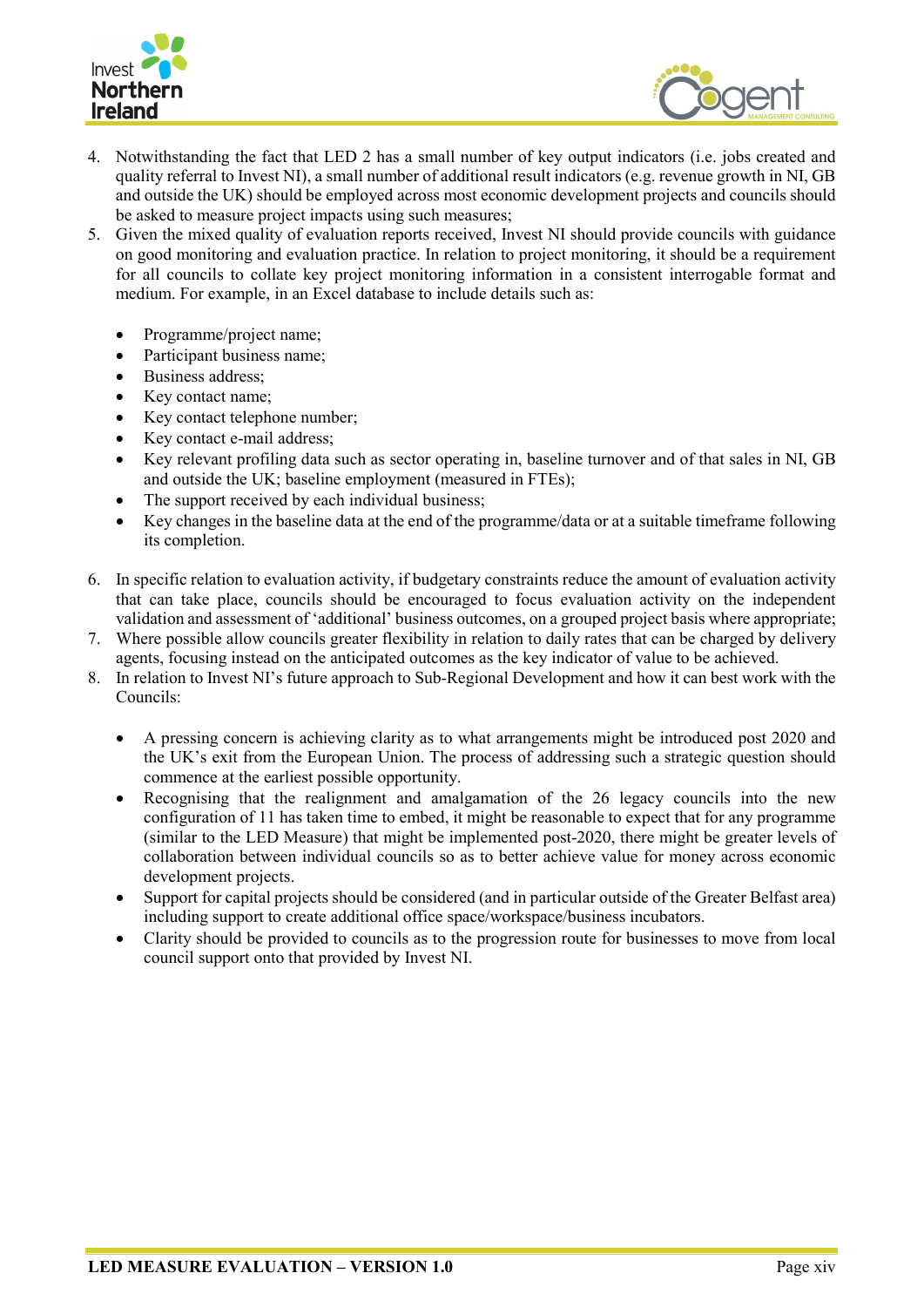



## <span id="page-18-0"></span>1. **INTRODUCTION AND BACKGROUND**

#### <span id="page-18-1"></span>1.1 **Introduction**

Invest Northern Ireland (Invest NI) has commissioned Cogent Management Consulting LLP ('Cogent' or the Evaluation Team) to undertake an independent evaluation of the Invest NI managed LED Measure of the European Sustainable Competitiveness Programme ('the EUSCP' or 'the Programme') for Northern Ireland 2007-2013.

#### <span id="page-18-2"></span>1.2 **The European Sustainable Competitiveness Programme**

#### *1.2.1 Background*

In the 2007-2013 round of European Union (EU) structural funds, Northern Ireland (NI) received support under the Regional Competitiveness and Employment Objective. This objective was supported by two funds, namely the European Regional Development Fund (ERDF) and the European Social Fund (ESF).

The EUSCP for Northern Ireland 2007-2013, which was worth a total of  $\epsilon$ 566m<sup>[4](#page-18-3)</sup> was funded (50%) through the ERDF, with the balance (50%) matched funded through National contribution. The EUSCP was approved by the NI Executive in September 2007, adopted by the European Commission in October 2007, and formally launched in Belfast in April 2008. It was anticipated that all funds for the Programme would be committed by 31 December 2013, with spend allowed to occur up to two years after this date i.e. 31 December 2015.

At the time of its approval, the NI economy was facing a number of challenges<sup>[5](#page-18-4)</sup>, including a need to:

- Increase levels of  $R&D&I<sup>6</sup>$  $R&D&I<sup>6</sup>$  $R&D&I<sup>6</sup>$  and enterprise;
- Enhance the current infrastructure;
- Increase levels of employment and reduce levels of economic inactivity; and
- Increase levels of skills and qualifications amongst existing employees as well as those seeking to enter employment.

Subsequently, in order to best address these challenges, it was decided to focus the Programme's support on SMEs[7](#page-18-6) , with the following strategic objective established: *'to help create a more competitive and sustainable NI and, in particular, to closing the productivity gap with the rest of the UK'[8](#page-18-7)* .

<span id="page-18-3"></span><sup>&</sup>lt;sup>4</sup> NB the value fluctuated in line with exchange rate movements

<span id="page-18-4"></span><sup>5</sup> NI Executive (2007) EU Structural Funds - The European Sustainable Competitiveness Programme for NI 2007-2013, CCI: 2007UK162PO003

<span id="page-18-5"></span><sup>6</sup> Research and Development and Innovation

<span id="page-18-6"></span><sup>7</sup> Small and Medium Sized Enterprises

<span id="page-18-7"></span><sup>&</sup>lt;sup>8</sup> At 2009, the productivity gap was circa 20 per cent.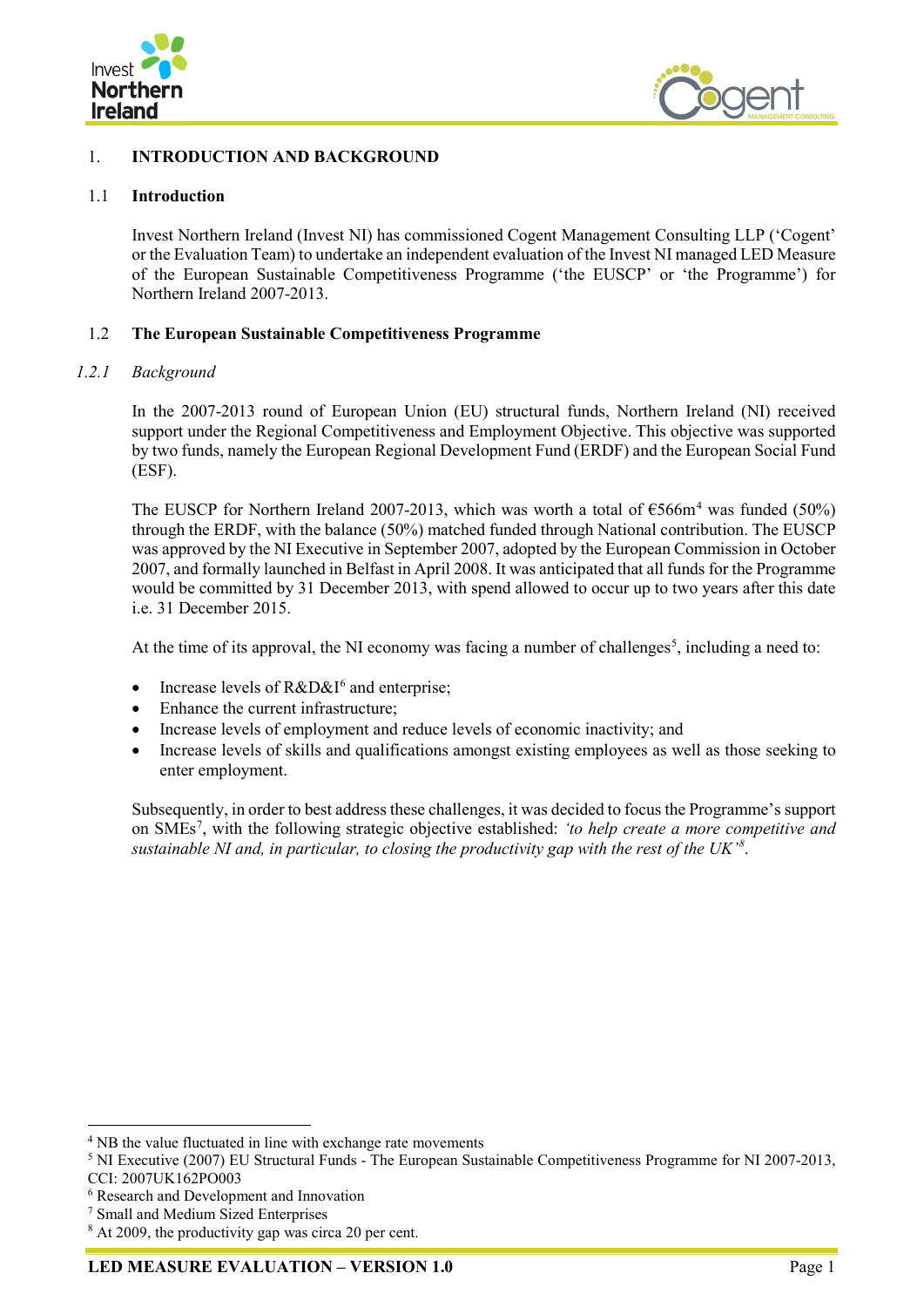



## *1.2.2 EUSCP's Priority Areas*

The Programme was structured around four Priorities (as illustrated below), with each priority area further split into a number of sub-priorities and delivered by a range of Intermediate Bodies (IBs).

| <b>Priority</b> |                                                                                        | <b>Aims &amp; Objectives</b>                                                                                                                                                                                                                  |
|-----------------|----------------------------------------------------------------------------------------|-----------------------------------------------------------------------------------------------------------------------------------------------------------------------------------------------------------------------------------------------|
|                 | Sustainable<br>Competitiveness<br>and<br>Innovation ( $E235m$ )                        | To increase expenditure on Research and Development (R&D) and<br>innovation.<br>To promote better links between businesses and the research sector and<br>support research excellence through strengthening the innovation<br>infrastructure. |
| 2.              | <b>Sustainable</b><br><b>Entrepreneurship</b><br>and<br>Enterprise ( $E182m$ )         | To increase business start-up and survival rates and encourage the<br>growth of NI firms.<br>To promote foreign direct investment.<br>To facilitate a globally competitive and sustainable tourism<br>industry.                               |
| 3.              | Improving Accessibility and<br>Protecting and Enhancing<br>the Environment ( $E143m$ ) | To improve infrastructure to support sustainable economic and social<br>development.<br>To protect and enhance the natural environment.<br>٠<br>To work with the private sector to upgrade broadband infrastructure.                          |
| 4.              | Technical<br>Assistance<br>(E5.6m)                                                     | To help implement and manage the Programme                                                                                                                                                                                                    |

The second priority (Priority 2: Sustainable Enterprise and Entrepreneurship) was anticipated to focus on two key areas:

- i. Expanding the private sector; and
- ii. Creating a world-class business climate in NI.

Priority 2's sub-priority areas and IBs were as follows:

| <b>Sub Priority</b> | <b>Area of Activity</b>                                                                                                        | <b>Intermediate Body</b> |
|---------------------|--------------------------------------------------------------------------------------------------------------------------------|--------------------------|
| 2.1                 | Three Enterprise and Entrepreneurship Schemes:                                                                                 | Invest NI                |
|                     | Enterprise, Entrepreneurship and Innovation Promotion in<br>SMEs (EEIPS);<br>NI Screen; and<br>Selective Financial Assistance. |                          |
| 2.2                 | <b>Local Economic Development (LED) Measure</b>                                                                                | DETI (up to $2011$ )     |
|                     |                                                                                                                                | Invest NI (post 2011)    |
| 2.3                 | Tourism Schemes                                                                                                                | <b>NITB</b>              |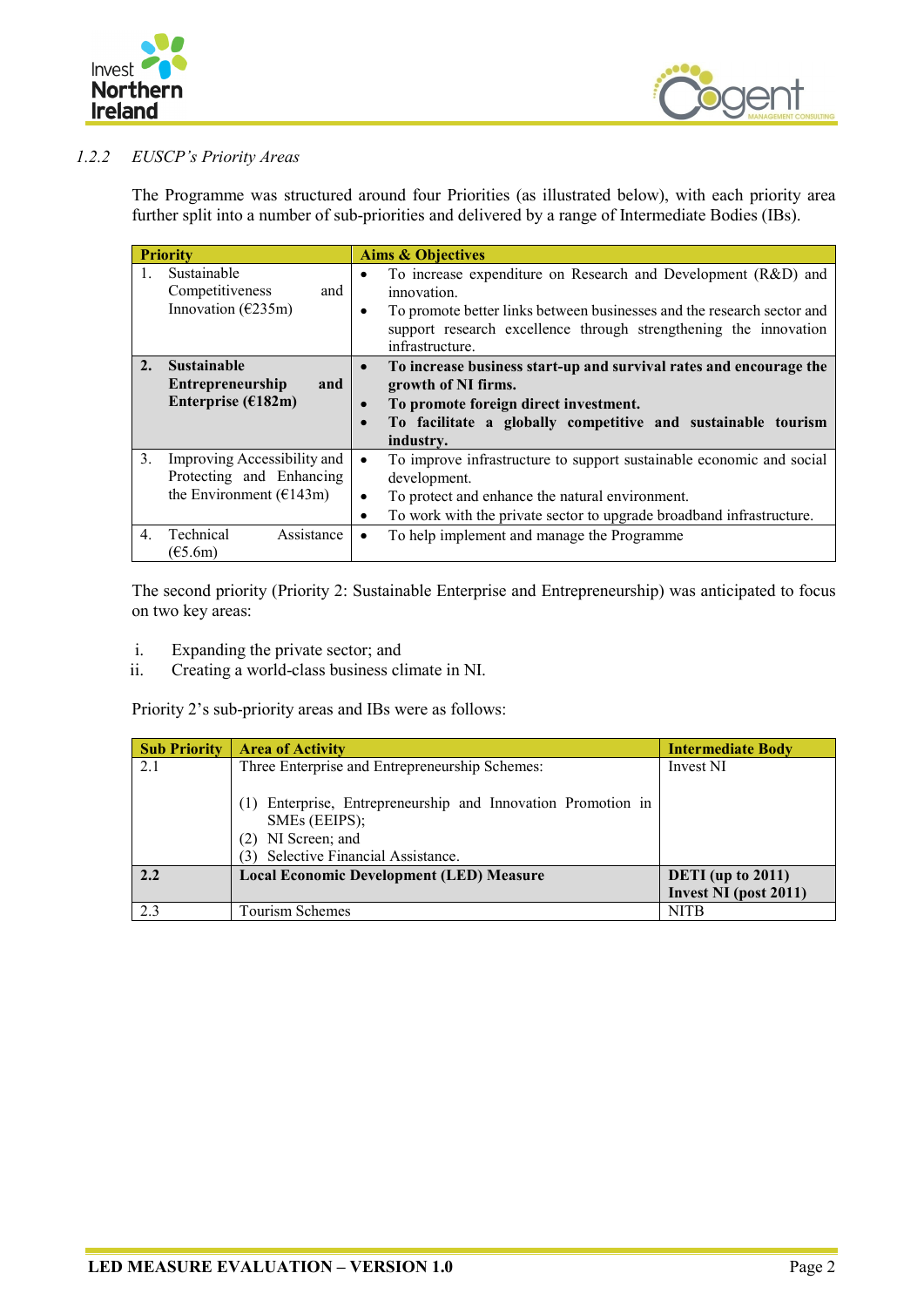



## <span id="page-20-0"></span>1.3 **EUSCP Priority 2.2 – The LED Measure**

## *1.3.1 Priority 2.2*

Under the LED Measure (Sub-Priority 2.2) £50m (£25m ERDF/£25m National Contribution) funding was set aside for relevant projects brought forward under the, now legacy, 26 local Councils which would assist economic development in their respective areas.

It was anticipated<sup>[9](#page-20-1)</sup> that Priority 2 would help accelerate a cultural shift towards enterprise and entrepreneurship, which would support the delivery of:

#### • **Increased job creation***;*

- **Increased economic activity** it was suggested that entrepreneurial start-ups provide the seed-bed from which the high-growth companies of tomorrow would emerge, creating further employment opportunities;
- **Increased innovation** new firms are one of the main sources of ideas and innovation in an economy, contributing directly to the Economic Vision goal of productivity growth;
- **An expanded business supply chain** new firms make a vital contribution through their role as suppliers to larger companies and the presence of a small firm supplier base can be an important factor in attracting internationally mobile branch plans of large firms; and
- **Greater social inclusion** it was considered that social enterprises assist the development of an entrepreneurial culture at a local level and in a way that positively embraces new Lifetime Opportunities policy imperatives, through income generation and an increased circulation of money in disadvantaged communities.

However, it was considered that a locally driven component was essential to complement and enhance regional initiatives that support and strengthen business competitiveness. Furthermore, it was envisaged that the locally driven activities, would be developed in line with Local Action and Community Plans, that targeted specific sectors of the economy and addressed productivity drivers in a manner that met a council area's own particular mix of needs and would seek to develop imaginative local solutions to local issues that were acting as a constraint on development. In addition, the use of a local delivery approach was also anticipated to facilitate both rural and urban issues to be addressed.

It was envisaged that such an approach would ensure that locally based regeneration fitted within, and was complementary to, regional strategies, and would also help identify and address the regional disparities that existed in economic performance across NI.

## *1.3.2 Managing Authority and Intermediate Body Roles for LED*

The Department for the Economy (DfE) (formally Department for Enterprise, Trade and Investment (DETI)) was the designated Managing Authority for the EUSCP in NI.

Between 2007 and 2011, DETI's European Support Unit was the Intermediate Body for the LED Measure. A team within the Unit oversaw the administrative arrangements for implementing the LED Measure, including the assessment of Council project applications, commissioning Economic Appraisals, issuing letters of offer, paying claims and monitoring performance. The team consisted of approximately 11 staff members across all the substantive grades (G7, DP, SO, EOII) who liaised with Councils through all the pre-approval and post-approval stages.

During the period 2007-2011, DETI approved funding for 51 LED Measure projects (representing a commitment of circa £4m of the £25m ERDF funding). Each of these projects was funded 50% ERDF and 50% Council. However, whilst progress was being made, a Review of the LED Measure in 2010/11 identified the following:

<span id="page-20-1"></span><sup>&</sup>lt;sup>9</sup> Source: NI Executive (2007) EU Structural Funds - The European Sustainable Competitiveness Programme for NI 2007-2013, CCI: 2007UK162PO003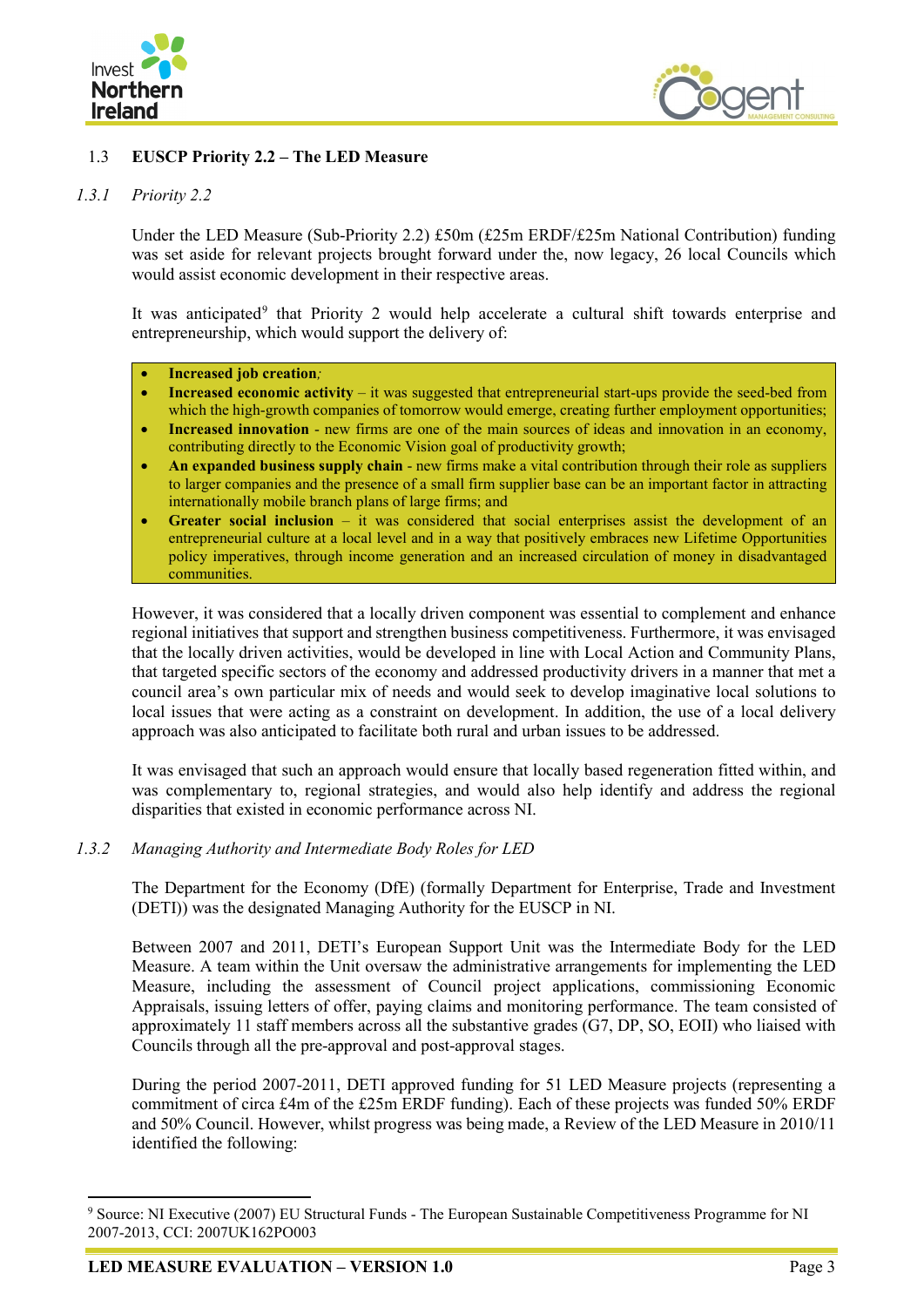



- There was limited availability of the required match funding from Councils, in the then financial climate;
- There was a lack of clarity as to what additional provision could usefully be provided through the Measure, given the number of other support channels available, in particular, Invest NI support;
- The narrower scope of the LED Measure relative to the previous funding programme (Building Sustainable Prosperity) was contributing to fewer projects coming forward and subsequently being funded.

In addition, the publication of the Independent Review of Economic Policy (IREP) during September 2009 had led DETI to assess opportunities to focus more on policy rather than implementation. Following an internal organisation review, the LED Measure was identified as an area where there was an opportunity to do so. It was further considered by DETI that Invest NI's regional office network had the potential to facilitate better links with the local councils than it had.

Subsequent to both reviews, DETI transferred the administrative responsibility (i.e. the Intermediate Body role) for the LED Measure to Invest NI (responsibility for managing 25 of the 51 projects approved by DETI was also novated to Invest NI). As such, an EU & Partner Delivery Team consisting of 7 staff was established from within Invest NI's Regional Business Group and took over responsibility for overseeing the administrative arrangements for implementing the LED Measure.

A separate EU Programmes Team already existed within Invest NI whose role was to manage the overall EU Sustainable Competitiveness Programme (EUSCP) within Invest NI, with budget responsibility of £276m.

In managing the Measure, it was considered by Invest  $NI<sup>10</sup>$  $NI<sup>10</sup>$  $NI<sup>10</sup>$  that it would be required to overcome obstacles impacting drawdown, summarised as:

- Agreement on areas of duplication with Invest NI or other public sector activity;
- Council and Invest NI match funding budget availability;
- Agreement to work within measure restrictions;
- Agreement between Councils on areas of collaboration;
- Agreement on economic appraisal of proposals;
- Budgetary management and administrative issues.

However, it was considered that these issues were manageable and would require:

- Flexibility and pragmatism from all parties in relation to duplication;
- Close cooperation with Councils and DETI on budget allocation;
- Clear understanding and communication of measure rules;
- Influencing skills to develop collaborative, sub-regional strategies;
- Knowledge and capability to ensure clear fit with LED objectives;
- Resourcing the administrative burden in dealing with volume applications.

Following Invest NI taking on the role of IB, a further 99 projects were approved, meaning that in total 150 LED Projects were approved and implemented through the 26 Councils under the EU Sustainable Competitiveness Programme 2007-2013. These can be categorised as follows:

| <b>Table 1.1: Profile of LED1 Projects</b>                |                            |  |  |
|-----------------------------------------------------------|----------------------------|--|--|
| <b>Projects</b>                                           | <b>No. of LED Projects</b> |  |  |
| Approved and managed to their conclusion by DfE           | 26                         |  |  |
| Novated across to Invest NI from DfE post the 2011 Review |                            |  |  |
| Approved and managed by Invest NI                         | qq                         |  |  |
| <b>Total</b>                                              | 150                        |  |  |

<span id="page-21-0"></span><sup>&</sup>lt;sup>10</sup> Source: Memo to Invest NI's Top Management Team (dated 22nd June 2011)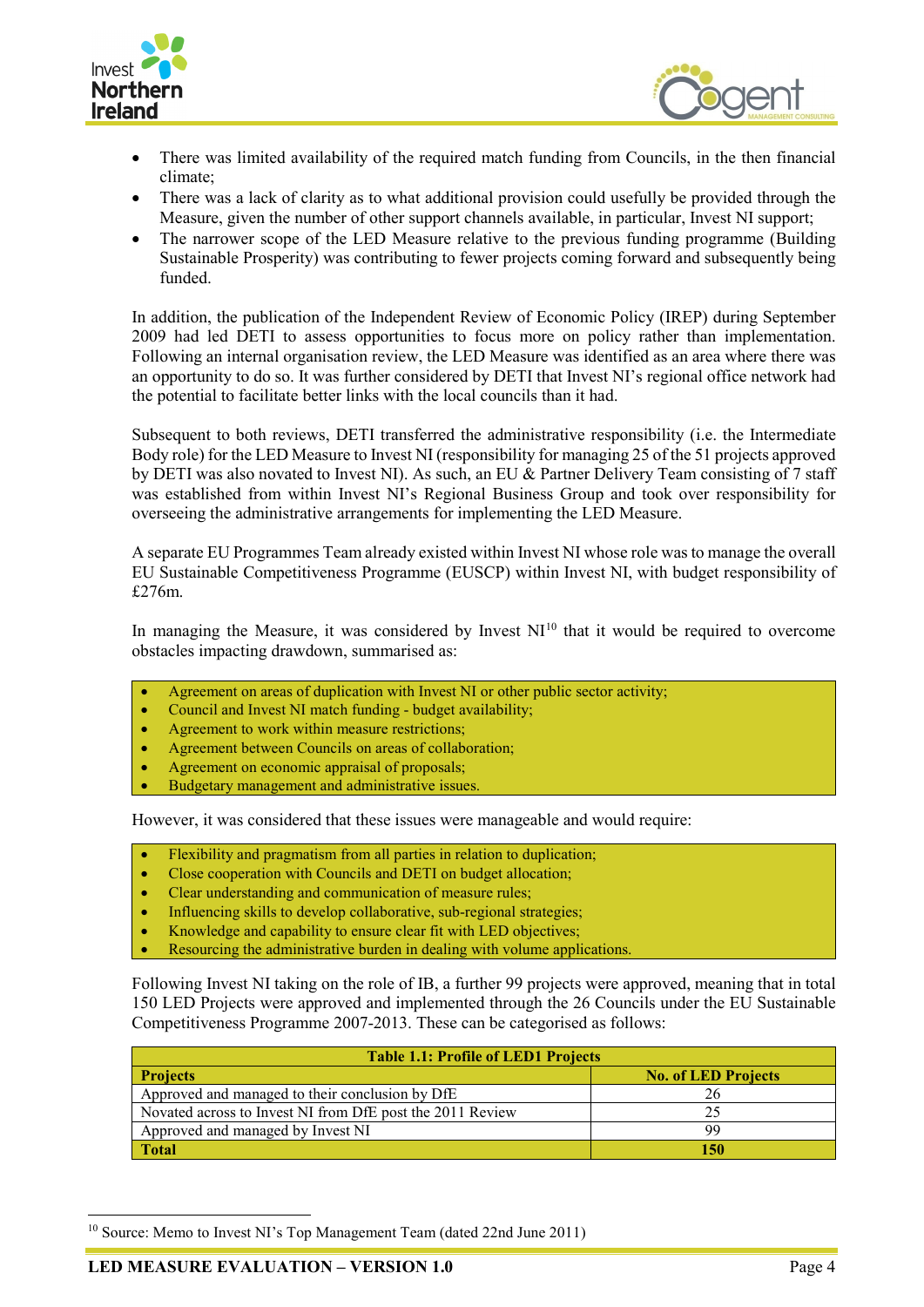



Across the full LED Measure funding period, responsibility for the actual implementation of LED funded projects rested with the Councils.

## <span id="page-22-0"></span>1.4 **Invest NI's Requirements**

As noted, Invest NI wishes to undertake an independent evaluation of the 124 LED Measure projects that it managed in its role as  $IB<sup>11</sup>$  $IB<sup>11</sup>$  $IB<sup>11</sup>$  (i.e. 99 Invest NI approved and 25 novated across to Invest NI from DETI). The objectives of the evaluation<sup>[12](#page-22-2)</sup> are as follows:

- A. An assessment of the effectiveness of the intervention's management, operating and monitoring structures. This should incorporate *inter alia*:
	- The application and appraisal processes,
	- The financial management:
	- The output monitoring arrangements.
	- An analysis of risk management; and
	- An assessment of the effectiveness of any management/delivery of any European Funding e.g. the administrative arrangements including vouching requirements and expenditure eligibility.
- B. In relation to the **Revenue Projects**, to use available information including completed evaluation reports, together with stakeholder consultations to draw conclusions with respect to the items featured in the table below:
- C. In relation to the **Capital Projects**, to use available casework and monitoring report information, together with consultations to critically assess the items featured in the table below:

|                                                                                 | <b>Project Type</b> |         |
|---------------------------------------------------------------------------------|---------------------|---------|
| <b>Items</b>                                                                    | <b>Revenue</b>      | Capital |
| The strategic fit with relevant policy, including the overall LED Programme     | Y                   | Y       |
| objectives                                                                      |                     |         |
| The identified rationale and need for the projects, including market failures   | V                   | V       |
| and additionality;                                                              |                     |         |
| The actual costs incurred against the estimated costs and explain any variances | V                   | V       |
| The level of outputs, impacts as well as the wider and regional economic        | V                   |         |
| benefits achieved                                                               |                     |         |
| The risk management processes put in place                                      |                     | Y       |
| The extent to which the projects have progressed to date, and are likely to     |                     | V       |
| perform against their stated project objectives and targets, including an       |                     |         |
| assessment of the extent to which underpinning assumptions have materialised    |                     |         |
| The extent to which the projects are having an impact on the local economy,     |                     | V       |
| including wider and regional impacts                                            |                     |         |
| The contribution of the projects to Sub-priority objectives                     | V                   |         |

- D. To the extent possible, to draw conclusions, on the basis of the findings above, as to the economy, efficiency and effectiveness of the Invest NI managed LED Measure and the extent to which it has represented Value for Money
- E. The identification of lessons learnt for Invest NI in terms of its future approach to sub-regional growth development and how it can best work with the Councils in this regard.

<span id="page-22-1"></span><sup>&</sup>lt;sup>11</sup> The scope of this evaluation does not extend to the 26 LED projects approved and managed to their conclusion by DfE (DETI).

<span id="page-22-2"></span> $12$  The Evaluation must be undertaken in line with National and regional requirements.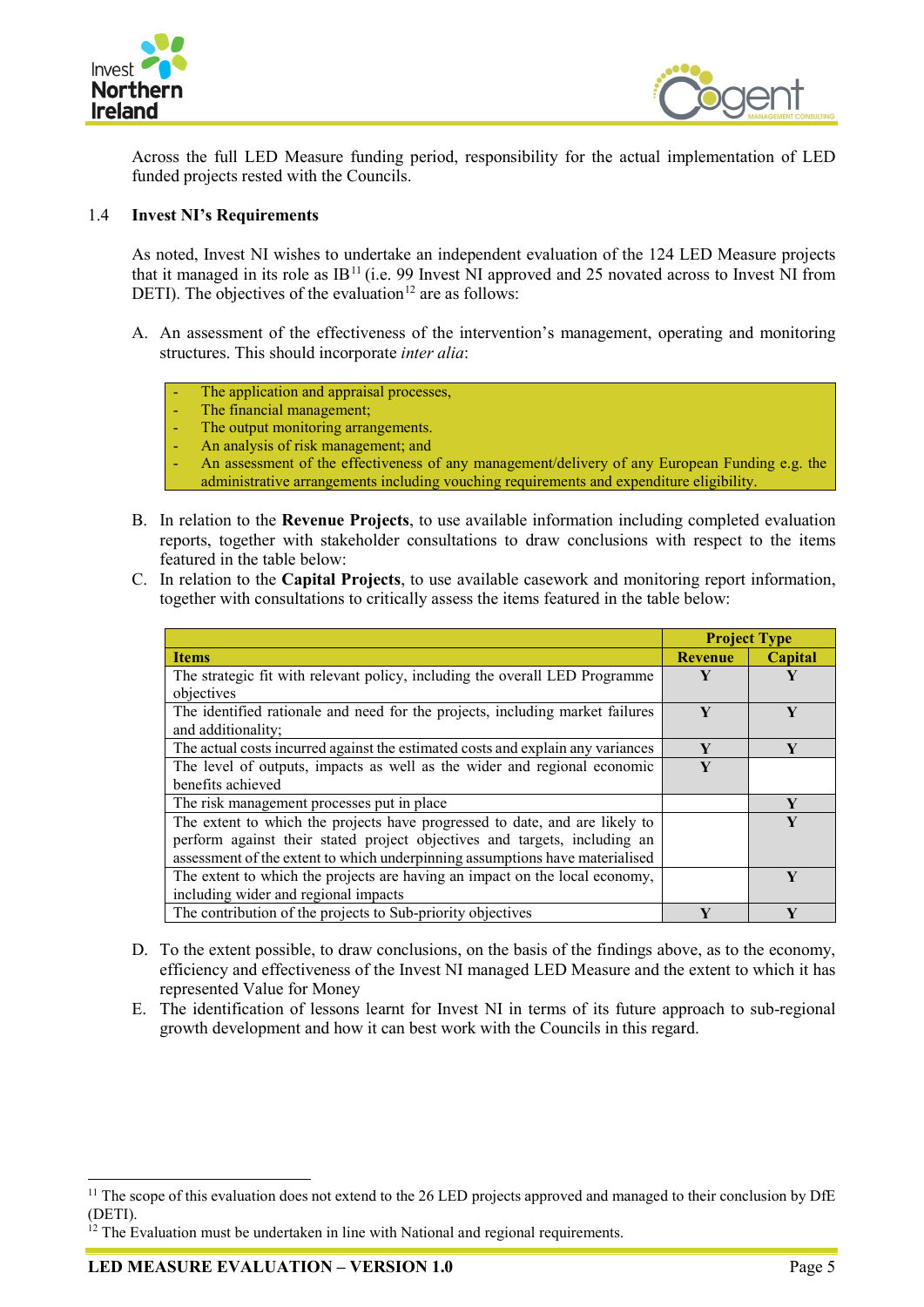



The Terms of Reference for the evaluation stipulated that a bespoke and tailored evaluation would be required that would predominantly be based upon an assessment of the available evidence for a sample of 30 projects, as it was not anticipated that further primary research with service providers or beneficiaries of the remaining 94 projects would be undertaken.

In addition, the evaluation should address equality considerations as follows:

- take into account the requirements of Section 75 of the Northern Ireland Act 1998<sup>13</sup>;
- in respect of any recommendations made consider whether there are any likely impacts on anti-poverty, social inclusion, equality of opportunity or good relations. In doing so, the service provider may recommend measures to mitigate against any adverse impacts;
- consider the accessibility of the programme for all, in line with the Disability Discrimination Act 1995.

#### <span id="page-23-0"></span>1.5 **Methodology**

#### *1.5.1 Introduction*

In order to streamline the evaluation process, Invest NI pre-selected a sample of 30 (of the 124 Invest NI) LED funded projects that were administered to their conclusion by Invest NI upon which to draw conclusions against the key objectives of the evaluation. The sample of 30 projects represented:

• 24% of the total number of Invest NI managed and administered LED projects;

• A total investment commitment value of £16m (67% Capital and 33% Revenue), of which £11.9m was spent (62% Capital and 38% Revenue);

- The assistance offered is reflective of the range of assistance offered across all of the 124 projects i.e. ranges from £21k to £6.1m;
- LED project activity in all 11 new Council areas (and 61% of the 26 predecessor Councils);
- Projects where:
	- Independent external evaluations have been carried out and are available for 26 revenue projects (24 were Invest NI approved projects and 2 were novated);
		- An evaluation survey was carried out by the Service Delivery Provider (1 project);
	- The projects were capital in nature (2 i.e. Forthriver and Roslea, where monitoring reports are available at this point in time, owing to their stage of development); and
	- The project originated in a Council area where monitoring and evaluation information was not forthcoming  $(1)$ .

| <b>Table 1.2: Summary of Sample 30 LED Projects</b> |                                                                                                 |    |      |      |            |  |  |
|-----------------------------------------------------|-------------------------------------------------------------------------------------------------|----|------|------|------------|--|--|
| Project                                             | <b>Committed £m</b><br><b>No. of Projects</b><br><b>Spend £m</b><br>% Drawdown<br><b>Funder</b> |    |      |      |            |  |  |
| <b>Type</b>                                         |                                                                                                 |    |      |      |            |  |  |
| Capital                                             | Invest $NI + ERDF$                                                                              | 2  | 6.2  | 4.3  | 69%        |  |  |
|                                                     | Councils                                                                                        |    | 4.5  |      | 67%        |  |  |
|                                                     | <b>Sub-Total</b>                                                                                |    | 10.7 | 7.3  | 68%        |  |  |
| Revenue                                             | Invest $NI + ERDF$                                                                              | 28 | 3.7  | 3.3  | 89%        |  |  |
|                                                     | Councils                                                                                        |    | 1.5  | 1.3  | 87%        |  |  |
|                                                     | Sub-Total                                                                                       |    | 5.2  | 4.6  | 88%        |  |  |
| <b>Total</b>                                        | Invest $NI + ERDF$                                                                              | 30 | 9.9  | 7.6  | 77%        |  |  |
|                                                     | Councils                                                                                        |    | 6    | 4.3  | 72%        |  |  |
|                                                     | <b>Total</b>                                                                                    |    | 15.9 | 11.9 | <b>75%</b> |  |  |

<span id="page-23-1"></span><sup>&</sup>lt;sup>13</sup> Section 75 of the Northern Ireland Act 1998 requires Invest Northern Ireland, in carrying out all its powers, duties and other functions, to have due regard to the need to promote equality of opportunity: between persons of different religious belief, political opinion, racial group, age, marital status or sexual orientation; between men and women generally; between persons with a disability and persons without; and between persons with dependants and persons without.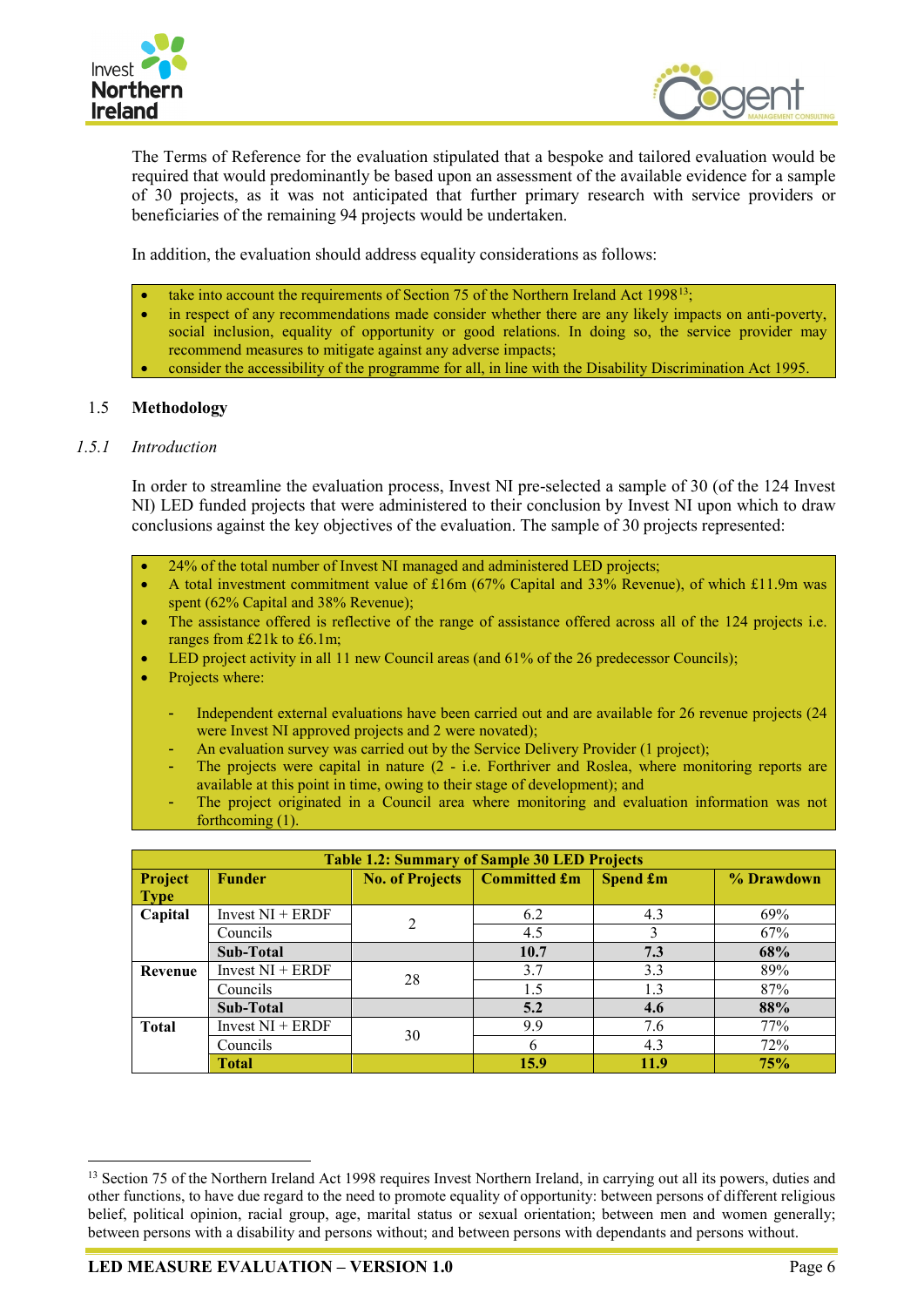



In conducting the evaluation, the Evaluation Team conducted a variety of desk-based and primary research activities including:

Robust review of

## **Desk Research Activities**

- NI Executive, 2007 EU Structural Funds The European Sustainable Competitiveness Programme for NI  $2007 - 2013$
- Mid Term Evaluation of the European Sustainable Competitiveness Programme for NI 2007 2013, completed by PWC in 2011
- All LED project level documentation available for the 28 Invest NI Approved & 2 Novated projects (including Council Contact):
	- Assistance Offered, Actual Spend
	- Application Forms (and supporting documentation)
	- Casework Approval documents;
		- Letters of Offer (Signed) by Council;
		- Monitoring Reports;
	- PPEs where available.

Consultations were undertaken with the following stakeholders:

| <b>Organisation</b>      | <b>Consultee(s)</b>                | <b>Rationale</b>                                             |  |  |
|--------------------------|------------------------------------|--------------------------------------------------------------|--|--|
| <b>DfE</b>               | Head<br>DfE<br>Managing<br>of      | Had overall responsibility for the implementation and        |  |  |
|                          | Authority Unit (G7)                | compliance of EU funded projects.                            |  |  |
|                          | <b>DfE Support Staff Member</b>    | Has historical knowledge of the LED Measure when it was      |  |  |
|                          |                                    | managed by DETI.                                             |  |  |
| <b>Invest NI</b>         | Manager of the EU Programmes       | Had overall responsibility for the implementation and        |  |  |
|                          | Team $(G7)$                        | auditing of the<br>EU<br>Sustainable<br>Competitiveness      |  |  |
|                          |                                    | Programme (which LED comes under).                           |  |  |
|                          | EU Programme Manager               | Had administrative responsibility for the implementation     |  |  |
|                          |                                    | and auditing of the EU Sustainable Competitiveness           |  |  |
|                          |                                    | Programme.                                                   |  |  |
|                          | EU<br>Delivery<br>and<br>Partner   | Who oversaw the transfer of the LED Measure from DETI        |  |  |
|                          | Manager $(G7)$                     | to Invest and had responsibility for its implementation from |  |  |
|                          |                                    | 2011-2015.                                                   |  |  |
|                          | EU & Partner Delivery Manager      | Who managed the LED Measure from 2015 through to             |  |  |
|                          | (G7)                               | programme closure and has responsibility for the             |  |  |
|                          |                                    | implementation of the new EU Investment for Growth &         |  |  |
|                          |                                    | Jobs Programme.                                              |  |  |
|                          | <b>Budget</b><br>Compliance<br>and | Who had responsibility for the coordination and              |  |  |
|                          | Executive                          | compliance of the LED Measure from 2011 until the            |  |  |
|                          |                                    | present day.                                                 |  |  |
|                          | LED/Stakeholder<br>NI<br>Invest    | Who had responsibility for engaging with Councils in the     |  |  |
|                          | Executives x 5                     | development of LED projects, securing Invest NI approval     |  |  |
|                          |                                    | and monitoring of subsequent offers.                         |  |  |
| <b>Key</b><br><b>LED</b> | Oxford Innovation Ltd              | Who has been appointed by Belfast City Council to            |  |  |
| <b>Project</b>           |                                    | manage the Innovation Centre (Forthriver) and to provide     |  |  |
| <b>Stakeholders</b>      |                                    | a range of growth and innovation services to tenants.        |  |  |
|                          | Roslea Enterprises Ltd             | Operates as a private limited company (by guarantee),        |  |  |
|                          |                                    | specialising in renting and operating own or leased real     |  |  |
|                          |                                    | estate.                                                      |  |  |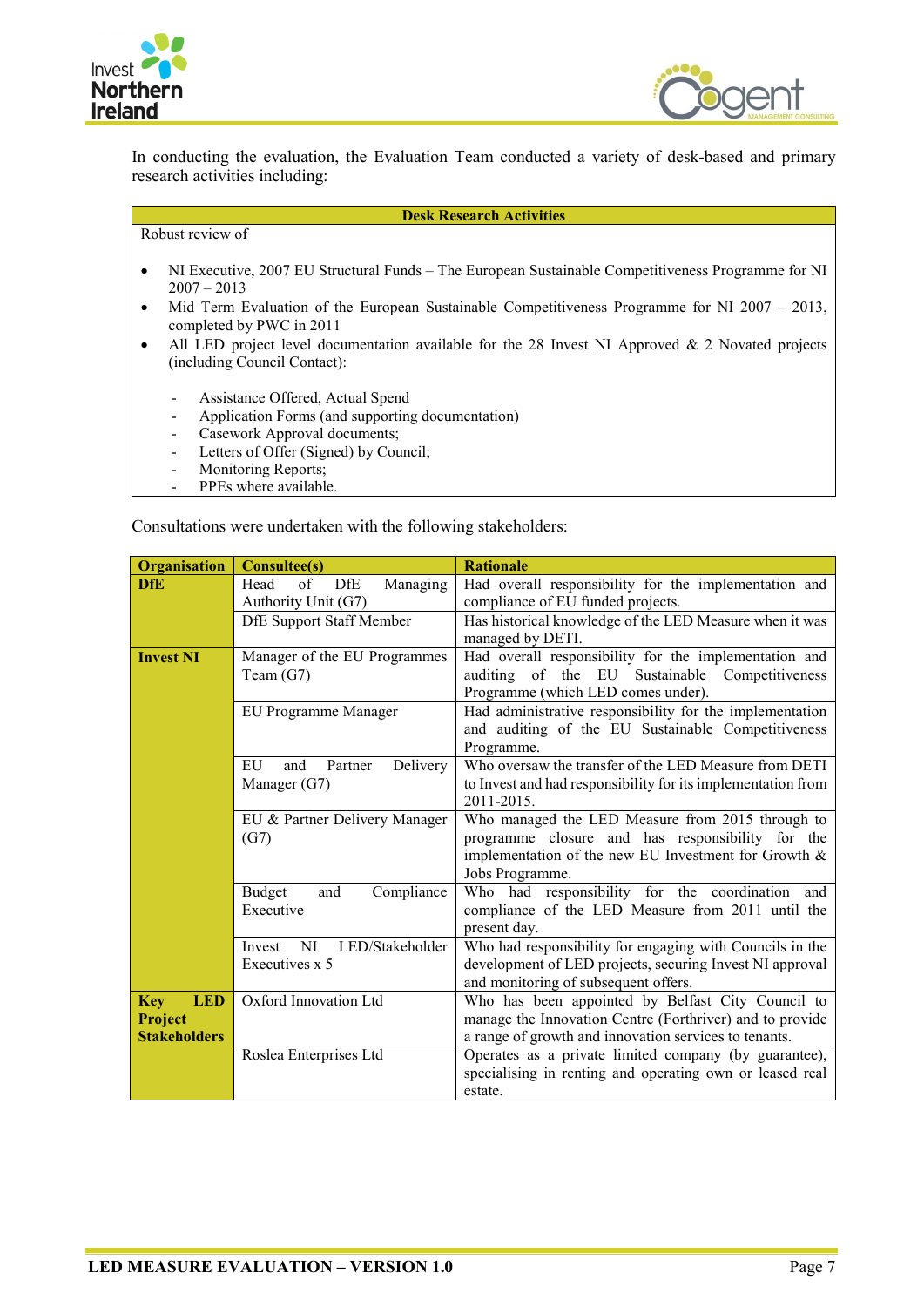



As part of the Evaluation process, 18 individuals were consulted across the 11 NI local authorities, as well as one representative of NILGA (see below). In addition, a follow-up focus group was held with a number of the consultees to further explore issues raised in individual consultations. Each of these council representatives had experience of LED Measure through their involvement in the delivery and/or implementation of the LED Programmes.

| <b>Table 1.3: Local Authority Consultees</b>          |                   |  |  |
|-------------------------------------------------------|-------------------|--|--|
| <b>Organisation</b>                                   | <b>Consultee</b>  |  |  |
| Antrim and Newtownabbey Borough Council               | Alastair Law      |  |  |
| Ards and North Down Borough Council                   | Karine McGuckin   |  |  |
| Armagh City, Banbridge and Craigavon Borough Council  | Ciaran Tipping    |  |  |
|                                                       | Elaine McAlinden  |  |  |
| <b>Belfast City Council</b>                           | Colin McCabrey    |  |  |
|                                                       | Cathy Keenan      |  |  |
| Causeway Coast and Glens Borough Council              | Martin Clark      |  |  |
| Derry City and Strabane District Council              | Louise Breslin    |  |  |
| Fermanagh and Omagh District Council                  | Kieran McCrory    |  |  |
|                                                       | Kevin McShane     |  |  |
|                                                       | Linda Caldwell    |  |  |
|                                                       | Anne Quinn        |  |  |
| Lisburn and Castlereagh City Council                  | Hazel King        |  |  |
| Mid and East Antrim Borough Council                   | Ursula O'Loughlin |  |  |
|                                                       | Eva Keenan        |  |  |
| Mid Ulster District Council                           | Fiona McKeown     |  |  |
|                                                       | Shirley McIntyre  |  |  |
| Newry, Mourne and Down District Council               | Amanda Smyth      |  |  |
| Northern Ireland Local Government Association (NILGA) | Derek McCallan    |  |  |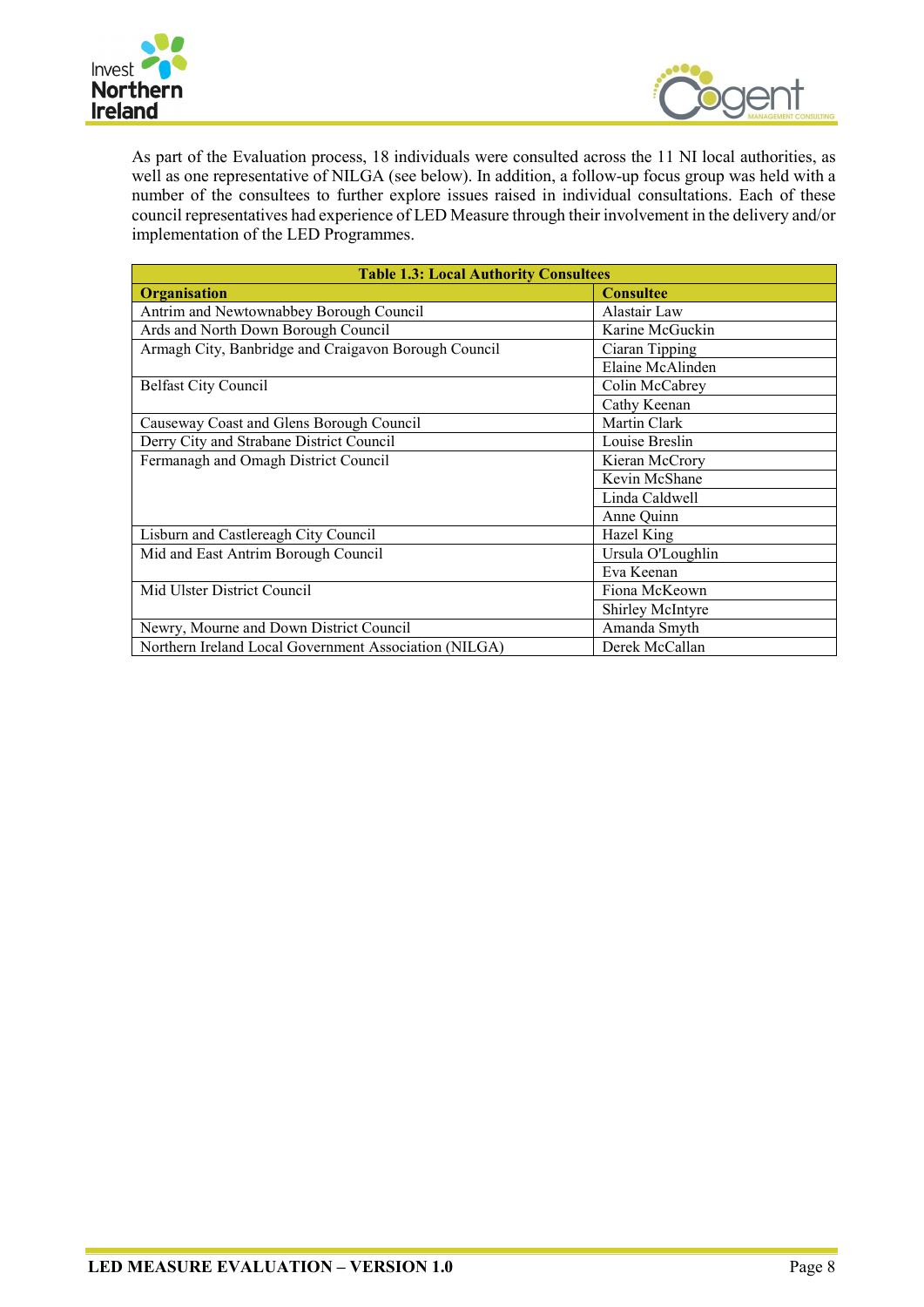



## <span id="page-26-0"></span>2. **LED MEASURE MANAGEMENT**

#### <span id="page-26-1"></span>2.1 **Introduction**

This section discusses key aspects of how the LED Measure was managed.

#### <span id="page-26-2"></span>2.2 **Programme Level Management Structures**

As noted in Section 1, the EUSCP was delivered through four Priorities via a range of Intermediary Bodies (IBs). Figure 1 provides an overview of the management and delivery structures associated with Sub-Priority 2.2.





Appendix I provides an overview of the key roles and responsibilities involved in managing the Programme (at the NI level). A review of materials provided (e.g. the 2015 Annual Implementation Report) indicates that the Managing Authority (the Department for the Economy) worked closely with the Invest NI and the other Intermediate Bodies to ensure that the Programme was implemented effectively. For example, during 2015, the existing suite of guidance documents was reviewed and updated, and meetings were held with the Intermediate Bodies to monitor progress, address any areas of concern and share best practice.

In addition, the Managing Authority put in place a system for carrying out additional management verification checks on the work of the Intermediate Bodies to ensure that they were implementing the Programme in line with requirements and conducted their own verifications on projects to the required standard.

The Managing Authority continuously reviewed Programme progress and where necessary took proactive action to align the Programme to ensure that maximum impact and benefit was derived.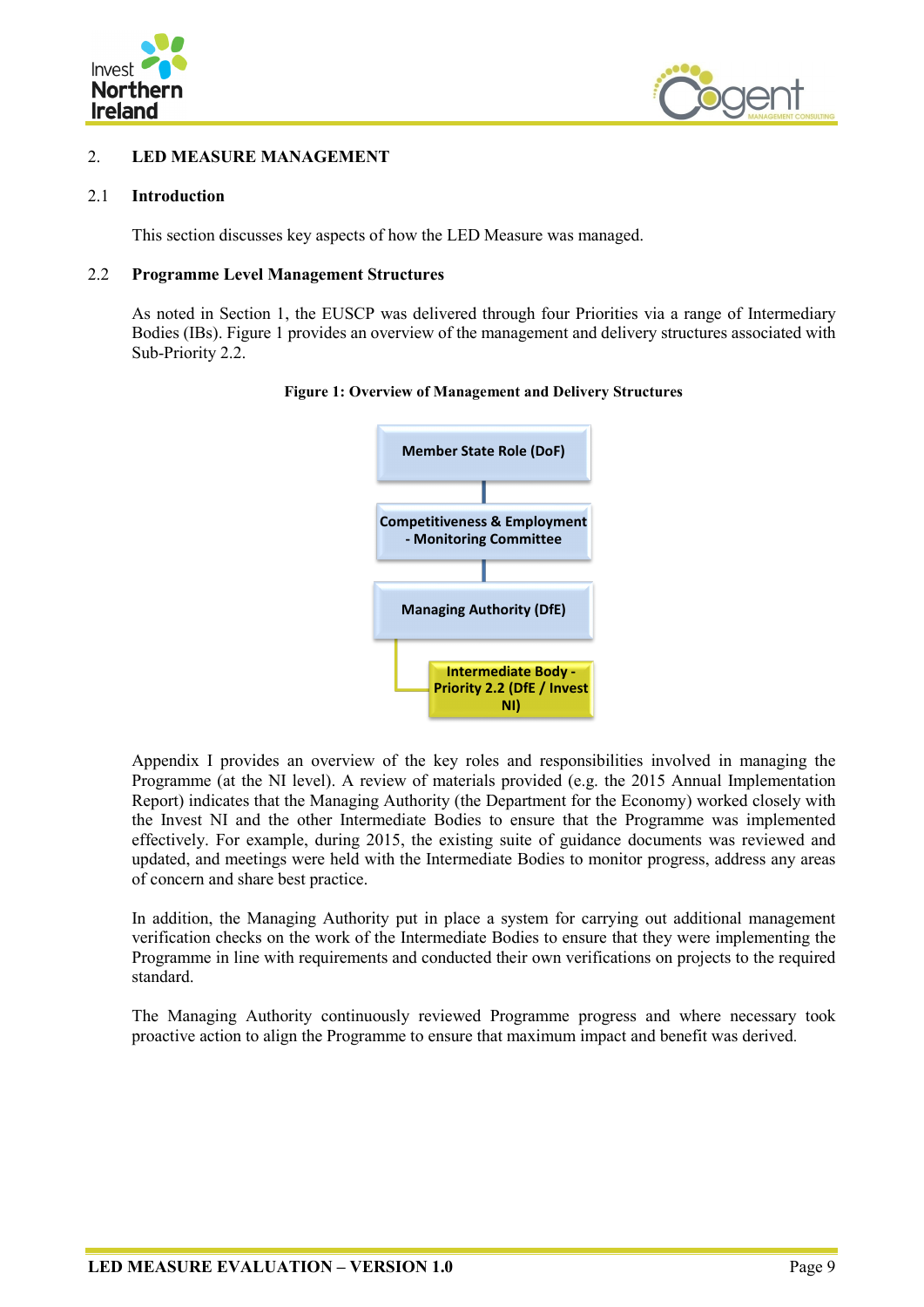



## <span id="page-27-0"></span>2.3 **Invest NI's Role as Intermediate Body**

#### *2.3.1 Key Tasks*

The tasks delegated by the Managing Authority to the IB included:

- Ensuring that the projects selected for funding were in accordance with the criteria applicable to the operational programme and that they complied with applicable Community and National rules;
- Verifying that the co-financed projects were delivered and that expenditure declared by the councils for projects had actually been incurred and complied with Community and National rules.
- Ensuring that there was a system for recording and storing in computerised form accounting records for each project under the operational programme and that the data on implementation necessary for financial management, monitoring, verifications, audits and evaluation were collected;
- Ensuring that evaluations of the operational programme were carried out according to Council Regulation 1083/2006;
- Setting up procedures to ensure that all documents regarding expenditure and audits required to ensure an adequate audit trail were held in accordance with the requirements of Council Regulation 1083/2006; and • Ensuring compliance with information and publicity requirements.

#### *2.3.2 Invest NI LED Staffing and Activities*

| <b>Personnel</b>            | <b>Roles &amp; Responsibilities</b>                                                                                                                                                                                                                                                                                                                             |
|-----------------------------|-----------------------------------------------------------------------------------------------------------------------------------------------------------------------------------------------------------------------------------------------------------------------------------------------------------------------------------------------------------------|
| 1 x EU Partner and          | Lead contact on LED Measure across NI                                                                                                                                                                                                                                                                                                                           |
| <b>Delivery Manager</b>     |                                                                                                                                                                                                                                                                                                                                                                 |
| 5 x LED/Stakeholder         | Based in Regional Offices, who acted as the lead contact within their allocated                                                                                                                                                                                                                                                                                 |
| <b>Executives</b>           | Council areas. They were responsible for engaging with Councils to support and<br>encourage them to develop and progress LED Projects. They also supported their<br>relevant Regional Manager as required in general stakeholder engagement and in<br>progressing Economic Strategies, Integrated Action Plans, and NI Programme for<br>Government discussions. |
| <b>Budget</b><br>&          | Lead role in ensuring effective coordination, implementation and compliance of                                                                                                                                                                                                                                                                                  |
| <b>Compliance Executive</b> | LED.                                                                                                                                                                                                                                                                                                                                                            |

Invest NI's EU & Partner Delivery Team structure was as follows:

On a day-to-day basis, Invest NI's role was to work in partnership with the legacy 26 Councils (later 11 Councils) to support them develop and implement LED projects. Invest NI's role involved ensuring ongoing engagement with Councils in the following areas:

| <b>Project</b><br><b>Scoping</b>                   | Invest NI was responsible for engaging with Councils to help them scope out and        |  |  |
|----------------------------------------------------|----------------------------------------------------------------------------------------|--|--|
| <i>(initiation)</i><br>and                         | identify potential projects suitable for LED support. Councils were required to        |  |  |
| development)                                       | submit a full LED Application onto the EU database (System 2007), before being         |  |  |
|                                                    | considered for LED funding.                                                            |  |  |
| <b>Appraisal</b>                                   | Invest NI was responsible for carrying out a full appraisal of the LED project in line |  |  |
|                                                    | with Invest NI's existing casework approval processes, taking account of Invest NI's   |  |  |
|                                                    | key intervention principles. This allowed Invest NI to conclude on the value for       |  |  |
|                                                    | money proposition and make a recommendation for support where appropriate.             |  |  |
| <b>Approval &amp; Offer</b>                        | Project approval was sought by Invest NI at the appropriate delegated authority level. |  |  |
|                                                    | Once approval was obtained, a Letter of Offer was prepared which included any          |  |  |
|                                                    | project-specific conditions identified as part of the approval process. Invest NI was  |  |  |
|                                                    | responsible for obtaining Council acceptance of their project funding, by ensuring     |  |  |
| that the detail of the Offer was fully understood. |                                                                                        |  |  |
| Post-offer                                         | Invest NI was responsible for ensuring that the Council implemented the project in     |  |  |
| claims.<br>management;                             | line with their Letter of Offer over the lifetime of the project. Monitoring of the    |  |  |
| monitoring<br>&                                    | project was ongoing by Council and Invest NI to ensure that progress was managed       |  |  |
| evaluation                                         | and recorded and that variations in project performance against targets and outcomes   |  |  |
|                                                    | were notified and acted upon as necessary. Invest NI was responsible for the payment   |  |  |
|                                                    | of claims submitted by Councils.                                                       |  |  |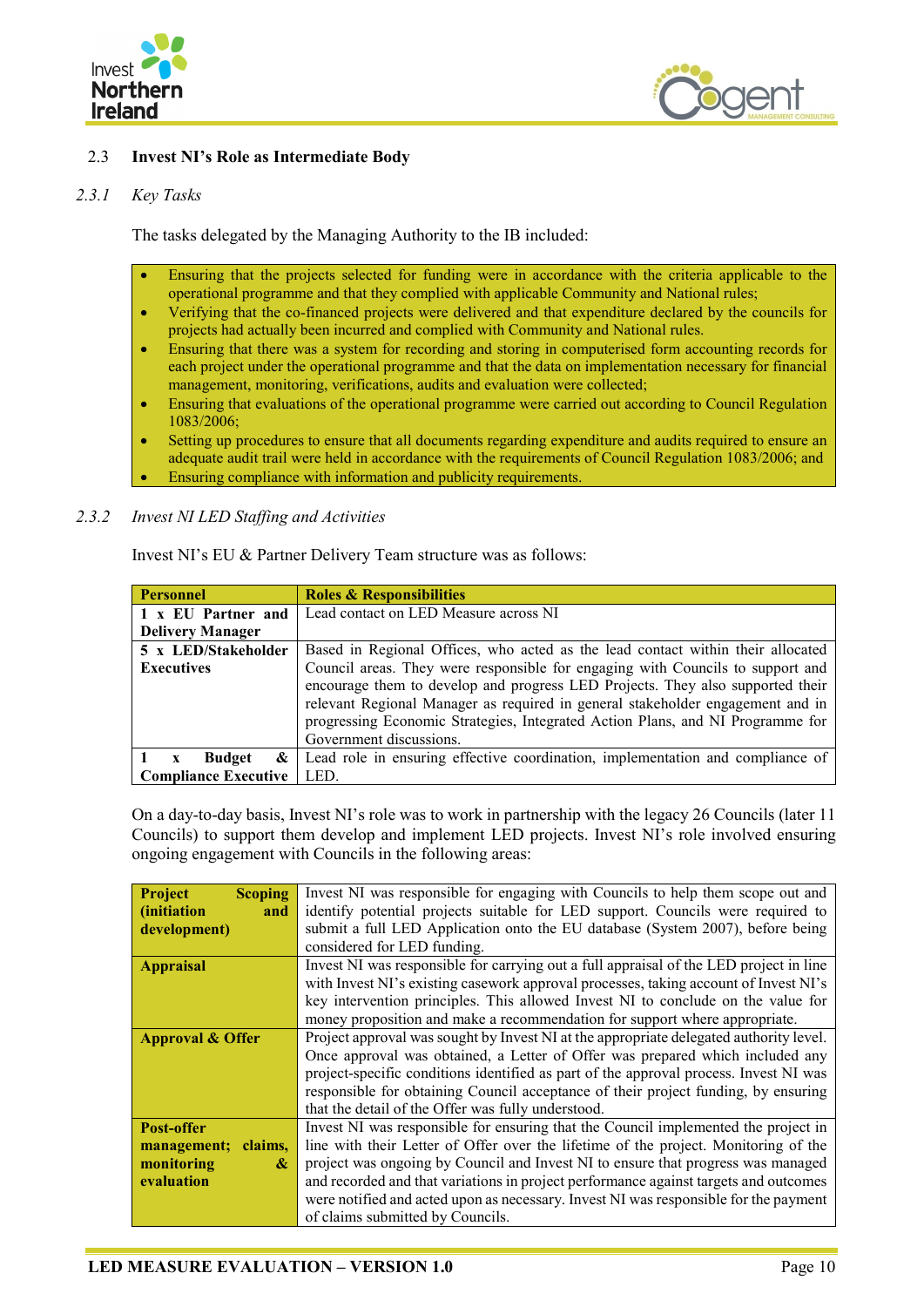



| <b>Budget Management</b> | Invest NI was responsible for ensuring that Councils maximised the budget allocation  |
|--------------------------|---------------------------------------------------------------------------------------|
|                          | attributed to each project within specific timescales. The up-to-date monitoring      |
|                          | information provided assurance to Invest NI that expenditure was eligible and in line |
|                          | with the project parameters.                                                          |

The Councils were required to comply with EU and Invest NI publicity requirements.

Projects funded under the LED Measure were largely delivered by Councils as 'No Aid' or under 'the De Minimis' State Aid rule. Responsibility rested with Councils to ensure that State Aid regulations were complied with for their respective LED projects.

In all cases, payment of LED support to the Council was based on vouched and approved expenditure.

#### *2.3.3 Measure Operations*

From the outset, Sub Priority 2.2 - Local Economic Development operated an ongoing open call for applications. The original intention was that projects supported would be from cluster councils rather than individual councils. Whilst this happened in some cases, it was not widespread.

It should be noted that the Mid-Evaluation<sup>[14](#page-28-0)</sup> had reported that feedback from councils reported that the LED Measure application process (which was managed at that time by the then IB, DETI/DfE) was quite bureaucratic, time-consuming and had room for improvement. In particular, that report noted that councils had suggested that:

- The application form was repetitive required considerable council staff input;
- The economic appraisal process demanded considerable amounts of information; and
- Different divisions of Invest NI gave conflicting advice which could cause projects to fail at the assessment stage.

However, the Mid-Term Evaluation, by way of counterbalance, noted that the then IB (DfE) had reported that the quality of applications that it had received from Councils had varied greatly, which led to delays between application stage to approval as the applications frequently required significant clarification and reworking.

#### *2.3.4 LED Project Funding*

Post-2011, Invest NI, in its role as Intermediate Body, worked closely with Councils to bring forward LED projects and committed to providing up to 25% of total eligible project costs, thereby substantially easing the financial pressures faced by Councils (see Section 1.3.2). The projects presented for LED ERDF funding needed to be aligned with Invest NI's objectives in order to qualify for Invest NI match funding. Projects which did not align with Invest NI objectives continued to be funded through 50% ERDF and 50% Council.

LED projects were largely therefore 100% publicly funded, as follows:

| <b>Prior to 2011</b> | 50% ERDF, 50% Council                   |
|----------------------|-----------------------------------------|
| <b>Post 2011</b>     | 50% ERDF, 25% Council and 25% Invest NI |
|                      | or                                      |
|                      | 50% ERDF, 50% Council                   |

The LED Measure did not provide for direct grant assistance to businesses. Instead, funding was provided to Councils to deliver capital build as well as capability development projects via workshops, skills development, mentoring type support etc., tailored to meet the needs of businesses within their

<span id="page-28-0"></span><sup>&</sup>lt;sup>14</sup> Mid-term Evaluation of the European Sustainable Competitiveness Programme for Northern Ireland 2007-2013 Final Report (PwC, August 2011)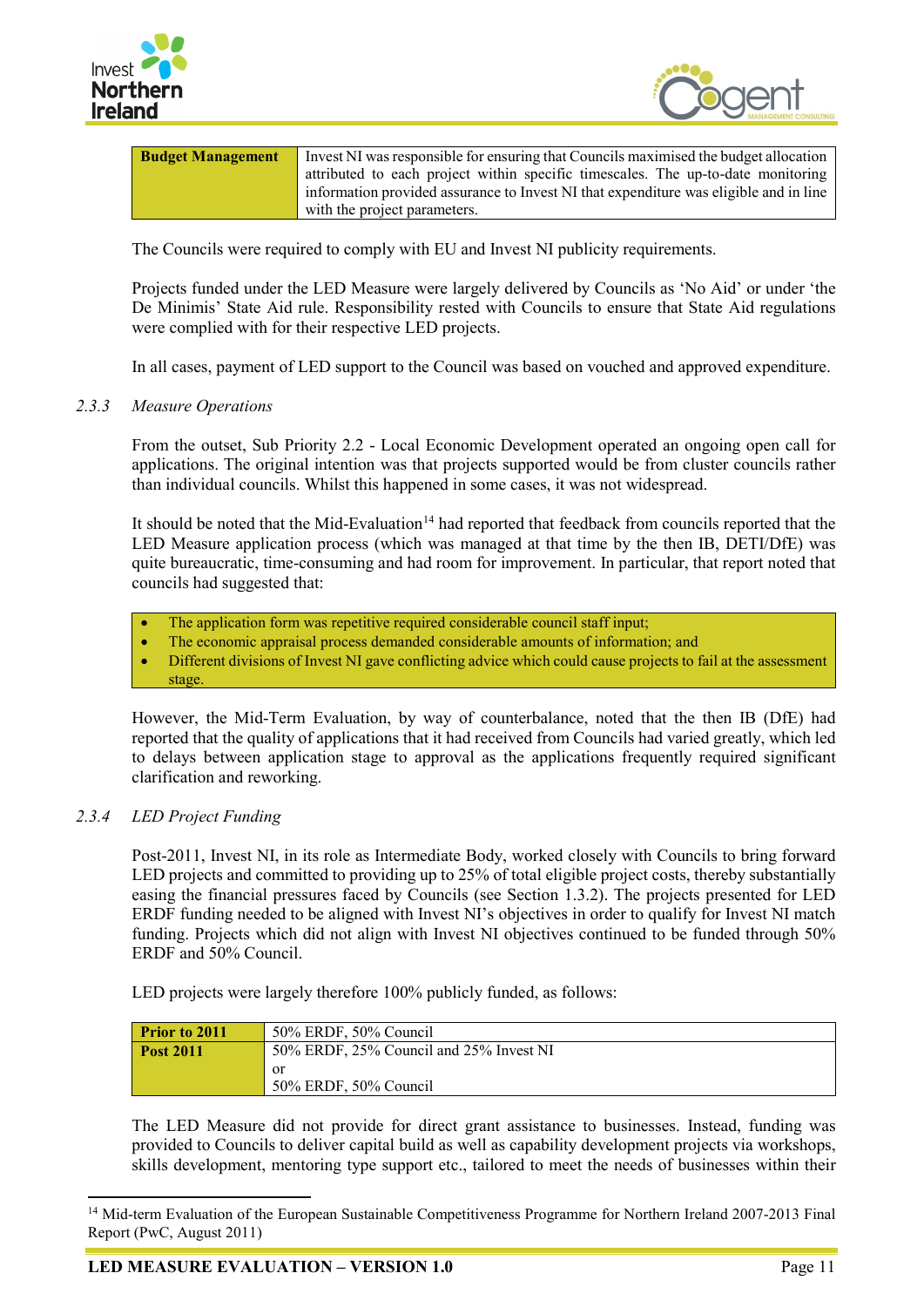



local area. Where contracts for the delivery of services were required, these were procured directly by the Councils and subject to EU, National and Local Government procurement guidelines. As soon as it became aware of the recommendations of the  $17<sup>th</sup>$  Report from PAC<sup>15</sup>, Invest NI engaged CPD to advise Councils undertaking LED Capital projects from October 2014 onwards, the purpose of which was to ensure procurement was compliant with relevant EU and NI Procurement Laws. Furthermore, CPD was requested by Invest NI to validate all previous capital procurement activity prior to claims being submitted.

## *2.3.5 Budget Management of Invest NI Led Projects*

From 2011, Invest NI LED Measure budgets were allocated annually, for each financial year, based on anticipated spend requirements for subsequent years. This allocation included ERDF and Invest NI (75% of total funding requirements)<sup>16</sup>.

Invest NI initially took responsibility for £11m of LED ERDF funding, representing a total investment value of £22m (50% ERDF, 25% INI, 25% Council). In May 2014 Invest NI agreed on responsibility for an additional £5m ERDF budget, which increased the total investment value to £32m (ERDF £16m, Invest NI  $\pounds 8m$  and Council  $\pounds 8m$ <sup>[17](#page-29-2)</sup>.

All projects submitted by Councils were endorsed by their relevant Council Committees with Council contributions at 25% of eligible project costs committed before approval of the project. These were subject to Council's annual budget estimates.

Projects funded under LED had to be approved and committed by December 2013, with expenditure incurred and paid out by December 2015.

<span id="page-29-0"></span><sup>&</sup>lt;sup>15</sup> Report on DCAL: Management of Major Capital Projects (Public Accounts Committee, 9 October 2013)

<span id="page-29-1"></span><sup>&</sup>lt;sup>16</sup> Note: No additional Invest NI budget allocation was required for the 25 Novated Projects.

<span id="page-29-2"></span><sup>&</sup>lt;sup>17</sup> The variances between the budget allocations referenced above and the commitment values (as per Table 3.2, Page 13) relate to: (i) the budget allocations represented estimates based on forecasted spend; (2) the commitment values included some Council expenditure post 2015 which was not eligible for ERDF co-funding; and (3) some of the investment expenditure was not eligible for Invest NI co-funding (owing to a lack of alignment with Invest NI objectives) with the Councils taking on a greater contribution than 25% for such projects.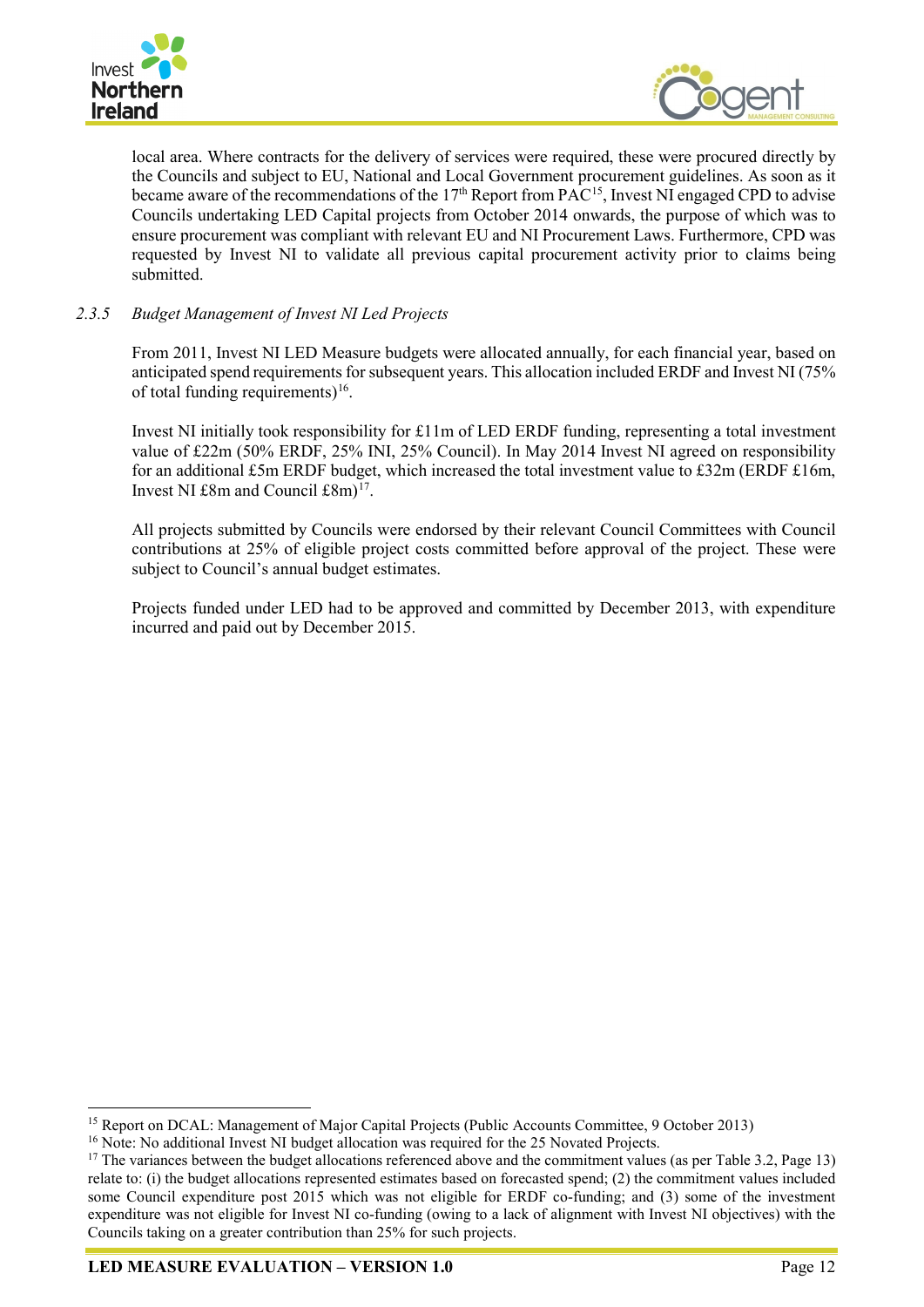



## <span id="page-30-0"></span>3. **OVERVIEW OF LED APPROVED PROJECTS**

This section provides an overview of the Invest NI managed projects supported under the LED Measure.

#### <span id="page-30-1"></span>3.1 **Overall Position**

As outlined in Section 1, a total of 150 LED Projects was approved and implemented through the 26 Councils under the EU Sustainable Competitiveness Programme 2007-2013. These can be categorised as follows:

| <b>Table 3.1: Profile of LED 1 Projects</b>               |                            |  |  |
|-----------------------------------------------------------|----------------------------|--|--|
| <b>Projects</b>                                           | <b>No. of LED Projects</b> |  |  |
| Approved and managed to their conclusion by DfE           |                            |  |  |
| Novated across to Invest NI from DfE post the 2011 Review |                            |  |  |
| Approved and managed by Invest NI.                        | 99                         |  |  |
| <b>Total</b>                                              | 150                        |  |  |

As illustrated above, 51 projects were approved during the period when DETI/DfE was the IB for the LED Measure. Of these 25 were novated to Invest NI when it took on the role of IB. Subsequently (from September 2011 to programme closure), a further 99 projects were approved by Invest NI.

#### <span id="page-30-2"></span>3.2 **Expenditure by IB and Type of Project**

On an overall basis, £44.2m was committed to the 150 approved projects, with actual expenditure incurred being £34.9m i.e. 79% of monies committed were subsequently drawn down.

| <b>Table 3.2: Summary of LED Projects and Spend</b> |                    |                 |                           |                |                 |
|-----------------------------------------------------|--------------------|-----------------|---------------------------|----------------|-----------------|
| <b>Project Type</b>                                 | <b>Funder</b>      | No. of          | <b>Committed</b>          | Spend £m       | $\frac{0}{0}$   |
|                                                     |                    | <b>Projects</b> | $\mathbf{f}_{\mathbf{m}}$ |                | <b>Drawdown</b> |
| <b>DETI</b> (DfE)                                   | ERDF only          | 26              | 1.9                       | 1.6            | 84%             |
|                                                     | Councils           |                 | 2.4                       | 1.6            | 67%             |
|                                                     | Sub-Total          | 26              | 4.3                       | 3.2            | 74%             |
| <b>Novated</b><br>Invest<br>to                      | ERDF only          | 25              | 2.2                       | 2              | 91%             |
| NI                                                  | Councils           |                 | 2.5                       | $\overline{2}$ | 80%             |
|                                                     | Sub-Total          | 25              | 4.7                       | 3.9            | 85%             |
| <b>Invest NI</b>                                    | Invest $NI + ERDF$ | 99              | 23.3                      | 18.3           | 79%             |
|                                                     | Councils           |                 | 11.9                      | 9.5            | 80%             |
|                                                     | <b>Total</b>       | 99              | 35.2                      | 27.8           | 79%             |
| <b>Total</b>                                        | Invest $NI + ERDF$ | 150             | 27.4                      | 21.9           | 80%             |
|                                                     | Councils           |                 | 16.8                      | 13.1           | 78%             |
|                                                     | <b>Total</b>       | 150             | 44.2                      | 34.9           | 79%             |

All 51 DETI approved projects (including the 25 projects novated to Invest NI) were 'revenue-based' projects. In total, they had a projected investment value of circa £9m (i.e. £4.3m and £4.7m respectively), with actual spend on these totalling £7.1m (i.e. £3.2m and £3.9m respectively).

The 99 projects approved by Invest NI had a total projected investment value of circa £35.2m, of which £23.3m was anticipated to be supported by Invest NI and ERDF commitments. Actual expenditure across the 99 projects was £27.8, with actual ERDF/Invest NI spend of £18.3m. Of the 99 Invest NI approved projects:

- 95 projects were 'revenue-based', representing a total committed value of £18.4m, of which £14.1m was spent.
- 4 were 'capital' projects representing a total committed value of £16.9m, of which £13.7m was spent. Further summary details of the 4 capital projects are provided in Appendix II.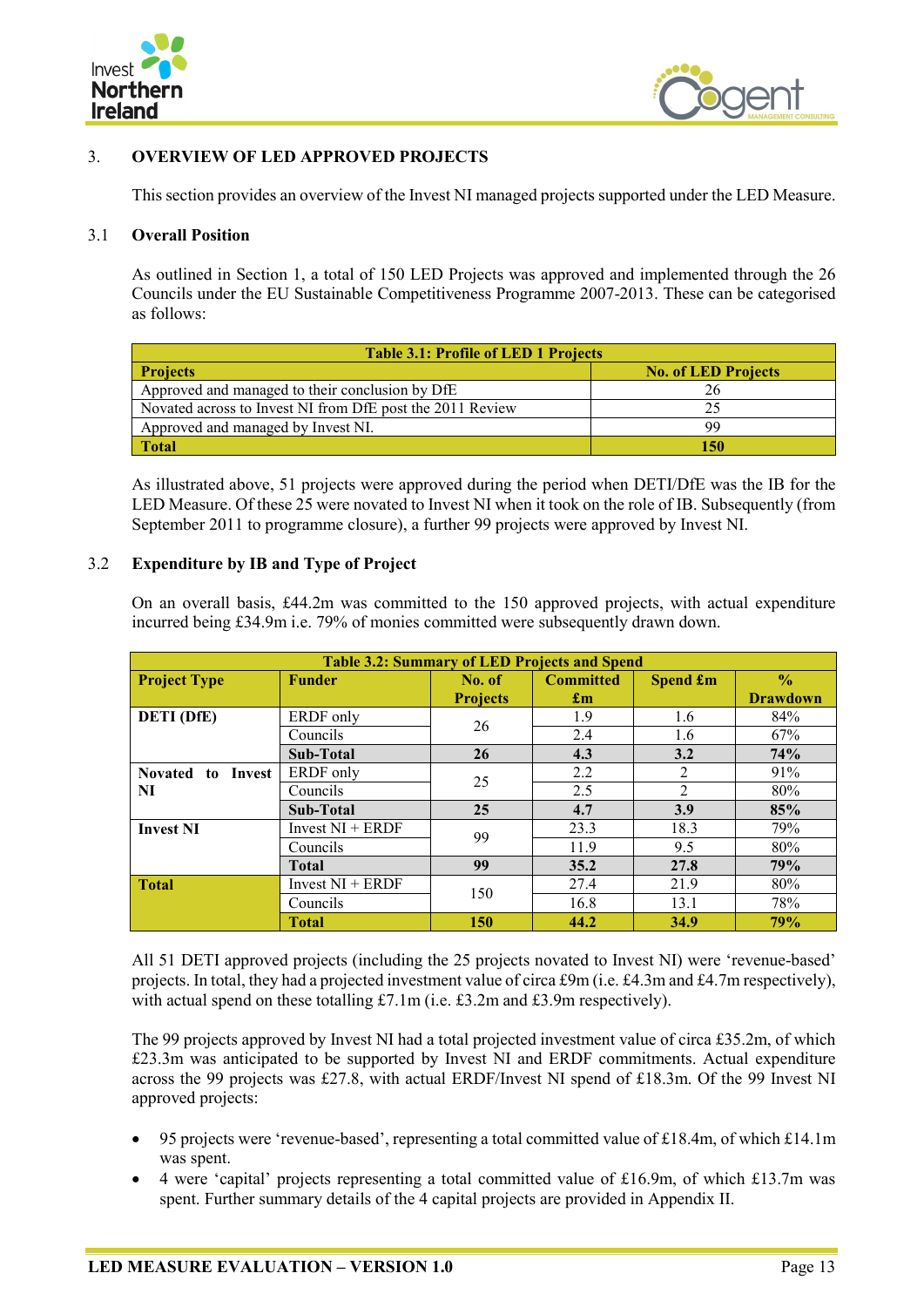



Expenditure commitments and actual drawdown for the 99 led projects approved by Invest NI are detailed below:

|              | Table 3.3: Summary of Invest NI Approved LED Projects and Spend |    |                                |                 |            |  |  |  |  |  |
|--------------|-----------------------------------------------------------------|----|--------------------------------|-----------------|------------|--|--|--|--|--|
| Project      | <b>Funder</b>                                                   |    | No. of Projects   Committed £m | <b>Spend £m</b> | % Drawdown |  |  |  |  |  |
| <b>Type</b>  |                                                                 |    |                                |                 |            |  |  |  |  |  |
| Capital      | Invest $NI + ERDF$                                              | 4  | 10.3                           | 8               | 78%        |  |  |  |  |  |
|              | Councils                                                        |    | 6.6                            | 5.7             | 86%        |  |  |  |  |  |
|              | Sub-Total                                                       | 4  | 16.9                           | 13.7            | 81%        |  |  |  |  |  |
| Revenue      | Invest $NI + ERDF$                                              | 95 | 13                             | 10.3            | 79%        |  |  |  |  |  |
|              | Councils                                                        |    | 5.4                            | 3.8             | 70%        |  |  |  |  |  |
|              | Sub-Total                                                       | 95 | 18.4                           | 14.1            | 77%        |  |  |  |  |  |
| <b>Total</b> | Invest $NI + ERDF$                                              | 99 | 23.3                           | 18.3            | 79%        |  |  |  |  |  |
|              | Councils                                                        |    | 12                             | 9.5             | 79%        |  |  |  |  |  |
|              | <b>Total</b>                                                    | 99 | 35.3                           | 27.8            | 79%        |  |  |  |  |  |

## <span id="page-31-0"></span>3.3 **Projects by Council**

On 1st April 2015, Local Government Reform resulted in the restructuring of the 26 Councils into 11 Super Councils. As a result, the LED projects were novated from the predecessor Councils to the new Super Councils. Table 3.3 below profiles the breakdown of LED approved projects across the revised 11 Super Councils.

| <b>Table 3.4: LED Projects by Council Area</b> |                               |               |  |  |  |  |  |  |
|------------------------------------------------|-------------------------------|---------------|--|--|--|--|--|--|
| <b>Council</b>                                 | No. of Projects <sup>18</sup> | % of Projects |  |  |  |  |  |  |
| Antrim & Newtownabbey                          |                               | $7\%$         |  |  |  |  |  |  |
| Ards & North Down                              | 4                             | 3%            |  |  |  |  |  |  |
| Armagh City, Banbridge & Craigavon             | 19                            | 13%           |  |  |  |  |  |  |
| <b>Belfast City</b>                            | 21                            | 14%           |  |  |  |  |  |  |
| Causeway Coast & Glens                         | 13                            | 9%            |  |  |  |  |  |  |
| Derry City & Strabane                          | 11                            | $7\%$         |  |  |  |  |  |  |
| Fermanagh & Omagh                              | 10                            | 7%            |  |  |  |  |  |  |
| Lisburn & Castlereagh City                     | 14                            | 9%            |  |  |  |  |  |  |
| Mid & East Antrim                              | 8                             | $5\%$         |  |  |  |  |  |  |
| Mid Ulster                                     | 26                            | 17%           |  |  |  |  |  |  |
| Newry, Mourne & Down                           | 12                            | 8%            |  |  |  |  |  |  |
| <b>Total</b>                                   | 149                           | 100           |  |  |  |  |  |  |

<span id="page-31-1"></span><sup>&</sup>lt;sup>18</sup> Note: The table omits the Council Mobile App project - where responsibility for the procurement was administered and managed by Invest NI.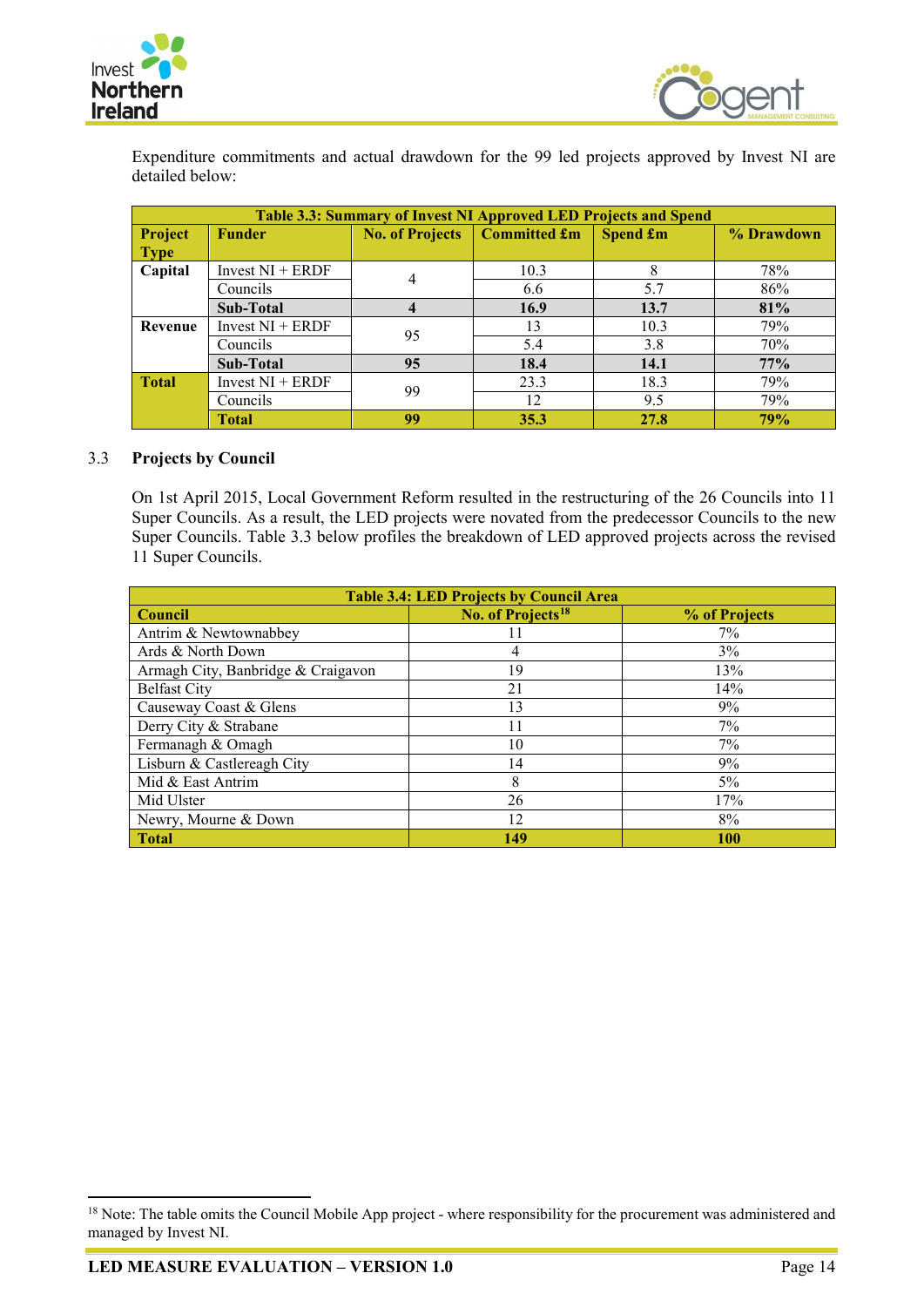



| A summary by Council of the revenue projects approved by Invest NI is provided below <sup>19</sup> : |  |  |  |  |  |  |  |  |
|------------------------------------------------------------------------------------------------------|--|--|--|--|--|--|--|--|
|                                                                                                      |  |  |  |  |  |  |  |  |

| Table 3.5: Summary of LED 1 Revenue Projects Approved by Invest NI |                                           |               |                                                     |                                      |  |  |  |  |  |  |
|--------------------------------------------------------------------|-------------------------------------------|---------------|-----------------------------------------------------|--------------------------------------|--|--|--|--|--|--|
| <b>New Council</b>                                                 | <b>LED</b> projects approved by Invest NI |               | <b>Total</b>                                        | <b>Total Spend by</b>                |  |  |  |  |  |  |
|                                                                    | No.                                       | $\frac{0}{0}$ | <b>Assistance/Grant</b><br><b>Offered by Invest</b> | <b>Invest NI (including</b><br>ERDF) |  |  |  |  |  |  |
|                                                                    |                                           |               | NI                                                  |                                      |  |  |  |  |  |  |
| Antrim<br>and                                                      | 7                                         | 7%            | 541,252                                             | 513,920                              |  |  |  |  |  |  |
| Newtownabbey                                                       |                                           |               |                                                     |                                      |  |  |  |  |  |  |
| Ards and North Down                                                |                                           | $1\%$         | 145,206                                             | 121,533                              |  |  |  |  |  |  |
| Armagh City, Banbridge                                             | 14                                        | 15%           | 1,778,216                                           | 1,465,579                            |  |  |  |  |  |  |
| and Craigavon                                                      |                                           |               |                                                     |                                      |  |  |  |  |  |  |
| Belfast                                                            | 6                                         | 6%            | 1,899,807                                           | 1,160,997                            |  |  |  |  |  |  |
| Causeway Coast & Glens                                             | 10                                        | 11%           | 1,120,559                                           | 782,845                              |  |  |  |  |  |  |
| Derry City & Strabane                                              | 7                                         | $7\%$         | 1,724,154                                           | 1,529,678                            |  |  |  |  |  |  |
| Fermanagh and Omagh                                                | 7                                         | 7%            | 662,023                                             | 540,169                              |  |  |  |  |  |  |
| Lisburn & Castlereagh                                              | 9                                         | 10%           | 1,361,077                                           | 1,136,488                            |  |  |  |  |  |  |
| Mid and East Antrim                                                | 6                                         | 6%            | 571,449                                             | 476,154                              |  |  |  |  |  |  |
| Mid Ulster                                                         | 18                                        | 19%           | 1,611,842                                           | 1,344,674                            |  |  |  |  |  |  |
| Mourne<br>Newry,<br>and                                            | 9                                         | 10%           | 1,190,465                                           | 901,511                              |  |  |  |  |  |  |
| Down                                                               |                                           |               |                                                     |                                      |  |  |  |  |  |  |
| <b>Total</b>                                                       | 94                                        | 100%          | 12,606,050                                          | 9.973.548                            |  |  |  |  |  |  |

A summary by Council of the capital projects approved by Invest NI is provided below:

|                    | <b>Table 3.6: Summary of LED 1 Capital Projects Approved by Invest NI</b> |                                              |                                         |                                                 |                                                       |  |  |  |  |  |  |  |
|--------------------|---------------------------------------------------------------------------|----------------------------------------------|-----------------------------------------|-------------------------------------------------|-------------------------------------------------------|--|--|--|--|--|--|--|
| <b>New Council</b> |                                                                           | <b>LED</b> projects approved<br>by Invest NI | <b>Total</b><br><b>Assistance/Grant</b> | <b>Total Spend by</b><br><b>Invest NI (ERDF</b> | <b>Total Spend by</b><br><b>Invest NI</b> (incl. post |  |  |  |  |  |  |  |
|                    | No.                                                                       | $\frac{0}{0}$                                | <b>Offered by Invest</b><br>NI          | period)                                         | <b>ERDF</b> period)                                   |  |  |  |  |  |  |  |
| Belfast            |                                                                           | 50%                                          | 9.539.889                               | £6,953,241                                      | 7,776,783                                             |  |  |  |  |  |  |  |
| Fermanagh<br>and   |                                                                           | 50%                                          | 238,875                                 | £230,108                                        | 230.108                                               |  |  |  |  |  |  |  |
| Omagh              |                                                                           |                                              |                                         |                                                 |                                                       |  |  |  |  |  |  |  |
| <b>Total</b>       |                                                                           | 100%                                         | 9,778,764                               | £7,183,349                                      | 8,006,891                                             |  |  |  |  |  |  |  |

As noted in Section 1.3.1, it was considered that a locally driven component was essential to complement and enhance regional initiatives that support and strengthen business competitiveness. Furthermore, it was envisaged that the locally driven activities, would be developed in line with Local Action and Community Plans, that targeted specific sectors of the economy and addressed productivity drivers in a manner that met a council area's own particular mix of needs and would seek to develop imaginative local solutions to local issues that were acting as a constraint on development. The Evaluation Team's review of the individual project economic appraisals indicates that each of the projects supported did seek to address locally identified needs or were developed to be in line with Local Action and Community Plans, as illustrated in the examples below:

<span id="page-32-0"></span><sup>&</sup>lt;sup>19</sup> NB The table excludes a Mobile Application project that all the councils were involved in and the revenue element of BCC NFS capital project.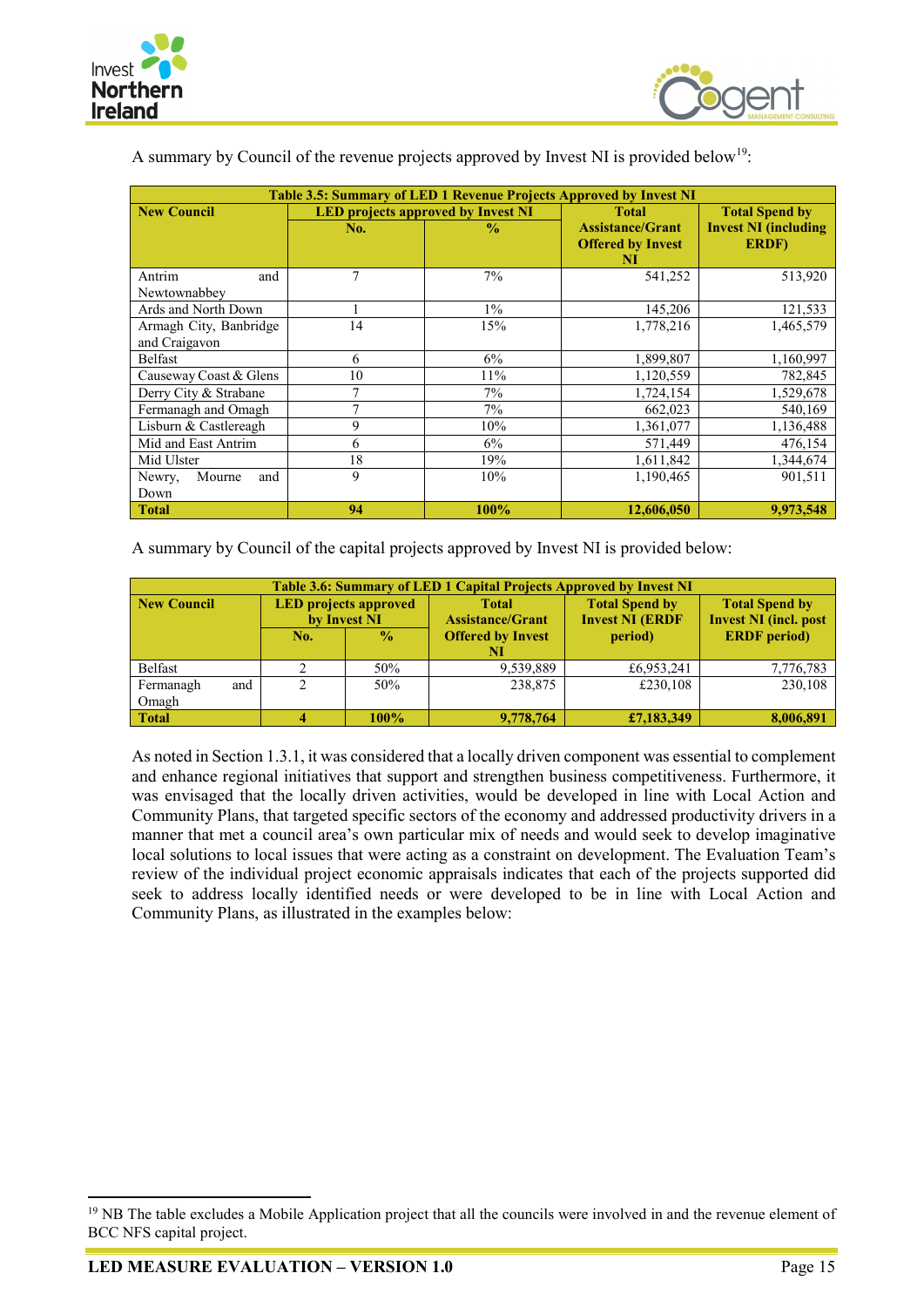



|                                       |                                                                   |                                                                       | Table 3.7: Examples of Projects aligned to Local Need and Action Plans                                                                                                                                                                                                                                                                                                                                                                                                                                                                                                                                                                                                                                                                                                                                                                                                                                                                                                                                                                                                                                                                                                                         |
|---------------------------------------|-------------------------------------------------------------------|-----------------------------------------------------------------------|------------------------------------------------------------------------------------------------------------------------------------------------------------------------------------------------------------------------------------------------------------------------------------------------------------------------------------------------------------------------------------------------------------------------------------------------------------------------------------------------------------------------------------------------------------------------------------------------------------------------------------------------------------------------------------------------------------------------------------------------------------------------------------------------------------------------------------------------------------------------------------------------------------------------------------------------------------------------------------------------------------------------------------------------------------------------------------------------------------------------------------------------------------------------------------------------|
| <b>Council Area</b>                   | <b>Old Council</b><br><b>Area</b>                                 | <b>Project (see Annex</b><br>VI for details of<br>project activities) | <b>Local Priority and Needs</b>                                                                                                                                                                                                                                                                                                                                                                                                                                                                                                                                                                                                                                                                                                                                                                                                                                                                                                                                                                                                                                                                                                                                                                |
| Antrim and<br>Newtownabbey            | Newtownabbey                                                      | Sales Growth<br>Programme                                             | This project was developed to support the council's 'Economic Development Strategy 2007-2013', which addresses<br>the following themes:<br>Business Development - Support and encourage SME development, develop the workforce and encourage<br>$\bullet$<br>continuous improvement, improve the environment (infrastructure, congestion, rural protection, waste, recycling);<br>Infrastructure Development - To ensure business and communities have adequate space to ensure their economic<br>sustainability; and<br>Outward and Forward Looking - To ensure greater competitiveness and to develop opportunities for businesses<br>to trade outside of Newtownabbey.<br>It was also developed to address the needs identified in Newtownabbey Borough Council's Business Need Analysis<br>2010.                                                                                                                                                                                                                                                                                                                                                                                           |
| Armagh,<br>Banbridge and<br>Craigavon | Craigavon<br>(Lead Council<br>in the<br>collaborative<br>project) | Dothebiz Young<br>People's Business<br>Development                    | This project was developed to support the following council strategies:<br>Craigavon Borough Council Corporate Plan 2012-2015, and in particular:<br>Create opportunities to stimulate growth and competitiveness; and<br>Enterprise development – support new and existing businesses.<br>Down District Council Corporate Plan 2011-2015, and in particular develop business support programmes to<br>assist business community in areas such as first time exporting, best practice, sales etc;<br>Armagh City and District Council: 2020 Vision and Corporate plan, and in particular Theme 3 'creating<br>opportunities for prosperity, regeneration and success'.;<br>Banbridge Corporate Plan 2008 – 2011, and in particular Objective 3 identified as 'Prosperity'. The council aims<br>to create "a strong, thriving and more balanced local economy" and enhance local employment<br>opportunities.; and<br>Newry and Mourne Economic Development Strategy, and in particular:<br>$\bullet$<br>Nurture a culture of Enterprise;<br>Develop and Support a high value added tradeable/ business services sector; and<br>Provide support to existing businesses to improve productivity. |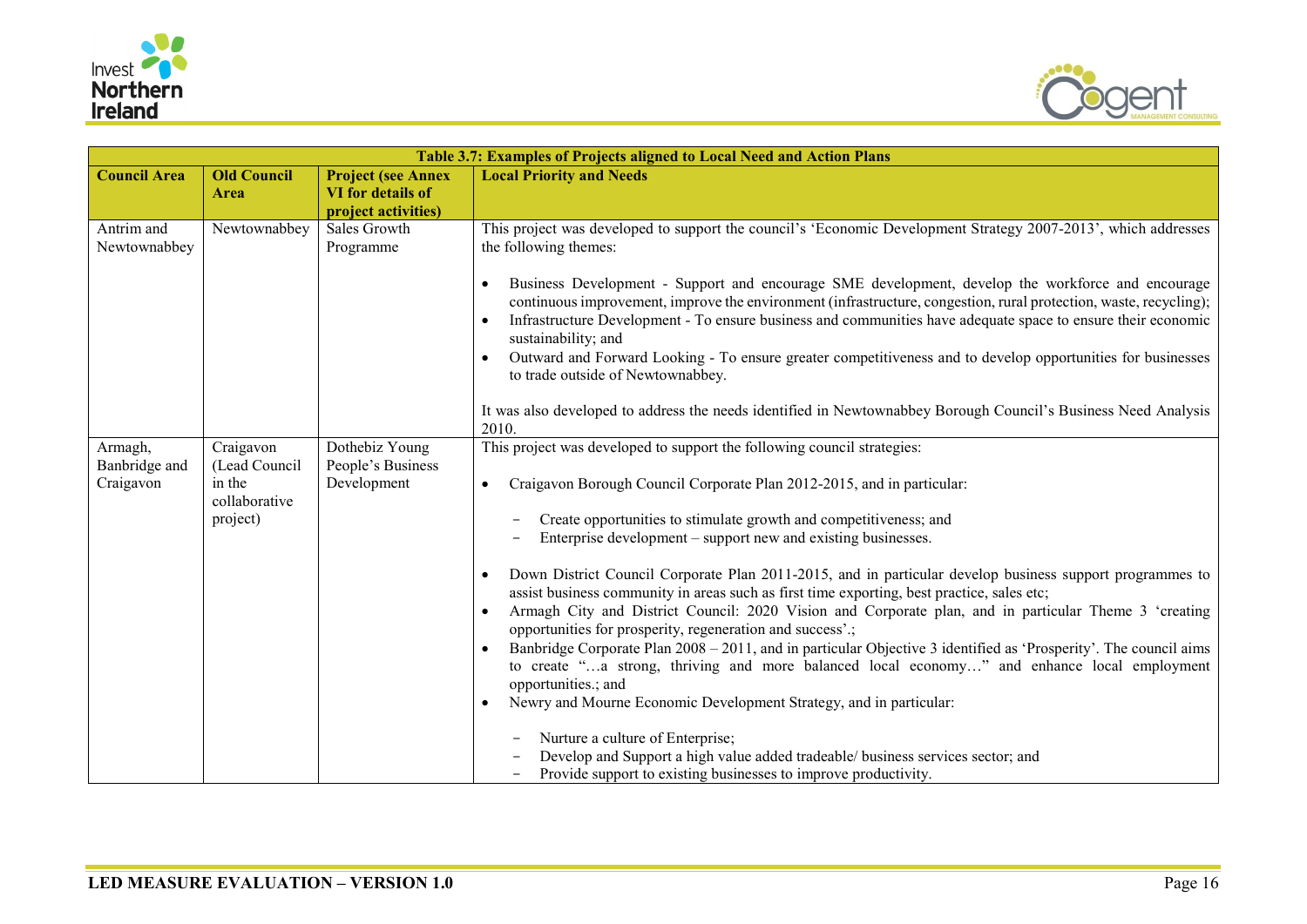



|                        |                                                               |                                                                       | Table 3.7: Examples of Projects aligned to Local Need and Action Plans                                                                                                                                                                                                                                                                                                                                                                                                                                                                                                                                                                                                                                                                                                                                                                        |
|------------------------|---------------------------------------------------------------|-----------------------------------------------------------------------|-----------------------------------------------------------------------------------------------------------------------------------------------------------------------------------------------------------------------------------------------------------------------------------------------------------------------------------------------------------------------------------------------------------------------------------------------------------------------------------------------------------------------------------------------------------------------------------------------------------------------------------------------------------------------------------------------------------------------------------------------------------------------------------------------------------------------------------------------|
| <b>Council Area</b>    | <b>Old Council</b><br>Area                                    | <b>Project (see Annex</b><br>VI for details of<br>project activities) | <b>Local Priority and Needs</b>                                                                                                                                                                                                                                                                                                                                                                                                                                                                                                                                                                                                                                                                                                                                                                                                               |
| Derry and<br>Strabane  | Strabane (Lead<br>Council in the<br>collaborative<br>project) | <b>Inspire Business</b><br>Programme                                  | This project was developed to support the following council strategies:<br>Omagh District Council Corporate Plan 2011-2015 and in particular the project addresses the key themes within<br>$\bullet$<br>the Corporate plan, which will shape economic and social development of the area. It also helps meet the strategic<br>objective "We will work to attract and promote investment and employment opportunities within the district'.<br>Strabane Framework Action Plan - The Project also fits into the Strabane Framework Action Plan. Under the<br>$\bullet$<br>theme of Promoting Productive & Competitive Businesses this programme meets the objectives of:<br>Developing Business Sectors; and<br>Encouraging growth through support.                                                                                            |
| Fermanagh and<br>Omagh | Omagh                                                         | Innovating Omagh's<br><b>Small Business</b><br>Economy                | This project was developed to support the council's 'Omagh: Towards a City Vision for 2025' strategy and a key<br>challenge of the vision is to enable expansion through the development of a growing, dynamic and sustainable<br>economy, particularly as global forces intensify, and the pace of change quickens. Key areas for action within the<br>Vision are to:<br>Grow and develop indigenous small businesses;<br>Support all strands of economic development; and<br>Embed the concepts of enterprise and innovation.                                                                                                                                                                                                                                                                                                               |
| Mid Ulster             | Cookstown                                                     | <b>Fastrack</b> to Finance<br>Programme                               | This project was developed to support the following council's strategies:<br>Cookstown Local Economic Development Strategy and Action Plan, and in particular the programme will target<br>$\bullet$<br>30 businesses within the district to build capacity, develop innovation and increase productivity.<br>Cookstown Integrated Local Strategy, and in particular the programme aims to support increased local businesses<br>$\bullet$<br>sustainability, growth and competitiveness by identifying areas within their business which require procurement<br>support and deploying dedicated specialist support to working closely with the business to address these.<br>It was also developed to address the needs identified in Business Audits undertaken in Cookstown District as part of<br>the Multi-Sectoral Tendering Programme. |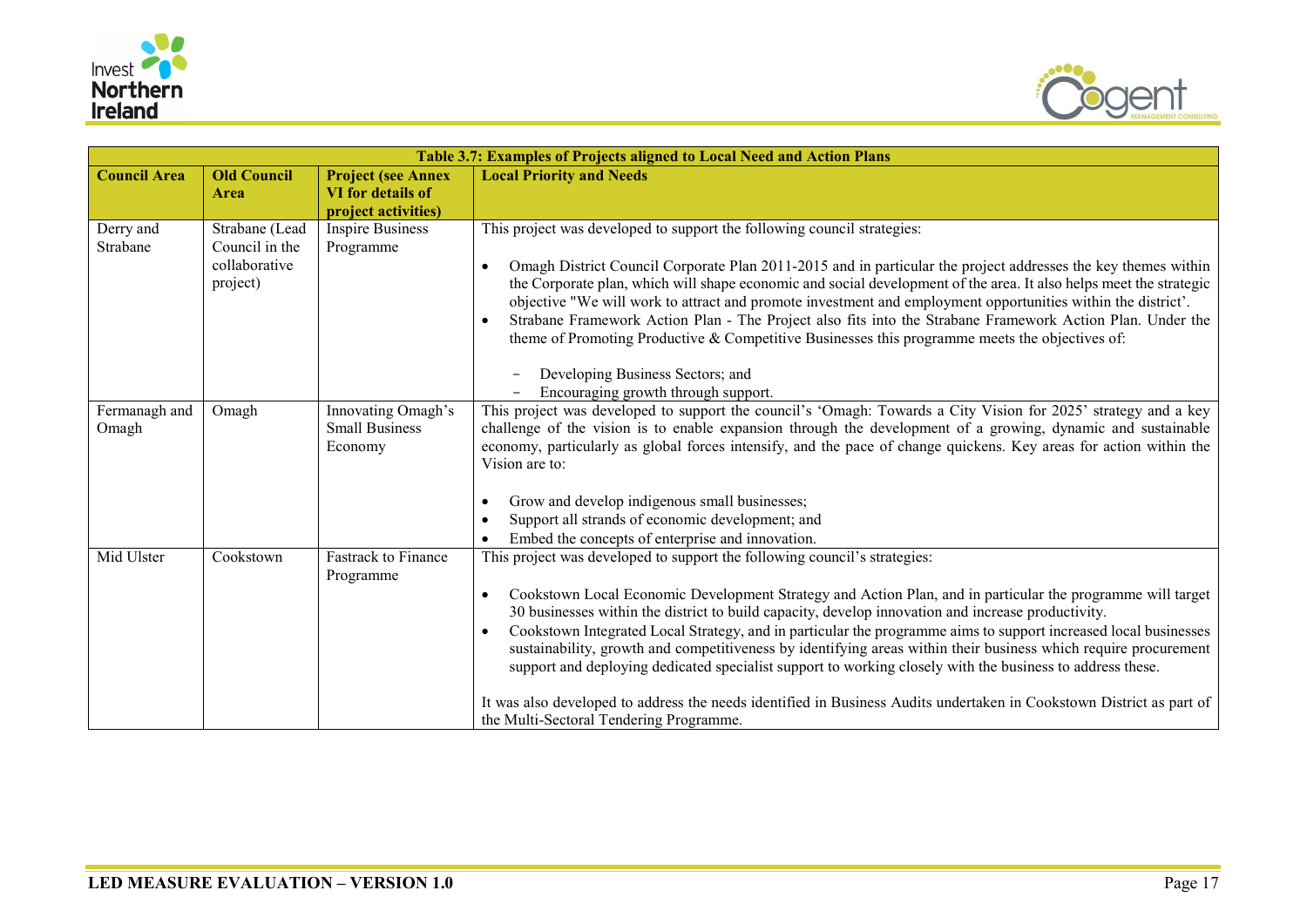



## <span id="page-35-0"></span>3.4 **Progress towards Output Objectives**

Following the 2011 EUSCP Mid Term Evaluation, a number of Sub-Priority level LED Performance Indicators were established. The sub-priority 2.2 objective was identified as:

*"To encourage the growth of NI firms (by encouraging companies to become more market-aware, research aware, outward-looking, export-orientated and committed to ongoing business development)".*

The following suggested outputs, results and impacts were also identified:

The Mid-Term Evaluation had noted that the EC had strongly recommended using core indicators as it was suggested that if core indicators were not monitored and reported on, it would be impossible to aggregate them. Subsequently, the output indicators identified in the Mid Term Evaluation informed Invest NI's reporting of LED under the following headings:

### **Number of:**

- LED Projects Supported;
- LED-based projects that support SMEs to develop their export focus;
- LED projects that support SMEs in business improvement activities;
- LED projects that support SMEs in innovation;
- LED-based projects that support SMEs in entrepreneurship;
- LED-based projects that support SMEs through collaborative activities.

The 2015 Annual Implementation Report (AIR) noted that in total 150 LED projects were approved (up to 31st December 2015) by both Invest NI and DETI against a target of 100. The table below (adapted from one featured in the 2015 AIR) indicates that each of the LED output indicator targets was achieved, and that the Invest NI-managed LED projects contributed greatly to their achievement.

| <b>Table 3.7: Achievement of LED Output Indicator Targets</b> |               |               |                                   |                            |  |  |  |  |  |  |
|---------------------------------------------------------------|---------------|---------------|-----------------------------------|----------------------------|--|--|--|--|--|--|
| <b>Number of (LED) projects</b>                               | <b>Target</b> | <b>Actual</b> | <b>Contribution of the Invest</b> |                            |  |  |  |  |  |  |
|                                                               |               |               |                                   | NI managed LED projects to |  |  |  |  |  |  |
|                                                               |               |               |                                   | <b>Actual Output</b>       |  |  |  |  |  |  |
|                                                               |               |               | No.                               | $\frac{0}{2}$              |  |  |  |  |  |  |
| Supported                                                     | 100           | 150           | 124                               | 83%                        |  |  |  |  |  |  |
| That support SMEs in business improvement activities          | 100           | 122           | 100                               | 82%                        |  |  |  |  |  |  |
| That support SMEs in entrepreneurship                         | 70            | 88            | 70                                | 80%                        |  |  |  |  |  |  |
| That support SMEs to develop their export focus               | 20            | 41            | 40                                | 98%                        |  |  |  |  |  |  |
| That support SMEs through collaborative activities            | 10            | 38            | 36                                | 95%                        |  |  |  |  |  |  |
| That support SMEs in innovation                               | 12            | 38            | 36                                | 95%                        |  |  |  |  |  |  |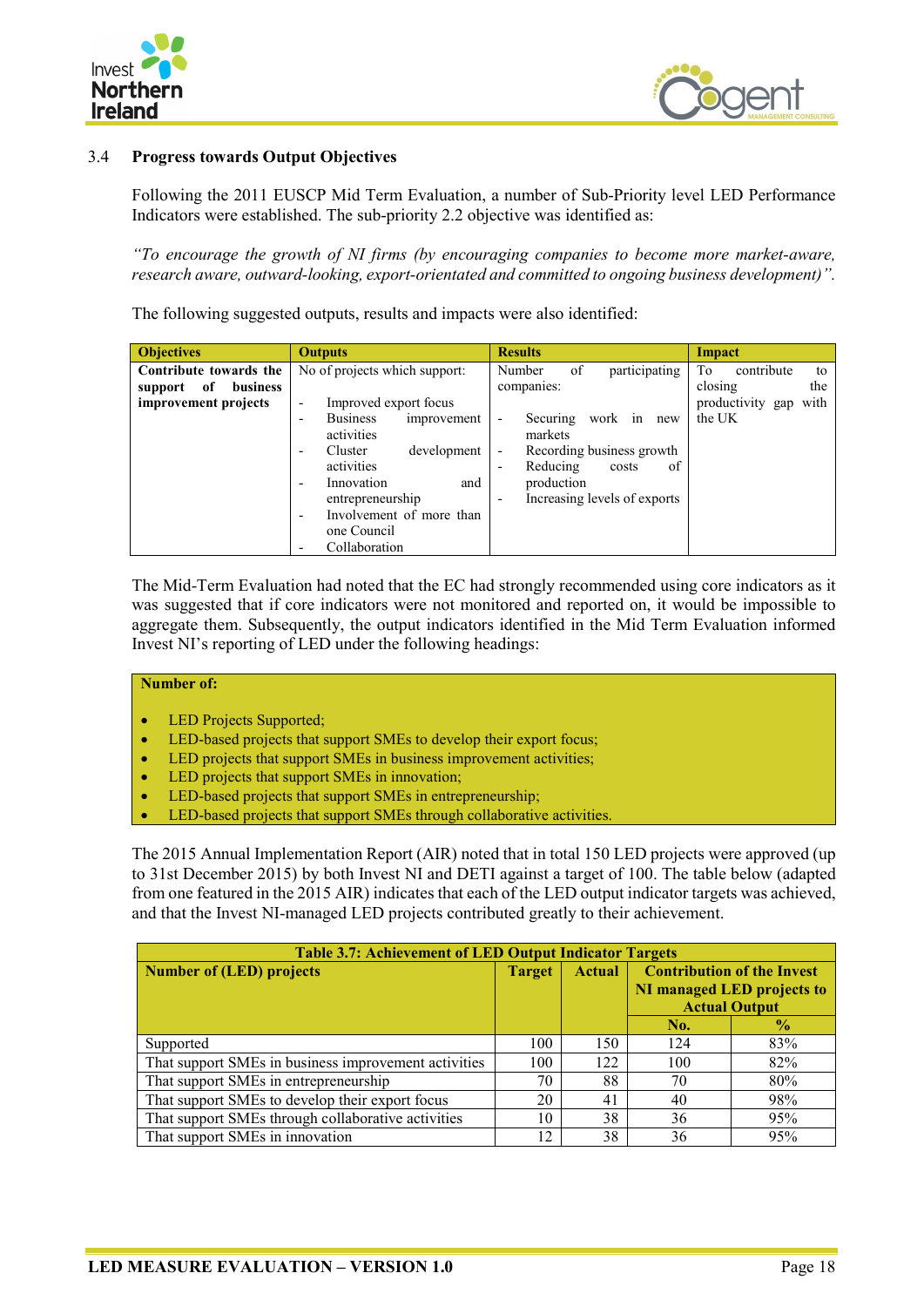



Information provided by Invest NI indicates that many of the 150 projects supported contributed to the achievement of more than one output indicator. For example, most (81%) of the 150 projects supported SMEs in business improvement activities, whilst many (59%) of the 150 projects were considered to be 'projects that supported SMEs in entrepreneurship'.

|             | <b>Table 3.8: No. of Projects by LED Indicators</b> |                                                       |                                                                                            |     |     |     |  |  |  |  |  |
|-------------|-----------------------------------------------------|-------------------------------------------------------|--------------------------------------------------------------------------------------------|-----|-----|-----|--|--|--|--|--|
|             | No. of                                              | <b>Number of LED-based projects that support SMEs</b> |                                                                                            |     |     |     |  |  |  |  |  |
|             | <b>Projects</b>                                     | <b>Business</b><br>improvement                        | <b>Collaborations</b><br><b>Entrepreneursh</b><br><b>Export focus</b><br><b>Innovation</b> |     |     |     |  |  |  |  |  |
| <b>DETI</b> | 26                                                  | 22                                                    | 18                                                                                         |     |     |     |  |  |  |  |  |
| Novated     | 25                                                  | 22                                                    |                                                                                            |     |     |     |  |  |  |  |  |
| Invest NI   | 99                                                  | 78                                                    | 49                                                                                         |     | 33  |     |  |  |  |  |  |
|             | 150                                                 | 122                                                   | 88                                                                                         | 4   | 38  | 38  |  |  |  |  |  |
| % of Total  |                                                     | 81%                                                   | 59%                                                                                        | 27% | 25% | 25% |  |  |  |  |  |

Whilst the focus on business improvement projects was retained for the 99 projects approved by Invest NI, the table below indicates that the projects approved under Invest NI placed more of an emphasis on Innovation (33%, N=99), collaborative activity (33%, N=99) and export trade (37%, N=99) than had been the case when DETI performed the IB role, but also less of a focus on 'entrepreneurship' (49%, N=99).

|             | Table 3.9: % of Projects by LED Indicators |                                |                                                                                            |       |     |     |  |  |  |  |  |  |
|-------------|--------------------------------------------|--------------------------------|--------------------------------------------------------------------------------------------|-------|-----|-----|--|--|--|--|--|--|
|             | No. of                                     |                                | % of LED-based projects that support SMEs                                                  |       |     |     |  |  |  |  |  |  |
|             | <b>Projects</b>                            | <b>Business</b><br>improvement | <b>Collaborations</b><br><b>Export focus</b><br><b>Entrepreneursh</b><br><b>Innovation</b> |       |     |     |  |  |  |  |  |  |
| <b>DETI</b> | 26                                         | 85%                            | 69%                                                                                        | $4\%$ | 8%  | 8%  |  |  |  |  |  |  |
| Novated     | 25                                         | 88%                            | 84%                                                                                        | 12%   | 12% | 12% |  |  |  |  |  |  |
| Invest NI   | 99                                         | 79%                            | 49%                                                                                        | 37%   | 33% | 33% |  |  |  |  |  |  |
| $N=$        | 150                                        | 122                            | 88                                                                                         | 41    | 38  | 38  |  |  |  |  |  |  |
| % of Total  |                                            | 81%                            | 59%                                                                                        | 27%   | 25% | 25% |  |  |  |  |  |  |

The Evaluation Team considers that a variety of reasons are likely to have contributed to the changing profile of project supported including:

- A general greater awareness of the importance of export trade, innovation and collaboration amongst economic development stakeholders during the period after Invest NI took on the IB role, reflected in the Economic Strategy and PfG;
- Enhanced communication with Invest NI as to the types of projects that might be supported;
- The additional (25%) contribution made by Invest NI allowing councils to consider projects that they might previously have considered to be too novel or risky for their borough/district.

Appendix III provides details of the 150 approved projects (at December 2015) by Council area and the LED indicator that they were considered to contribute to, based on project appraisal evidence.

The analysis detailed overleaf illustrates that the sample of 30 Invest NI projects that were considered in depth broadly align with the overall project profile in terms of the contribution to the LED output indicators.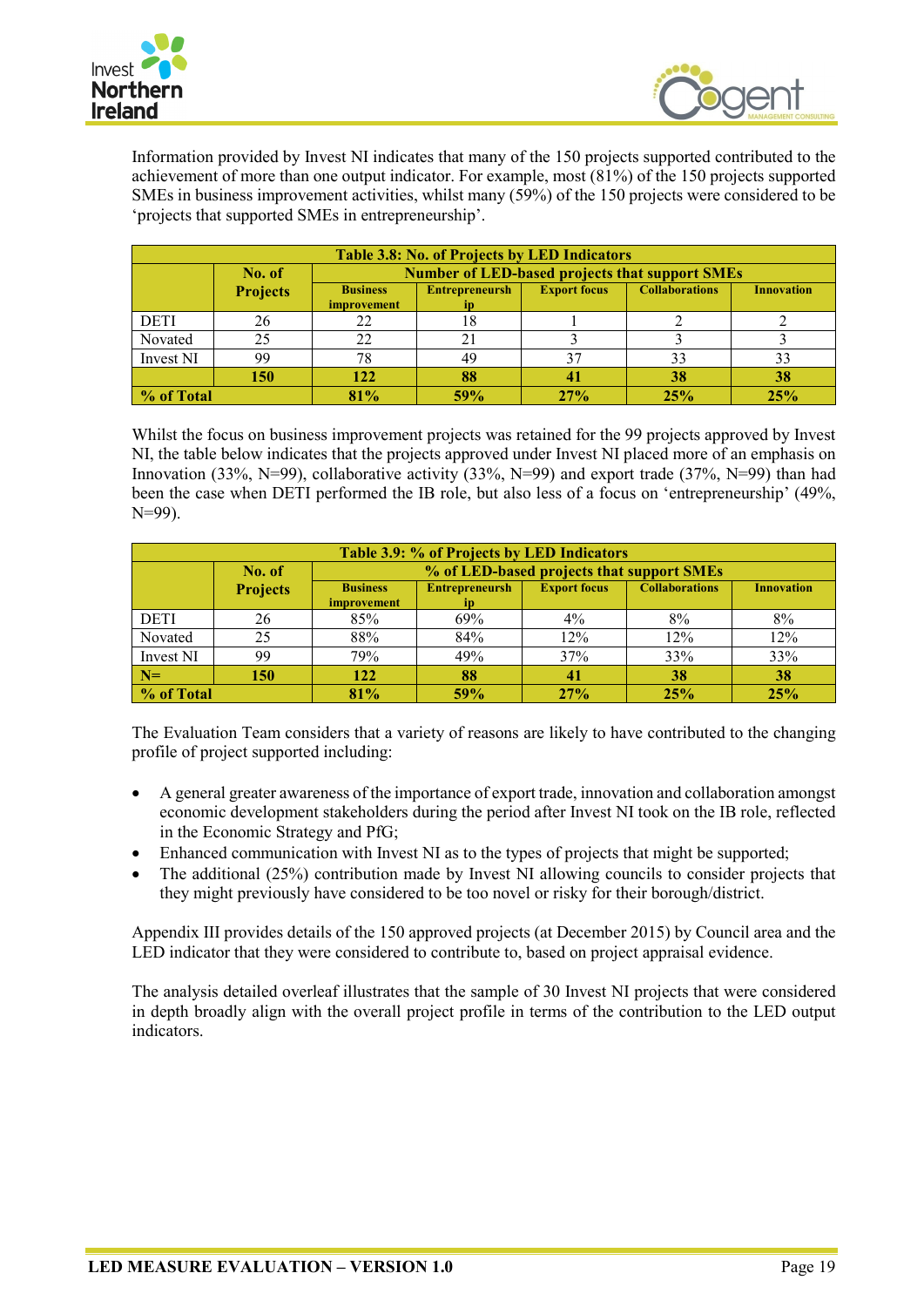



|                             | Table 3.10: Profile of Projects Sampled by LED Indicators (Part 1) |                                                                   |           |                  |                 |                        |                 |                  |                     |                   |                |
|-----------------------------|--------------------------------------------------------------------|-------------------------------------------------------------------|-----------|------------------|-----------------|------------------------|-----------------|------------------|---------------------|-------------------|----------------|
| <b>New Council</b>          | <b>Predecessor</b>                                                 | <b>Project Title</b>                                              | Project   | <b>Total</b>     | <b>Actual</b>   | <b>External</b>        |                 |                  | <b>Support SMEs</b> |                   |                |
|                             | <b>Council</b>                                                     |                                                                   | Cost      | <b>Assistanc</b> | <b>Paid Out</b> | <b>Evaluation</b>      | <b>Business</b> | <b>Entrepren</b> | <b>Export</b>       | <b>Collaborat</b> | innovation     |
|                             |                                                                    |                                                                   |           | $\mathbf{e}$     |                 | <b>Provided</b>        | improvem        | eurship          | focus               | ions              |                |
|                             |                                                                    |                                                                   |           |                  |                 | Yes                    | ent             |                  |                     |                   |                |
| Antrim and<br>Newtownabbey  | Antrim Borough<br>Council                                          | Raising Finance for Small Firms                                   | 143,052   | 105,039          | 92,154          |                        |                 |                  |                     |                   |                |
|                             |                                                                    | How to Procure Public Sector Contracts                            | 118,752   | 86,514           | 80,135          |                        |                 |                  |                     |                   |                |
|                             | Newtownabbey<br><b>Borough Council</b>                             | Small Firms Development Programme<br>2012                         | 130,100   | 61,300           | 57,337          |                        | $\mathbf{1}$    | 1                |                     |                   |                |
|                             |                                                                    | Sales Growth Programme                                            | 85,000    | 38,125           | 35,581          |                        |                 |                  | $\mathbf{1}$        |                   |                |
| Armagh,<br>Banbridge and    | Craigavon<br>Borough Council                                       | Dothebiz Young People's Business<br>Development                   | 500,781   | 375,585          | 344,708         |                        |                 |                  |                     | $\mathbf{1}$      |                |
| Craigavon                   |                                                                    |                                                                   |           |                  |                 |                        |                 |                  |                     |                   |                |
| Causeway Coast<br>and Glens | Limavady<br>Borough Council                                        | Think Big Think Online Marketing (Tech)<br>(On-line Marketing2)   | 30,350    | 21,636           | 19,263          | $\mathbf{N}\mathbf{0}$ |                 | $\mathbf{1}$     |                     |                   |                |
| Derry and<br>Strabane       | Derry City<br>Council                                              | City of Culture & Clipper Business<br>Opportunities Programme LED | 946,472   | 709,864          | 698,530         | Yes                    | $\mathbf{1}$    |                  | $\mathbf{1}$        |                   |                |
|                             | <b>Strabane District</b>                                           | <b>Inspire Business Programme</b>                                 | 201,720   | 151,290          | 143,068         |                        |                 |                  |                     |                   |                |
| Fermanagh and               | Fermanagh<br>District Council                                      | Grow & Prosper                                                    | 108,433   | 81,324           | 71,754          |                        |                 |                  | $\mathbf{1}$        |                   | $\mathbf{1}$   |
| Omagh                       | <b>Omagh District</b>                                              | Innovating Omagh's Small Business                                 | 237,200   | 177,900          | 148,462         |                        | $\mathbf{1}$    |                  |                     | $\mathbf{1}$      | $\mathbf{1}$   |
|                             | Council                                                            | Economy                                                           |           |                  |                 |                        |                 |                  |                     |                   |                |
|                             |                                                                    | Enriching the Social Economy                                      | 63,106    | 47,329           | 34,032          |                        |                 |                  |                     |                   |                |
| Lisburn and                 | Castlereagh                                                        | <b>Evolution Phase 11</b>                                         | 267,300   | 197,625          | 153,116         | N <sub>0</sub>         | $\mathbf{1}$    |                  |                     | $\blacksquare$    |                |
| Castlereagh                 | Borough Council                                                    |                                                                   |           |                  |                 |                        |                 |                  |                     |                   |                |
| Mid and East                | Larne Borough                                                      | Digital North East Digital Champion                               | 200,000   | 150,000          | 94,393          | Yes                    | $\mathbf{1}$    | $\mathbf{1}$     | $\mathbf{1}$        | $\mathbf{1}$      |                |
| Antrim                      | Council                                                            | Programme - Tech                                                  |           |                  |                 |                        |                 |                  |                     |                   |                |
|                             |                                                                    | NE Sustainable Energy Supply Chain Prog                           | 157,900   | 118,425          | 91,330          |                        | $\blacksquare$  |                  | $\mathbf{1}$        | $\blacksquare$    |                |
|                             |                                                                    | NorthEast Resource Efficiency Programme                           | 108,150   | 81,113           | 77,237          |                        | $\mathbf{1}$    |                  |                     |                   |                |
|                             |                                                                    | <b>Grow Global</b>                                                | 94,600    | 70,950           | 68,795          |                        |                 |                  |                     |                   |                |
| Mid Ulster                  | Cookstown                                                          | <b>SME Resource Efficiency Programme</b>                          | 118,504   | 88,878           | 78,183          |                        |                 |                  |                     |                   |                |
|                             | District Council                                                   | <b>SME Business Elevate Programme</b>                             | 233,567   | 171,889          | 134,316         |                        |                 |                  |                     |                   |                |
|                             |                                                                    | <b>Fastrack to Finance Programme</b>                              | 96,900    | 72,675           | 61,731          |                        |                 |                  |                     |                   |                |
|                             |                                                                    | Tender Programme                                                  | 151,330   | 113,497          | 96,894          |                        |                 |                  |                     |                   |                |
|                             | Dungannon and                                                      | South West SME Export Development                                 | 313,650   | 235,237          | 192,389         |                        | $\mathbf{1}$    |                  | $\mathbf{1}$        |                   |                |
|                             | South Tyrone                                                       | Programme                                                         |           |                  |                 |                        |                 |                  |                     |                   |                |
|                             | Borough Council                                                    | The Graduate to Enterprise Programme                              | 147,000   | 110,250          | 78,208          |                        |                 |                  |                     |                   |                |
|                             |                                                                    | <b>Construction Development Programme</b>                         | 107,250   | 80,437           | 72,927          |                        |                 |                  |                     |                   | $\mathbf{1}$   |
|                             |                                                                    | E Marketing                                                       | 48,500    | 36,375           | 33,768          |                        | $\blacksquare$  |                  |                     |                   | $\mathbf{1}$   |
|                             |                                                                    | Tourism 3                                                         | 171,058   | 85,529           | 62,211          |                        |                 |                  |                     |                   |                |
| Newry, Mourne               | Down District                                                      | 1201 Food Development Programme                                   | 283,101   | 194,325          | 180.865         |                        | $\mathbf{1}$    | $\mathbf{1}$     |                     | $\mathbf{1}$      | $\mathbf{1}$   |
| and Down                    | Council                                                            |                                                                   |           |                  |                 |                        |                 |                  |                     |                   |                |
| Total $(26)$                |                                                                    |                                                                   | 5,063,776 | 3,663,111        | 3,201,387       |                        | 22              | 13               | 8                   | 3 <sup>1</sup>    | $\overline{5}$ |
| <b>Drawdown</b>             |                                                                    |                                                                   |           |                  | 87%             |                        | 85%             | 50%              | 31%                 | 12%               | 19%            |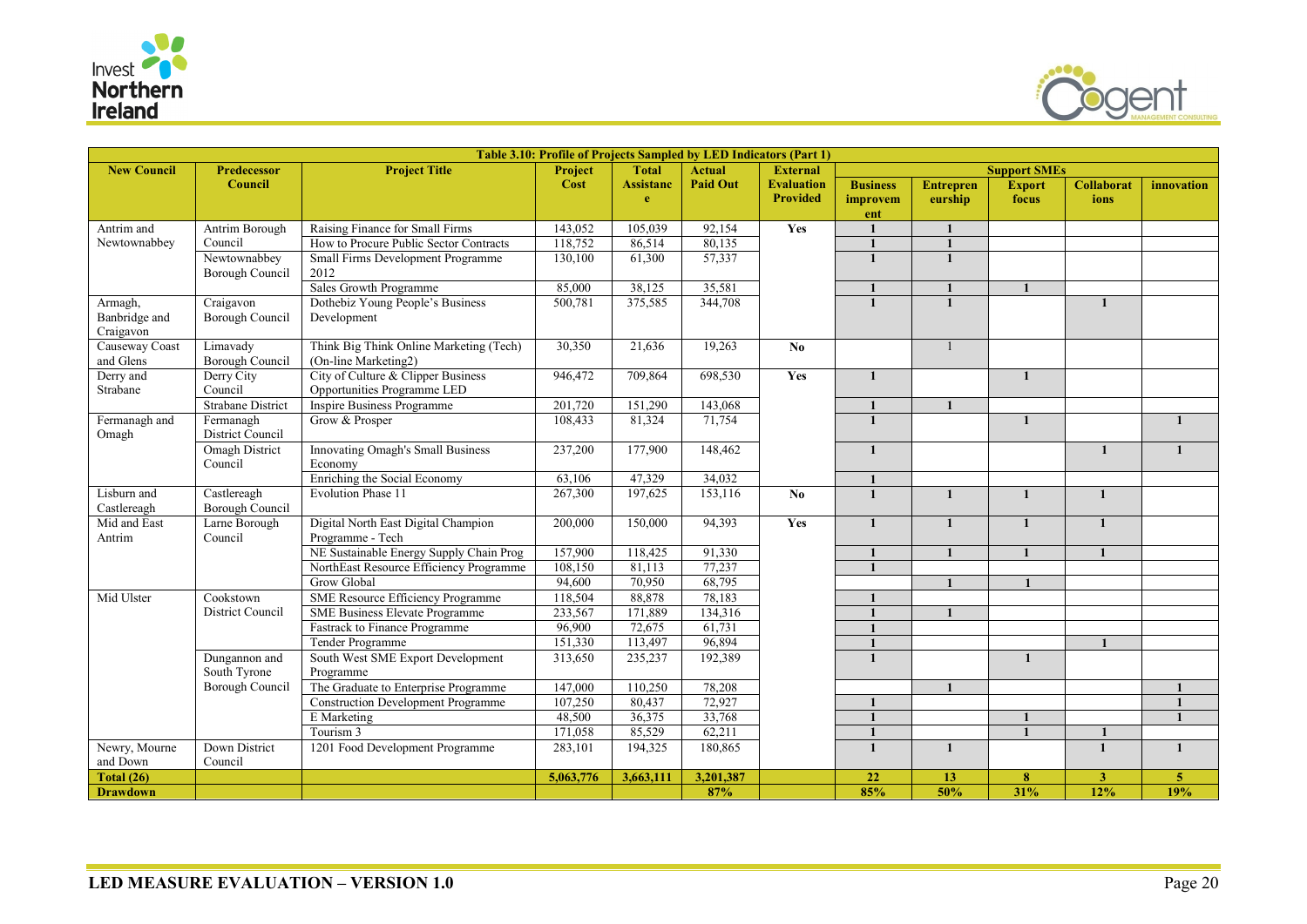

<span id="page-38-0"></span>

## **Novated Projects**

|                                | <b>Table 3.11: Profile of Projects Sampled by LED Indicators (Part 2)</b> |                                               |                     |                          |                    |                                      |                                                |                  |               |                  |           |  |  |
|--------------------------------|---------------------------------------------------------------------------|-----------------------------------------------|---------------------|--------------------------|--------------------|--------------------------------------|------------------------------------------------|------------------|---------------|------------------|-----------|--|--|
| <b>New Council</b>             | <b>Predecessor</b>                                                        | <b>Project Title</b>                          | <b>Project Cost</b> | <b>Total</b>             | <b>Actual Paid</b> | <b>External</b>                      | <b>Support SMEs (indicators not completed)</b> |                  |               |                  |           |  |  |
|                                | Council                                                                   |                                               |                     | <b>Assistance</b>        | Out                | <b>Evaluation</b><br><b>Provided</b> | <b>Business</b>                                | <b>Entrepren</b> | <b>Export</b> | <b>Collabora</b> | innovatio |  |  |
|                                |                                                                           |                                               |                     |                          |                    |                                      | improvem<br>ent                                | eurship          | focus         | tions            | n         |  |  |
| Ards and North<br>Down Council | Ards (SEED)                                                               | Expanding our Craft<br>Horizons $(2)$         | £101,300.00         | £45,750.00 <sup>20</sup> | £48,406.76         | Yes                                  |                                                |                  |               |                  |           |  |  |
| Newry, Mourne<br>and Down      | Newry & Mourne                                                            | Social Enterprise Newry<br>and Mourne (SENAM) | £60,566.00          | £30,283.00               | £29,733.00         | Yes                                  |                                                |                  |               |                  |           |  |  |
| <b>Drawdown</b>                |                                                                           |                                               |                     |                          | 103%               |                                      |                                                |                  |               |                  |           |  |  |

## **Capital Projects**

|                             | <b>Table 3.12: Profile of Projects Sampled by LED Indicators (Part 3)</b> |                      |                     |                   |                    |                                      |                                                   |                             |                        |                                  |                          |  |  |
|-----------------------------|---------------------------------------------------------------------------|----------------------|---------------------|-------------------|--------------------|--------------------------------------|---------------------------------------------------|-----------------------------|------------------------|----------------------------------|--------------------------|--|--|
| New Council                 | <b>Predecessor Council</b>                                                | <b>Project Title</b> | <b>Project Cost</b> | Total             | <b>Actual Paid</b> | <b>External</b>                      | <b>Support SMEs (indicators completed by DfE)</b> |                             |                        |                                  |                          |  |  |
|                             |                                                                           |                      |                     | <b>Assistance</b> | Out                | <b>Evaluation</b><br><b>Provided</b> | <b>Business</b><br>improvem                       | <b>Entrepren</b><br>eurship | <b>Export</b><br>focus | <b>Collabora</b><br><b>tions</b> | innovatio<br>$\mathbf n$ |  |  |
|                             |                                                                           |                      |                     |                   |                    |                                      | ent                                               |                             |                        |                                  |                          |  |  |
| <b>Belfast City Council</b> | <b>Belfast City Council</b>                                               | Forthriver           | 10,551,000          | 6,153,000         | 4.211.037          | No                                   |                                                   |                             |                        |                                  |                          |  |  |
| Fermanagh and Omagh         | Fermanagh District Council                                                | Roslea               | 170,000             | 127,500           | 119,955            | No                                   |                                                   |                             |                        |                                  |                          |  |  |
| <b>Drawdown</b>             |                                                                           |                      |                     |                   | 69%                |                                      |                                                   |                             |                        |                                  |                          |  |  |

As illustrated in each of the tables above, the majority (76% overall) of monies offered were drawn down. If the Forthriver project is excluded, the percentage drawdown increases to 88% across the remaining 29 projects.

<sup>&</sup>lt;sup>20</sup> NB There was an amendment to the LoO increasing the sum offered to £49,750.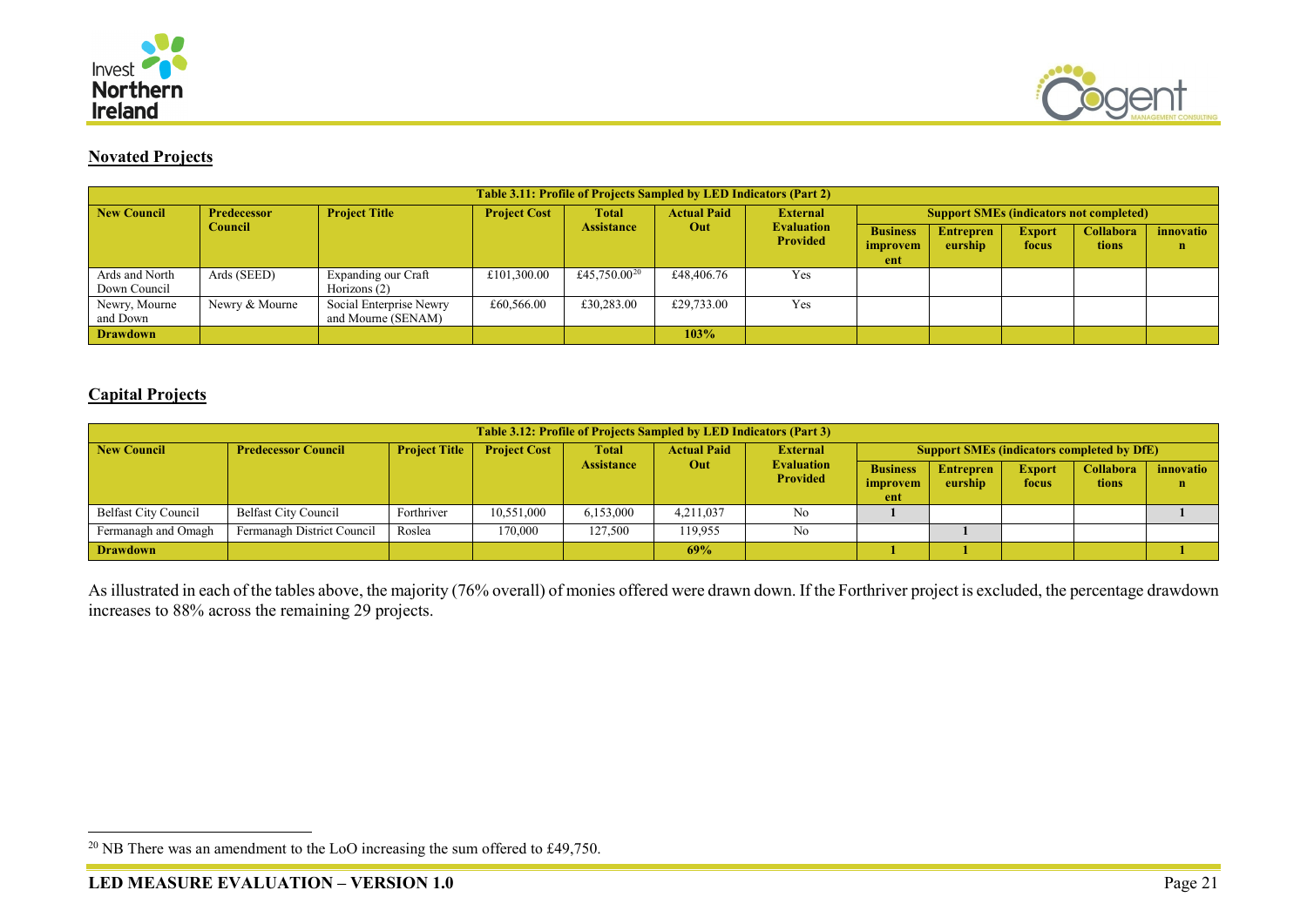



## <span id="page-39-0"></span>3.5 **Progress towards Outcome/Results & Impact**

This Section is concerned with the results/outcomes and impacts that were achieved by LED funded projects.

The Evaluation Team has undertaken a detailed review of the specific activities and outputs, (see Section 3.4) as well as the results and impacts associated with the 30 Invest NI projects that were selected for review. As part of this work, we tracked each of these indicators, where information was available, from the project application, through appraisal/casework, monitoring and evaluation. This activity is presented in Appendix VI. We also considered in depth the two capital build projects that were selected for review and have presented case studies relating to those projects as Appendices IV and V.

Our review indicates that taken as a representative cohort of the 124 Invest NI managed LED projects, each of the projects supported was successful in engaging with SMEs and also in achieving many important business outcomes (e.g. turnover and employment growth). However, it is evident even across the cohort of 30 LED projects that councils selected a varied mix of outcome/result indicators to measure the success of their projects. Unfortunately, the substantial mix of indicators combined with both the varied quality of project evaluation reports and varied methodologies employed therein means that it is not possible to aggregate results in any meaningful manner.

Nonetheless, the table overleaf seeks to align the outcomes reported in the various evaluation reports received for review by the 4 LED 'result indicators' and other key indicators that were featured in some of the reports.

The 4 LED 'result indicators' were the number of participating companies:

- Securing work in new markets;
- Recording business growth;
- Reducing costs of production;
- Increasing levels of exports.

As discussed below, the Evaluation Team considers that there is some ambiguity in the interpretation of what these result indicators might relate to.

Our review of the evaluation reports associated with the 28 revenue LED projects that were provided for review indicates that across the 28 projects:

- 3,500 businesses were engaged with; however, of these 1,347 received more intensive support. It should be noted that there is no consistent definition across the projects as to what 'more intensive support' consisted of. In the context of our analysis it simply means that at the outset of some projects more businesses were engaged with than proceeded to receive later stage support in the same project/programme;
- In relation to the 4 LED 'result indicators':
	- The first indicator relates to 'securing work in new markets'. However, it is not clear whether this relates to new geographic markets or new product/service markets. Our review of the evaluation reports indicates that:
		- $\triangleright$  4 evaluation reports state project participants entered new 'product/service' markets of which 2 (of the 4 reports) state that a total of 115 project participants did so;
		- $\geq 2$  evaluation reports state that a total of 43 project participants entered new 'geographic' markets.
	- The second indicator relates to 'participant businesses recording business growth'. However, it is not clear what metric of business growth this relates e.g. whether it relates to turnover growth,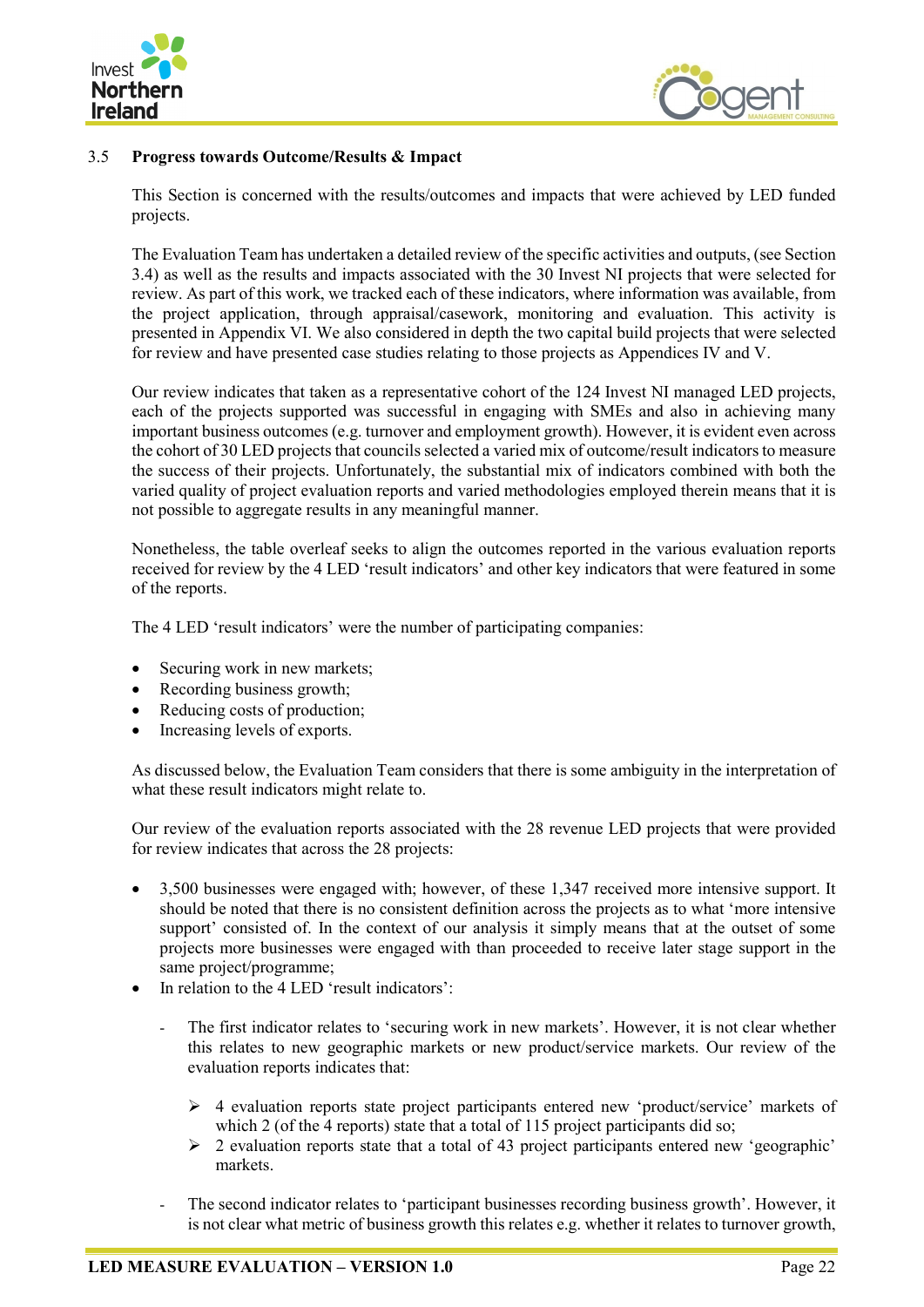



employment growth, profitability growth etc. Our review of the evaluation reports indicates that:

- $\geq 19$  evaluation reports state that project participants increased their turnover, of which 17 (of the 19 reports) state that project participants increased their turnover by a total of £19,373,511;
- $\geq 22$  evaluation reports state that project participants increased their employment by a total of 503.5 FTEs;
- $\geq$  3 evaluation reports state that project participants increased their profitability, of which 1 (of the 3 reports) states that project participants increased their profitability by a total of £303,669.
- The third indicator relates to 'participant businesses reducing their costs of production'. Our review indicates that 4 evaluation reports state that project participants reduced their costs of production, of which 3 (of the 4 reports) state that project participants reduced their costs of production by a total of £132,273.
- The fourth indicator relates to 'participant businesses increasing their levels of exports'. Our review indicates that 8 evaluation reports state that project participants increased their exports, of which 6 (of the 8 reports) state that project participants increased their levels of exports by a total of by a total of  $\pounds1,225,911$ . In many cases, but not in all, these were identified as a subset of total turnover increases.
- Other key 'indicators' that were featured in the various evaluation reports included:
	- 7 evaluation reports state that project participants 'improved their skills & knowledge';
	- 15 evaluation reports state that project participants were able to 'sustain' a total of 2,559.5 FTE jobs;
	- 2 evaluation reports state that project participants 'secured investment' totalling  $\pounds1,146,390;$
	- 6 evaluation reports state that a total of 52 project participants became Invest NI clients;
	- 4 evaluation report stated that project participants created 79 new businesses.

As suggested, the Evaluation Team would urge caution as to the use of each of the aggregated 'result indicators' or other indicators featured above, due to the varied quality of project evaluation reports and varied methodologies employed within the individual project reports.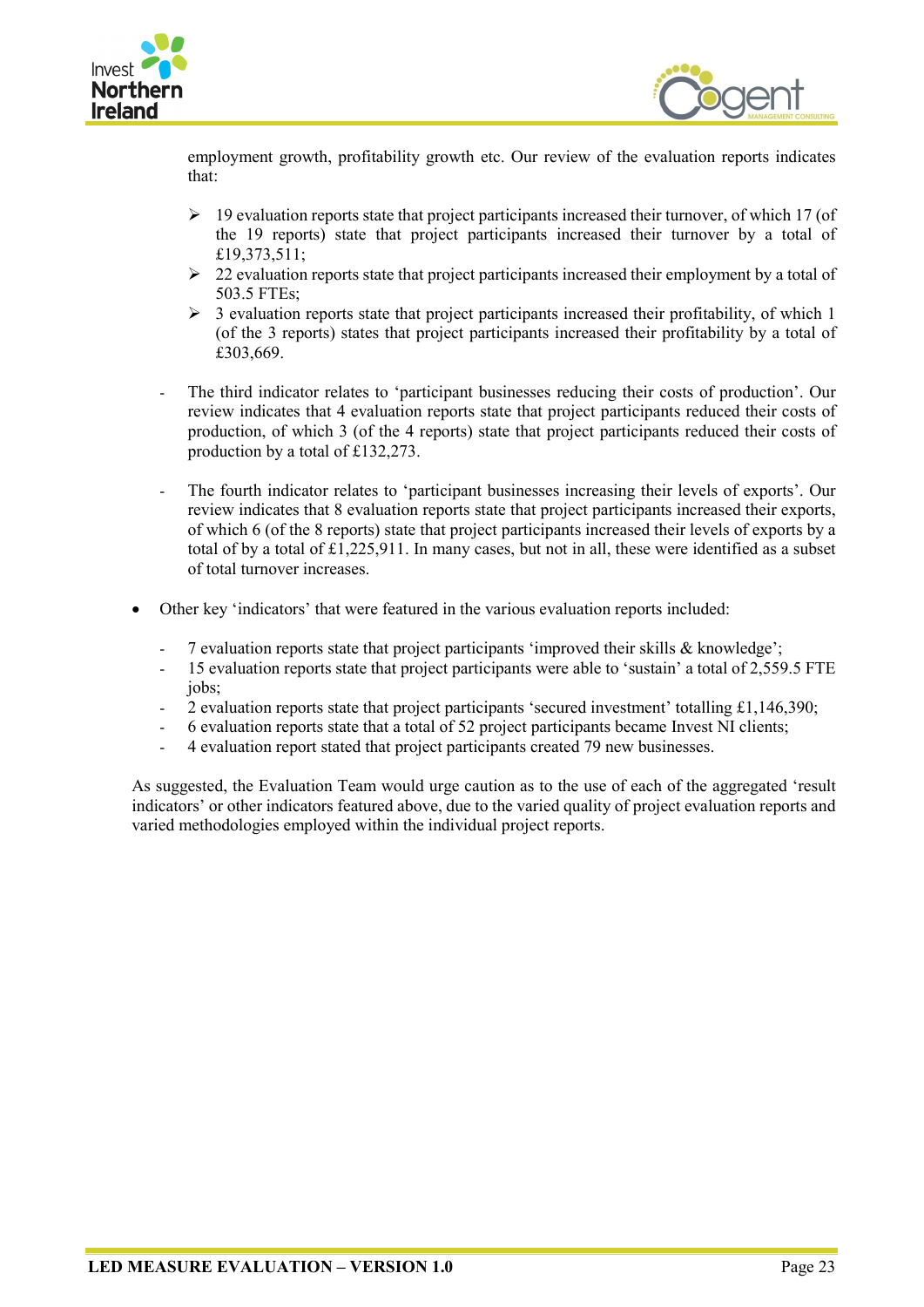

<span id="page-41-10"></span><span id="page-41-9"></span><span id="page-41-8"></span><span id="page-41-7"></span><span id="page-41-6"></span><span id="page-41-5"></span><span id="page-41-4"></span><span id="page-41-3"></span><span id="page-41-2"></span><span id="page-41-1"></span><span id="page-41-0"></span>

|                                       | Table 3.13: Aggregated Results for the 28 LED Revenue Projects (per the Evaluation Reports received) |                                                                      |                   |                                            |                             |                                       |                               |                 |                             |                          |                          |                                    |                                |                                     |                      |                          |
|---------------------------------------|------------------------------------------------------------------------------------------------------|----------------------------------------------------------------------|-------------------|--------------------------------------------|-----------------------------|---------------------------------------|-------------------------------|-----------------|-----------------------------|--------------------------|--------------------------|------------------------------------|--------------------------------|-------------------------------------|----------------------|--------------------------|
|                                       |                                                                                                      |                                                                      | No. of businesses |                                            |                             | <b>Secured work in new</b><br>markets | <b>Export</b><br><b>Sales</b> |                 | <b>Business Growth</b>      |                          | Cost<br>savings          | <b>Improve</b><br>d skills         | <b>Jobs</b><br><b>Sustaine</b> | <b>Secured</b><br><b>Investment</b> | <b>Became</b><br>INI | <b>New</b><br>businesses |
| <b>Council Area</b>                   | <b>Old Council</b><br>Area                                                                           | Project                                                              | <b>Engaged</b>    | Receivin<br>g more<br>intensive<br>support | Product /<br><b>Service</b> | Geograp<br>hic                        |                               | <b>Turnover</b> | <b>Employm</b><br>ent (FTE) | Profit                   |                          | $\mathbf{\alpha}$<br>knowled<br>ge | -d-                            |                                     | clients              | created                  |
| Antrim and<br>Newtownabbey            | Antrim                                                                                               | Raising Finance for Small<br>Firms                                   | 149               | 60                                         |                             | $\sim$                                | $\sim$                        | £102,000        | 18                          |                          |                          |                                    | $\mathbf{4}$                   | £325,000                            |                      |                          |
|                                       |                                                                                                      | How to Procure Public<br><b>Sector Contracts</b>                     | 184               | 60                                         | $\sim$                      | $\sim$                                | $\sim$                        | £880,956        | 15                          | £303,669                 | $\theta$                 | Yes <sup>21</sup>                  | 16                             | $\sim$                              |                      |                          |
|                                       | Newtownabb<br>ey                                                                                     | Small Firms Development<br>Programme 2012                            | 50                | 49                                         |                             |                                       | Yes <sup>22</sup>             | $\sim$          | 10                          | $Yes23$ .                | Yes <sup>24</sup>        | ۰                                  |                                |                                     | 2                    |                          |
|                                       |                                                                                                      | Sales Growth Programme                                               | 33                | 31                                         | $\overline{a}$              | $\overline{\phantom{a}}$              | Yes <sup>25</sup>             | £115,000        | $\overline{4}$              | $\overline{\phantom{a}}$ | $\sim$                   | $\overline{\phantom{a}}$           |                                | $\sim$                              | 2                    |                          |
| Armagh,<br>Banbridge and<br>Craigavon | Craigavon                                                                                            | Dothebiz Young People's<br><b>Business Development</b>               | 741               | 91                                         |                             |                                       | £191,000                      | £2,186,000      | $90^{26}$                   |                          |                          |                                    |                                |                                     |                      | 54                       |
| Causeway<br>Coast and<br>Glens        | Limavady                                                                                             | Think Big Think Online<br>Marketing<br>(On-line)<br>Marketing2)      | 78                |                                            |                             |                                       |                               |                 |                             |                          |                          |                                    |                                |                                     |                      |                          |
| Derry and<br>Strabane                 | Derry City                                                                                           | City of Culture & Clipper<br>Business Opportunities<br>Programme LED | 410               |                                            | 73                          |                                       |                               |                 | 17                          | Yes <sup>27</sup>        |                          | Yes <sup>28</sup>                  |                                |                                     |                      | 16                       |
|                                       | Strabane                                                                                             | <b>Business</b><br>Inspire<br>Programme                              | 86                | 86                                         |                             |                                       |                               | £939,659        | 14                          |                          | $\overline{\phantom{a}}$ | Yes <sup>29</sup>                  | 124                            |                                     | 11                   |                          |
| Fermanagh and                         | Fermanagh                                                                                            | Grow & Prosper                                                       | 40                | 40                                         |                             |                                       | £550,240                      | £958,880        | 37                          |                          | ٠                        | Yes <sup>30</sup>                  | 100                            | $\sim$                              | 8                    |                          |
| Omagh                                 | Omagh                                                                                                | Innovating<br>Omagh's<br><b>Small Business Economy</b>               | 103               | 103                                        |                             | $\overline{\phantom{a}}$              | £114,873                      | £366,844        | 8                           |                          |                          | Yes <sup>31</sup>                  | 108                            |                                     | 20                   |                          |
|                                       |                                                                                                      | Enriching<br>the<br>Social<br>Economy                                | 10                | 10                                         |                             |                                       | $\overline{\phantom{a}}$      | $\blacksquare$  |                             |                          |                          | ٠                                  |                                |                                     |                      |                          |
| Lisburn and<br>Castlereagh            | Castlereagh                                                                                          | Evolution Phase 11                                                   | 210               | 142                                        |                             |                                       |                               | £165,000        | 8                           |                          | ٠                        | ٠                                  |                                |                                     |                      |                          |
| Mid and East<br>Antrim                | Larne                                                                                                | Digital North East Digital<br>Champion Programme                     | 500               | 78                                         |                             |                                       |                               | £200,000        | $\overline{\phantom{a}}$    |                          | ٠                        | ٠                                  | 15                             | $\overline{\phantom{a}}$            |                      |                          |
|                                       |                                                                                                      | North East Sustainable<br>Energy Supply Chain<br>Programme           | 120               | 31                                         |                             |                                       |                               |                 |                             |                          | $\overline{\phantom{a}}$ |                                    |                                |                                     |                      |                          |

<sup>&</sup>lt;sup>21</sup> The external evaluation report indicates that all  $(100\%)$  survey respondents reported that their knowledge of tendering had increased.

<sup>&</sup>lt;sup>22</sup> External Evaluation reports that external/export sales increased by 23% (for the responding businesses).

 $^{23}$  External Evaluation reports that 46% of respondents had increased their profitability

<sup>&</sup>lt;sup>24</sup> The External Evaluation indicates that businesses had reduced costs and overheads.

<sup>&</sup>lt;sup>25</sup> External Evaluation reports that external/export sales increased by  $10\%$  for the responding businesses.

<sup>&</sup>lt;sup>26</sup> This was across three programme elements,  $66 + 12 + 12$ , and it is unclear if there is any overlap between programmes and job creation.

<sup>&</sup>lt;sup>27</sup> The External Evaluation indicates that 45% of sample businesses found the support and guidance to be instrumental in enhancing overall business profitability.

<sup>&</sup>lt;sup>28</sup> The External Evaluation indicates that 70% of sample businesses had developed new skills.

<sup>&</sup>lt;sup>29</sup> The External Evaluation indicates that the majority of sampled businesses had developed new skills, for example in sales/marketing and business planning.

<sup>&</sup>lt;sup>30</sup> The External Evaluation's case studies suggest that the case study businesses had developed new skills as a result of the support.

<sup>&</sup>lt;sup>31</sup> The External Evaluation indicates that many businesses 'would have' increased their knowledge of Innovation.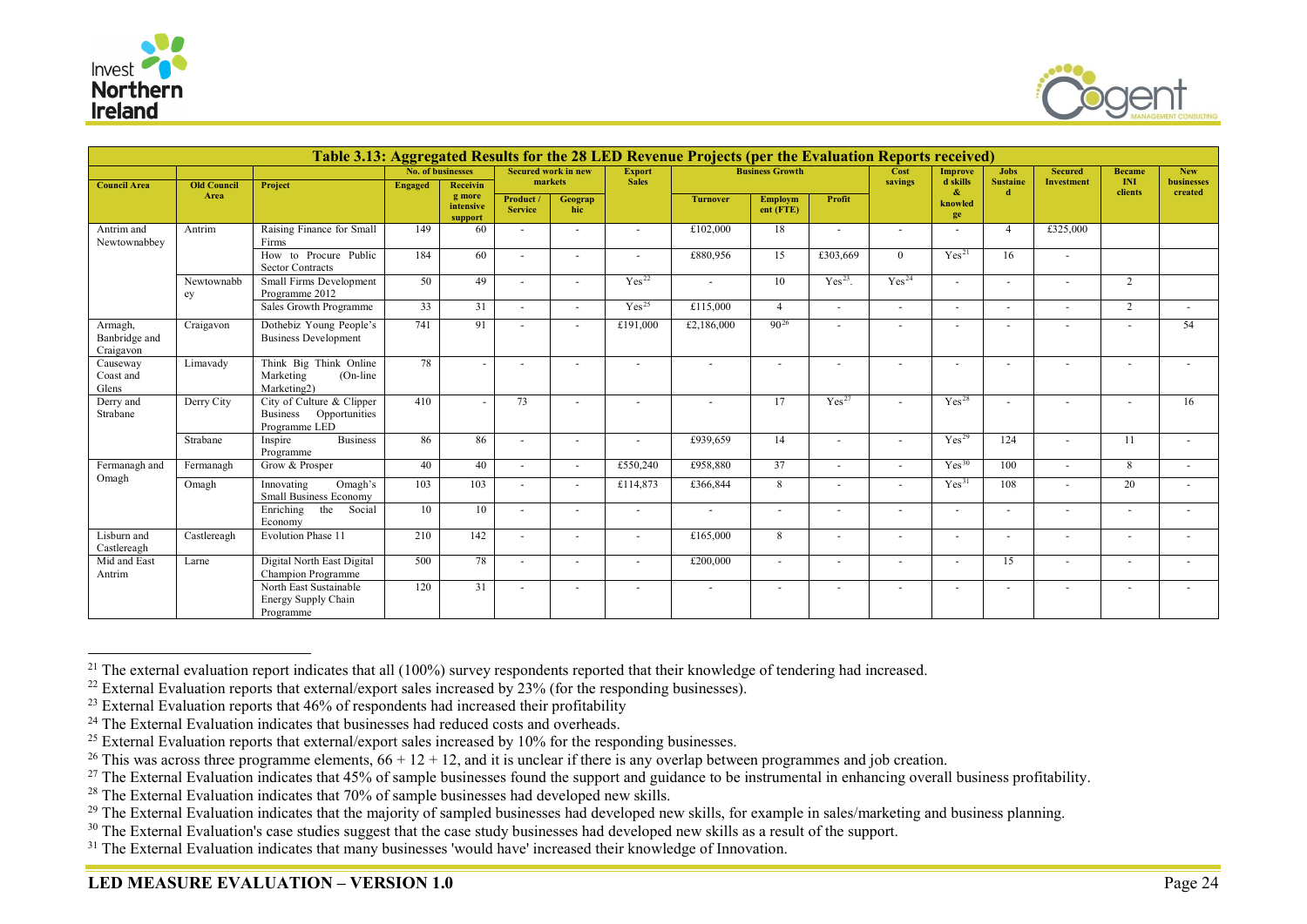

<span id="page-42-3"></span><span id="page-42-2"></span><span id="page-42-1"></span><span id="page-42-0"></span>

|                                | Table 3.13: Aggregated Results for the 28 LED Revenue Projects (per the Evaluation Reports received) |                                                    |                   |                           |                   |                                       |                               |                          |                        |                          |                          |                            |                                |                                     |                      |                                 |
|--------------------------------|------------------------------------------------------------------------------------------------------|----------------------------------------------------|-------------------|---------------------------|-------------------|---------------------------------------|-------------------------------|--------------------------|------------------------|--------------------------|--------------------------|----------------------------|--------------------------------|-------------------------------------|----------------------|---------------------------------|
|                                |                                                                                                      |                                                    | No. of businesses |                           |                   | <b>Secured work in new</b><br>markets | <b>Export</b><br><b>Sales</b> |                          | <b>Business Growth</b> |                          | Cost<br>savings          | <b>Improve</b><br>d skills | <b>Jobs</b><br><b>Sustaine</b> | <b>Secured</b><br><b>Investment</b> | <b>Became</b><br>INI | <b>New</b><br><b>businesses</b> |
| <b>Council Area</b>            | <b>Old Council</b><br>Area                                                                           | Project                                            | <b>Engaged</b>    | <b>Receivin</b><br>g more | Product /         |                                       |                               |                          |                        | Profit                   |                          | $\mathbf{\alpha}$          | d.                             |                                     | clients              | created                         |
|                                |                                                                                                      |                                                    |                   | intensive<br>support      | <b>Service</b>    | Geograp<br>hic                        |                               | <b>Turnover</b>          | Employm<br>ent (FTE)   |                          |                          | knowled<br>ge              |                                |                                     |                      |                                 |
|                                |                                                                                                      | North East Resource<br><b>Efficiency Programme</b> | 74                | 39                        |                   |                                       | $\overline{a}$                | $\overline{\phantom{a}}$ |                        |                          | £62,776                  | ÷.                         |                                |                                     |                      |                                 |
|                                |                                                                                                      | <b>Grow Global</b>                                 | 56                | 56                        | $\sim$            | 8                                     | £120,400                      | £120,400                 | $\ddot{\phantom{1}}$   | $\overline{a}$           | $\sim$                   | ÷.                         |                                |                                     |                      |                                 |
| Mid Ulster                     | Cookstown                                                                                            | <b>SME Resource Efficiency</b><br>Programme        | 39                | 39                        |                   |                                       | $\sim$                        | $\overline{a}$           | 24                     |                          | £69,497                  |                            | 543                            |                                     |                      |                                 |
|                                |                                                                                                      | <b>SME Business Elevate</b><br>Programme           | 83                | 83                        | Yes <sup>32</sup> | $\overline{a}$                        | $\sim$                        | £7,889,773               | 25.5                   |                          | $\sim$                   | $\overline{a}$             | 269                            | $\overline{a}$                      | 9                    |                                 |
|                                |                                                                                                      | Fastrack to Finance<br>Programme                   | 30                | 30                        | $7\phantom{.0}$   | $\sim$                                | $\sim$                        | £3,063,039               | 26                     |                          | $\sim$                   | 11                         | 358                            | £821,390                            |                      |                                 |
|                                |                                                                                                      | Tender Programme                                   | 49                | 49                        | $\overline{a}$    | $\overline{\phantom{a}}$              | $\overline{\phantom{a}}$      | $\sim$                   | 53                     | $\overline{\phantom{a}}$ | $\sim$                   | $\overline{\phantom{a}}$   | 118.5                          | $\sim$                              |                      |                                 |
|                                | Dungannon<br>and South                                                                               | South West SME Export<br>Development Programme     | 105               | 105                       | $\overline{a}$    | 35                                    | £222,370                      | £243,160                 | 16                     | $\overline{\phantom{a}}$ | $\overline{\phantom{a}}$ | $\overline{\phantom{a}}$   |                                | $\sim$                              |                      |                                 |
|                                | Tyrone                                                                                               | The Graduate to<br><b>Enterprise Programme</b>     | 86                | 86                        | $\overline{a}$    | $\sim$                                | £27,028                       | £284,500                 | 10                     |                          | ٠                        | $\sim$                     |                                |                                     |                      | -5                              |
|                                |                                                                                                      | Construction<br>Development Programme              | 100               | 39                        | $\overline{a}$    | $\overline{\phantom{a}}$              | $\sim$                        | £130,000                 | $\overline{4}$         |                          | ٠                        | $\overline{\phantom{a}}$   | 93                             |                                     |                      |                                 |
|                                |                                                                                                      | E Marketing                                        | 20                | 20                        |                   | $\overline{\phantom{a}}$              | $\sim$                        | £175,000                 | 10                     | $\overline{\phantom{a}}$ | $\overline{\phantom{a}}$ | $\overline{\phantom{a}}$   | 22                             |                                     |                      |                                 |
|                                |                                                                                                      | Tourism 3                                          | 68                | 10                        |                   |                                       |                               | Yes <sup>33</sup>        | 37                     |                          |                          |                            | 673                            |                                     |                      |                                 |
| Newry, Mourne<br>and Down      | Down                                                                                                 | 1201 Food Development<br>Programme                 | 36                |                           | Yes <sup>34</sup> |                                       |                               | £1,553,300               | 38.5                   |                          |                          |                            |                                |                                     |                      |                                 |
|                                | Newry &<br>Mourne                                                                                    | Social Enterprise Newry<br>and Mourne              | 10                | 10                        |                   |                                       | $\sim$                        | Yes <sup>35</sup>        | 29                     |                          |                          |                            | 89                             |                                     |                      | $\overline{4}$                  |
| Ards and North<br>Down Council | Ards                                                                                                 | Expanding our Craft<br>Horizons (2) Ards           | 30                |                           |                   |                                       |                               |                          | 9.5                    |                          |                          | 26                         | 27                             |                                     |                      |                                 |
| <b>Total</b>                   |                                                                                                      |                                                    | 3.500             | 1.347                     | 115               | 43                                    | £1,225,911                    | £19,373,511              | 503.5                  | £303,669                 | £132,273                 | 37                         | 2559.5                         | £1,146,390                          | 52                   | 79                              |
| $N=$                           |                                                                                                      |                                                    | 28                | 24                        | $\overline{4}$    | 2                                     | 8                             | 19                       | 22                     | $\overline{3}$           |                          | $7\phantom{.0}$            | 15                             | 2                                   | 6                    | $\overline{4}$                  |
| $N = (Able to Quantity)$       |                                                                                                      |                                                    | 28                | 24                        | $\overline{2}$    | $\overline{2}$                        | 6                             | 17                       | 22                     |                          | 3                        | 2                          | 15                             | 2                                   | 6                    | $\overline{4}$                  |
| <b>Average per Project</b>     |                                                                                                      |                                                    | 125               | 56                        | 29                | 22                                    | £204,318                      | £1,139,618               | 23                     | £303,669                 | £44,091                  | 19                         | 171                            | £573,195                            | $\mathbf{Q}$         | 20                              |

<sup>&</sup>lt;sup>32</sup> The External Evaluation reports that 5 new products and 4 new services were created. It is unclear if these new products/services were created by unique businesses.

<sup>&</sup>lt;sup>33</sup> External Evaluation reports 53% reported an increase in turnover of at least 5% based on the 49 businesses that reported turnover figures.

 $34$  The External Evaluation reports that 26 new products / services were created, 13 of which came from the one company. It is unclear if the remaining 13 new products / services were produced by unique businesses.

<sup>&</sup>lt;sup>35</sup> PPE reports 20% increase in turnover achieved compared to target of 5-10%.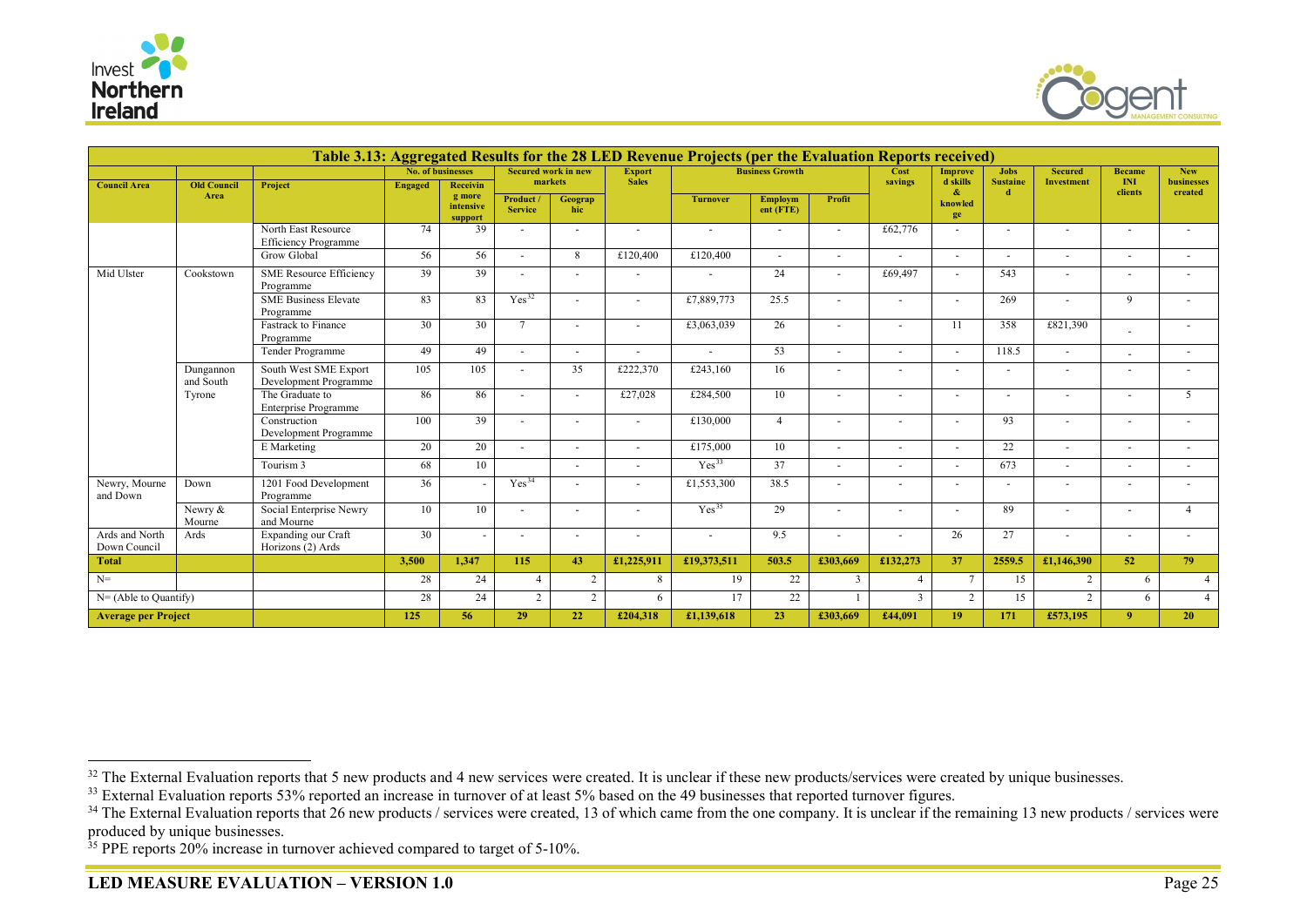



In relation to the two capital projects that were reviewed (detailed in Appendices IV and V), we note the following:

| Forthriver | Following delays in the project's approval, as a result of amendments to the project<br>application and other factors, Invest NI entered into a 999-year lease agreement with BCC<br>in respect of the 'Innovation Factory' site on 01 April 2016. Following a competitive tender<br>exercise, the Innovation Factory was subleased to the Operator from September 2016.<br>However, project mobilisation began in May 2016, with the recruitment of the local delivery<br>team, including the Innovation Director and Centre Manager.<br>Our review of monitoring materials provided by Invest NI and discussion with the Centre |
|------------|-----------------------------------------------------------------------------------------------------------------------------------------------------------------------------------------------------------------------------------------------------------------------------------------------------------------------------------------------------------------------------------------------------------------------------------------------------------------------------------------------------------------------------------------------------------------------------------------------------------------------------------|
|            | Operator indicates that the project has achieved the first of its two 'key actions' i.e. To<br>develop Grade A accommodation in the form of a 55,284 sq ft building, comprising 32,895<br>sq ft lettable space and 4,478 sq ft innovation space by 30 June 2016.                                                                                                                                                                                                                                                                                                                                                                  |
|            | In relation to the second 'key action', information provided indicates that the Centre (at<br>October 2017) was close to achieving the target 'to provide business innovation support<br>annually to 100 companies and 5 collaborative networks by 31 December 2020', with                                                                                                                                                                                                                                                                                                                                                        |
|            | 26 businesses involved in 'business growth' activities;<br>٠<br>54 businesses involved in 'business innovation' activities; and<br>٠<br>3 businesses involved in 'collaborative innovations' activities<br>$\bullet$                                                                                                                                                                                                                                                                                                                                                                                                              |
|            | The monitoring information provided further indicates in relation to the Project's<br>Performance Indicators that at October 2017:                                                                                                                                                                                                                                                                                                                                                                                                                                                                                                |
|            | The Centre had 26 tenants and 85 FTE jobs, compared with a KPI "to support at least<br>145 jobs in the innovation centre at the Site by 31 December 2018."<br>7,546 sq. ft. of space was occupied (by the 26 tenants). This equates to 23% of lettable<br>$\bullet$<br>space, which is behind the target of 31% for Year 2 of the Centre's operation, albeit the<br>second year of operation has 6-months to go at that point (i.e. to March 2018). In<br>addition, the Centre has 5 'virtual office' customers.                                                                                                                  |
|            | The centre has undertaken a number of activities focused on 'supporting innovation'<br>٠<br>including innovation-focused workshops and clinics;<br>The centre has undertaken a number of activities 'to promote and encourage social and<br>$\bullet$<br>economic regeneration of West Belfast'. In particular, it is noted that the Centre<br>Operator has appointed a full-time community engagement officer and has developed<br>a Community Engagement plan organised into 7 priorities, with varied activities being<br>undertaken under each. The 7 priorities are:                                                         |
|            | Priority 1: To devise a clear and explicit policy based on the principles of Good<br>Relations and Shared Space that ensures the IF remains a safe and welcoming<br>environment where all members of the community, tenants, users and visitors feel<br>comfortable and safe.                                                                                                                                                                                                                                                                                                                                                     |
|            | Priority 2: To assist and support local businesses to tap into supply-chain 'spin-off'<br>opportunities arising from the operation of the Innovation Factory.<br>Priority 3: To facilitate skills development work placements and permanent,<br>employment opportunities for long-term unemployed/economically inactive<br>people living within the local community.                                                                                                                                                                                                                                                              |
|            | Priority 4: To provide school children from the Springfield Road, Shankill area and<br>surrounding locality with first-hand exposure to innovation and entrepreneurship<br>with the aim of inspiring the next generation                                                                                                                                                                                                                                                                                                                                                                                                          |
|            | Priority 5: To engage actively with the local community to show-case operations<br>including promotion of social enterprise activity and corporate social<br>responsibility.<br>Priority 6: To encourage positive focal engagement aligned to the ethos of the                                                                                                                                                                                                                                                                                                                                                                    |
|            | Innovation Factory that can extend its core services to include under-represented<br>groups.<br>Priority 7: To actively target, exploit and monitor potential sources of external                                                                                                                                                                                                                                                                                                                                                                                                                                                 |
|            | support funding/other opportunities related to social integration.                                                                                                                                                                                                                                                                                                                                                                                                                                                                                                                                                                |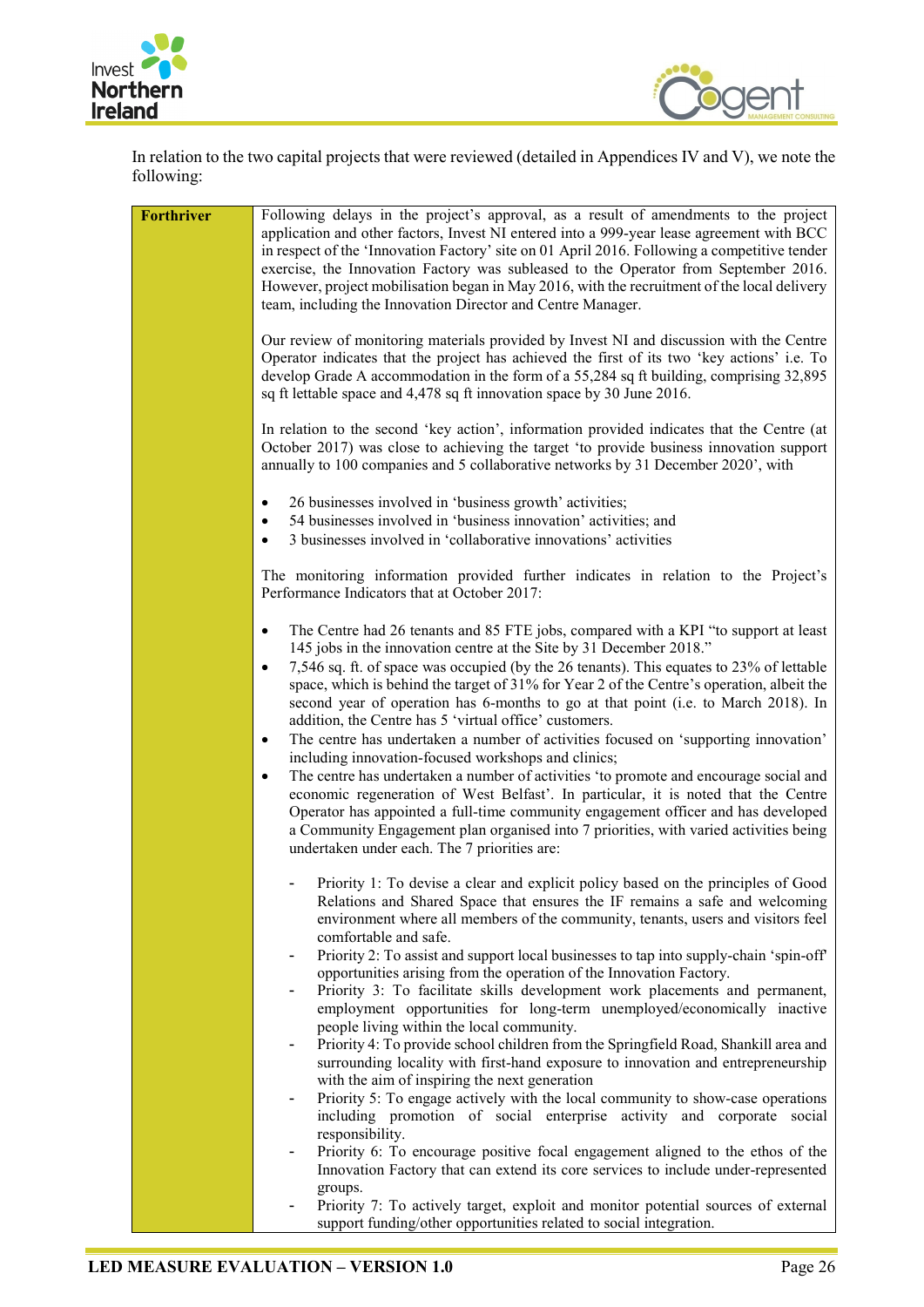



|                  | The centre has undertaken a number of activities "to encourage foreign direct<br>investments at the site", including making adaptations to make the Centre more<br>attractive to FDI, including the addition of a 'plug and play' business space offer. This<br>was developed in direct response to meeting with the FDI Managers of Invest NI. In<br>addition, as it was acknowledged that FDI companies seek a fully serviced offer and<br>the Invest NI Managers wanted to be able to quote a rate per workstation so that FDI<br>companies can compare and contrast with other options in NI, 4 rooms comprising 32<br>workstations have been created within IF to service FDI companies. |
|------------------|-----------------------------------------------------------------------------------------------------------------------------------------------------------------------------------------------------------------------------------------------------------------------------------------------------------------------------------------------------------------------------------------------------------------------------------------------------------------------------------------------------------------------------------------------------------------------------------------------------------------------------------------------------------------------------------------------|
| <b>Roslea</b>    | An evaluation conducted by Invest NI reports that the project has achieved its proposed 'key                                                                                                                                                                                                                                                                                                                                                                                                                                                                                                                                                                                                  |
| <b>Workspace</b> | actions' i.e.                                                                                                                                                                                                                                                                                                                                                                                                                                                                                                                                                                                                                                                                                 |
| Project          |                                                                                                                                                                                                                                                                                                                                                                                                                                                                                                                                                                                                                                                                                               |
|                  | 3,100 sq. ft. incubation/workspace was developed at the site by 18th Dec 2015.<br>$\bullet$                                                                                                                                                                                                                                                                                                                                                                                                                                                                                                                                                                                                   |
|                  | 2 new incubation units were completed at the site by $18th$ Dec 2015<br>$\bullet$                                                                                                                                                                                                                                                                                                                                                                                                                                                                                                                                                                                                             |
|                  | The project has stimulated enterprise and entrepreneurship in the Roslea area and its<br>$\bullet$<br>hinterland with businesses located in the units at the site.                                                                                                                                                                                                                                                                                                                                                                                                                                                                                                                            |
|                  | It is noted that whilst the original targets suggested that two tenants (one new business and<br>one existing business) would occupy the workspaces, one tenant business (which was an<br>existing business) has occupied the full 3,100ft <sup>2</sup> .                                                                                                                                                                                                                                                                                                                                                                                                                                     |
|                  | The Invest NI PPE also indicates that the project has achieved its performance indicators.<br>That is:                                                                                                                                                                                                                                                                                                                                                                                                                                                                                                                                                                                        |
|                  | It has achieved 100% occupancy at the site by January 2016 (ahead of target).<br>$\bullet$<br>5 new jobs have been created as a result of the project by August 2016 (ahead of target).                                                                                                                                                                                                                                                                                                                                                                                                                                                                                                       |

Across all of the projects that we have reviewed, it is the Evaluation Team's view that common indicators could potentially have been built into many of the projects supported, but to be measurable should be done at the outset i.e. either as a requirement of the application process or completed as part of the project approval process. For example, we consider that it would be reasonably straightforward for councils and/or any external delivery organisations to capture the following ubiquitous information relating to participants' businesses at the outset of their participation in a project programme:

- i. Their total turnover and of that their sales in NI, GB and outside the UK; and
- ii. Their total employment measured in FTEs.

Subsequent to that, the councils and/or any external delivery organisations could monitor/measure the participant businesses' performance on these same metrics at the point they leave the programme. Finally, any external evaluation commissioned could focus on the impact that participation in the project/programme had on any change in those same metrics i.e. independently validating any results recorded by the external delivery organisation and taking account of levels of deadweight/additionality in a methodologically robust manner (agreed by an Invest NI/DfE economist before the evaluation is piloted).

Nonetheless, our review of Appendices IV, V and VI indicates that the LED projects have successfully supported:

- The growth of NI SMEs both in local market and those external to NI;
- Particular sectors (e.g. engineering, food, tourism etc.) that were considered important to specific geographic areas;
- Innovation focused activities; and
- Collaborative actions amongst SMEs.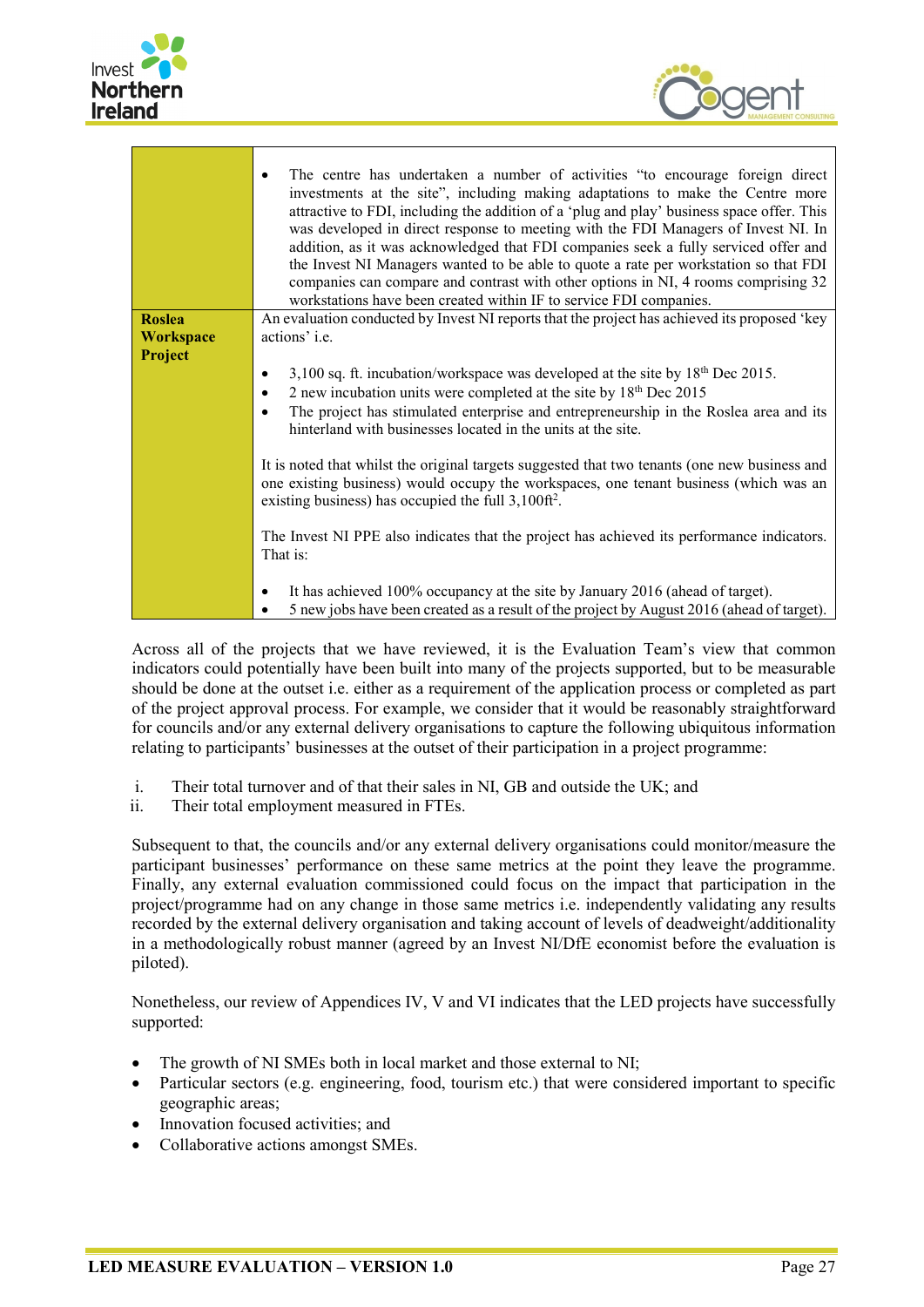



## <span id="page-45-0"></span>4. **CONSULTATION FINDINGS**

This section provides a summary of the key findings drawn from the consultations with beneficiaries (councils) and Invest NI and DfE personnel (other stakeholders).

#### <span id="page-45-1"></span>4.1 **Councils' Views on the LED Measure (post 2011)**

At a high-level, council representatives voiced high level of satisfaction with the LED Measure's management, operating and monitoring structures during the period after DETI transferred the administrative responsibility (i.e. the Intermediate Body role) to Invest NI. It was suggested that the Measure provided the local authorities with sufficient autonomy and flexibility to develop and deliver initiatives which both aligned with the objectives of the Sub-Priority (and other key strategies) and which offered the potential to address the specific barriers to growth being experienced by the local business bases. Through these initiatives, it was suggested that a wide range of economic and wider and regional benefits were achieved throughout Northern Ireland.

Feedback relating to specific aspects are detailed below:

#### *4.1.1 Application and Appraisal Processes*

Each of the councils indicated that their projects had been informed by local need, with many suggesting that area plans and strategies had identified the need for the projects, as well as feedback from local businesses as to their needs. It was noted by a number of consultees that at the time that Invest NI became the Intermediate Body for the LED Measure, NI was continuing to suffer the effects of the economic downturn and many local businesses were expressing concern about their future sustainability and were, as a result, seeking support to improve their resilience and competitiveness, and ultimately to survive into the medium and longer-term.

The Councils were in agreement that the application and appraisal processes associated with the LED Measure afforded them with sufficient flexibility to develop initiatives which were appropriately tailored to address the specific needs of businesses within their local area. Generally, the Council's indicated that the application and appraisal processes were pragmatic and that the level of administration associated with the processes was commensurate with the nature and extent of the funding being sought through the Measure.

The councils were particularly complimentary about the cohort of Invest NI LED management and executives indicating that their advice and guidance had meant that projects were better scoped before submission to Invest NI, and were better able to adhere to the Measure's funding guidelines. It was suggested that their role in advocating LED projects at approval panels was particularly welcomed.

#### *4.1.2 Financial Management and Output Monitoring Arrangements*

Similarly, the Councils indicated that the financial management and output monitoring processes associated with the LED Measure were largely effective and appropriate, and aligned with the processes typically adopted by the local authorities as accountable authorities.

Whilst a number of consultees considered that the level of reporting relating to activities and outputs was extensive, there was a general acceptance that the level of information required for reporting purposes was appropriate for, and reflective of, EU-funded initiatives.

However, it is noted that a majority of the council consultees considered that there were ambiguity and a lack of clarity relating to the requirements for monitoring compliance with State Aid guidelines. In particular, those Councils which implemented projects earlier in the period under review indicated that they experienced considerable nugatory work due to the need to retrospectively gather monitoring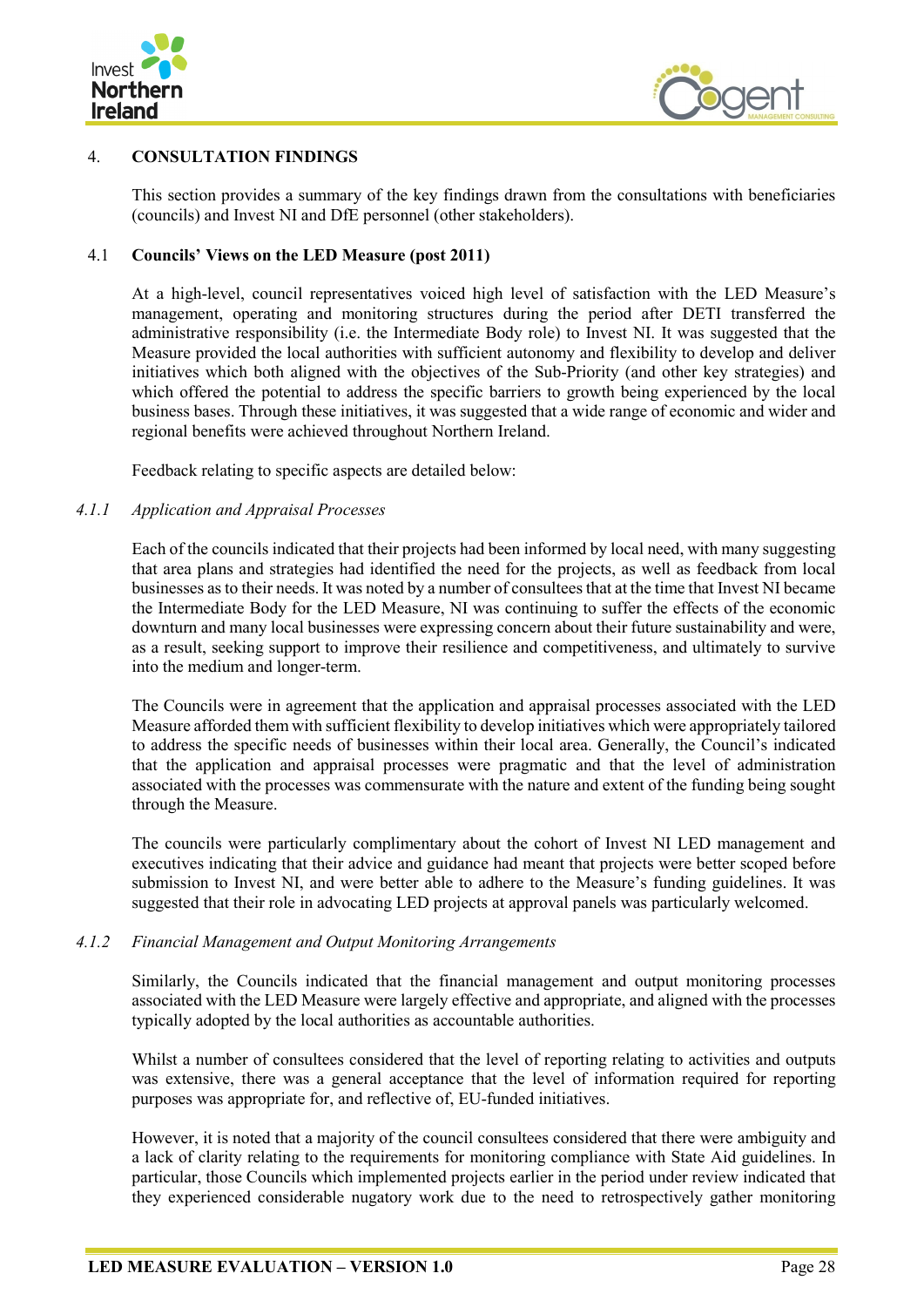



information from businesses $36$ , whereas a more streamlined State Aid declaration was subsequently developed which benefitted those Councils which implemented projects at a later stage.

The local authority stakeholders recommended that standard template forms and guidance for monitoring State Aid compliance should be created which are common across DfE, Invest NI, local authorities and any other relevant agencies so there are consistency and clarity<sup>[37](#page-46-1)</sup>. It was noted that any template should be pitched at a level that could be understood by any business and potentially should incorporate an online format with a unique identifier for each business so public agencies can clearly monitor the value of support received by that business across various bodies.

Minor operational issues noted by a small number of consultees included:

- There was a degree of frustration that Councils are unable to access data captured from Invest NI's Nibusinessinfo website. It was suggested that this, on occasion, created additional work for the Councils in targeting suitable businesses for particular initiatives. It was suggested that if data were to be shared between Invest NI and the Councils for similar initiatives moving forward, in order to comply with the EU's General Data Protection Regulation (GDPR), there would be a need for appropriate controls to be put in place to ensure that businesses gave their full consent at the outset for such data sharing. It was suggested that this might include a 'tickbox' consent form to be completed prior to information gathering and retained on record.
- The Invest NI diagnostic tool was complex to use, and some councils suggested that they would have preferred to have utilised their own tools which were more straightforward to use.

## *4.1.3 Risk Management Procedures*

The council consultees were generally of the view that each of the key stakeholders (i.e. Invest NI, DfE and the local authorities) involved in managing or delivering the LED Measure played an appropriate role in managing any potential risks associated with the Measure. In particular, consultees noted that they had worked in close partnership with Invest NI throughout the period under review to:

- Discuss potential projects that they considered would both address the needs of SMEs in their area and also provide a strong strategic fit with the objectives of the programme;
- Ensure that any risks associated with duplication of activity/provision were identified and mitigated against;
- Monitor ongoing progress against targets;
- Identify any emerging issues and take actions to address these in a timely manner.

Indeed, a number of local authority representatives indicated that their experience with the LED Measure had helped them personally and their council develop more effective and meaningful collaborative relationships with Invest NI, which have continued following the end of the funding period.

<span id="page-46-0"></span><sup>&</sup>lt;sup>36</sup> In relation to this, discussion with Invest NI indicates that any Council where clear documentary evidence was available that met the State Aid regulatory requirements were not asked to do any additional retrospective work. It is understood that some Councils had completed paperwork but it was either incomplete or unclear whether EU thresholds had been exceeded therefore it did not meet regulatory requirements.

<span id="page-46-1"></span><sup>&</sup>lt;sup>37</sup> In relation to this, discussion with Invest NI indicates that, whilst State Aid is the responsibility of Councils to adhere to, detailed guidance (which includes letters and pro-formas) is available on DfE and BEIS documentation and that this has been shared with all Councils.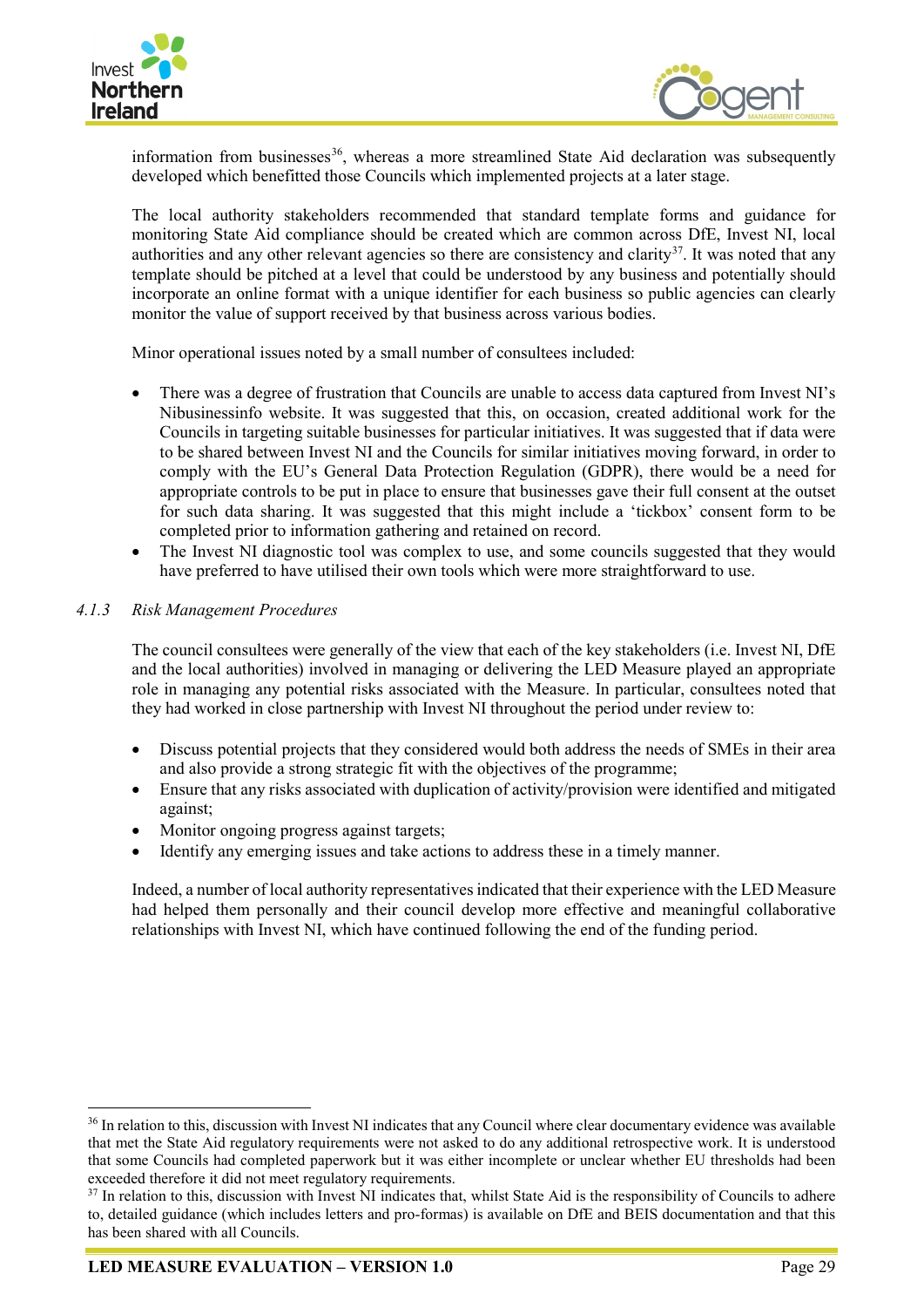



## *4.1.4 Management/ Delivery of European Funding*

Allied to Section 4.2.2, the local authority stakeholders were in general agreement that, whilst the administrative arrangements associated with the management and delivery of European Funding (e.g. vouching requirements) were extensive, they were also appropriate for a programme of its nature and scale, and were not considerably different to those arrangements adopted by the Councils when managing non-EU funded initiatives.

In general, the consultees were very positive about the types of activities and expenditure that had been eligible for support and indicated that the LED Measure had provided sufficient flexibility to support required business support activities within their area. Notwithstanding this, a small number of Councils expressed dissatisfaction with the following expenditure restrictions under the LED Measure:

- *'Caps' on daily rates for delivery agents -* Consultees indicated that, on some occasions, the caps on daily rates impacted on the number of tenders received and/or the quality of delivery agents tendering for the contracts. It was suggested that it would be more appropriate to allow the procurement process to dictate the market rate for delivery agents.
- *Caps on the number of days of mentoring support* It was suggested that some businesses required more than the allocated number of mentoring days to achieve their growth ambitions, but that the local authorities were not permitted to offer additional days. In these cases, it was suggested that greater flexibility should be afforded to provide additional support to more fully address a business' individual needs.
- *Exclusion of certain sectors -* Local authorities emphasised that certain sectors (e.g. retail and tourism) are of considerable economic (e.g. employment and GVA) and social (e.g. town centre vibrancy) significance but were not eligible for support under the LED Measure. Furthermore, the consultees indicated that they did not have sufficient budgets from rates to provide equivalent support to these sectors as the support provided to other sectors through the LED Measure. As such, it was suggested that there was frustration amongst the businesses within these sectors and that potential economic development benefits were not being derived.
- *Exclusion of businesses with more than 50 employees –* It was noted that there are some businesses with 50 or more employees which Invest NI is not yet providing support to who could potentially have benefitted from the LED programme but were ineligible for support under the Measure.

#### *4.1.5 Strategic Fit and Contribution to Sub-Priority Objectives*

The council consultees were of the view that all of the projects that were supported within their respective areas offered the potential to contribute towards the overall aims of the LED Measure, as well as to key policy documents (current at the time of the projects being implemented), including the NI Programme for Government 2011-15, the NI Economic Strategy, DETI and Invest NI's Corporate Plans and Economic Development Strategies for individual Local Government Districts.

Across the consultees, it was suggested that the initiatives offered the potential to contribute to the following strategic imperatives (inter alia):

- Increasing sales and generating GVA impacts, including (but not limited to) supporting businesses to develop their ability to compete for public sector contracts, enhancing marketing capabilities etc.;
- Increasing job creation and safeguarding employment which might otherwise have been lost (particularly in light of the challenging economic conditions);
- Supporting start-ups and early-stage businesses to grow through (inter alia) business and action planning support, mentoring etc.;
- Increasing R&D&I activity and, in many cases, encouraging businesses to take their 'first steps' into innovation activity;
- Improving competitiveness and sustainability;
- Expanding business supply chains by building networks;
- Promoting greater social inclusion by supporting businesses in some of the most peripheral areas of Northern Ireland, developing the social economy and providing employment opportunities for those marginalised within the local labour market.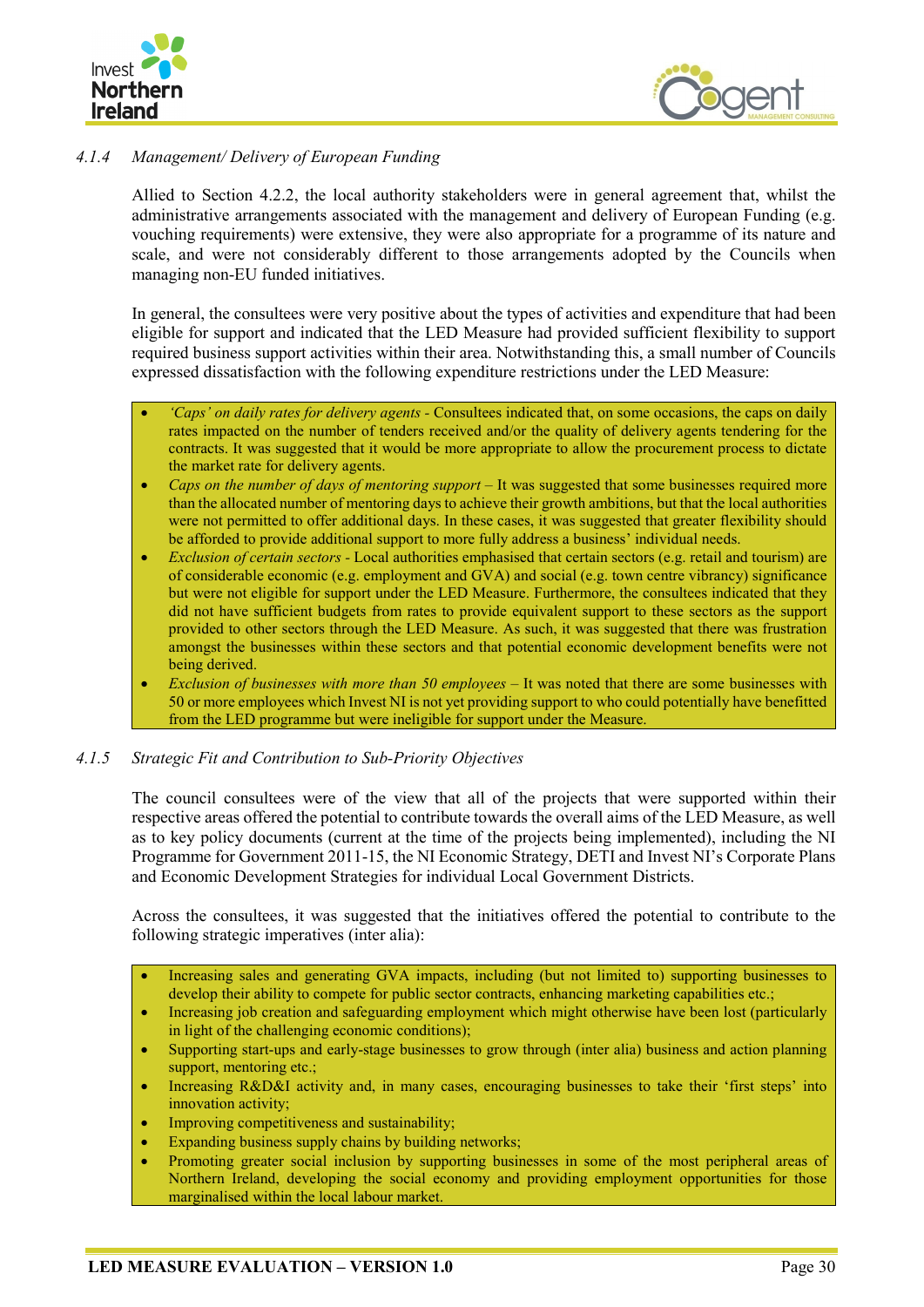



## *4.1.6 Rationale and Need for the Projects*

As discussed, each of the council representatives indicated that the projects that had been supported under the LED Measure had been informed by local need. The consultees suggested that a variety of market failures had underpinned the need for the LED Measure projects including:

- **Capital Market Failures** At 2013, Northern Ireland was continuing to suffer from the impact of the economic downturn. Access to finance was a key area of concern in the local economy and a constraint facing business. In this context (the downturn in the economy and current banking conditions, where it was particularly difficult for businesses to access finance), many businesses were unable to access the finance they required to achieve their growth potential.
- **Information asymmetry** It was considered that many firms did not understand the full benefits of innovation focused activities, collaborating with other firms to generate new ideas and many individuals did not understand the full potential benefits of starting new businesses. As such, it was suggested that without support, such activities would be taken forward at a sub-optimal level.
- **Risk aversion** Uncertainty over the benefits and returns from investing in potential growth activities, can often lead to businesses, especially SMEs, to engage in risk adverse behaviour that leads to a sub-optimal level of investment in their future growth. For example, businesses may not invest in training in emerging areas such as digital marketing as they may see it as a threat to their roles or to their traditional models. As a result, businesses fail to reap the true value that can be delivered through these emerging disciplines.

The consultees indicated that demand for the interventions was generally high due to the prevalence of the underlying issues amongst the business base, and, as a result, activity targets were largely achieved.

Despite the market failures materialising to an extent within the local authority areas, the Councils indicated that budgetary constraints were such that they would have been unable to deliver an equivalent programme of initiatives in the absence of the LED Measure. As such, fewer economic development benefits would have been derived.

#### *4.1.7 Actual Costs Incurred versus Budgets*

The Councils indicated that the programmes were generally delivered within budget and that the majority of funding was drawn-down within the requisite funding period. Indeed, as noted in Section 3.4, amongst the 30 LED projects that were considered in detail, if the Forthriver project is excluded, the percentage drawdown is 88% across the remaining 29 projects. Reasons why some projects did not draw down their full allocation of LED monies, included:

- Actual projects costs being less than those anticipated at the outset; and
- Some activity being undertaken at a lesser scale than originally projected.

## *4.1.8 Levels of Outputs, Impacts and Benefits*

The council consultees expressed high levels of satisfaction in relation to the flexibility afforded within the setting of aims and objectives for the LED Measure. In particular, it was welcomed that the Measure recognised that economic development could be evidenced in a myriad of ways e.g. increased sales, job creation, capability and skills development, investment in R&D&I etc.

It was suggested that there was strong demand for the programmes delivered under the LED Measure and that, in the main, programmes achieved the targets set out at the outset and had ultimately resulted in positive evaluation reports.

It should be noted that the Councils indicated that there were impacts for both the participating businesses and for the Councils themselves as a result of the LED Measure, summarised as follows: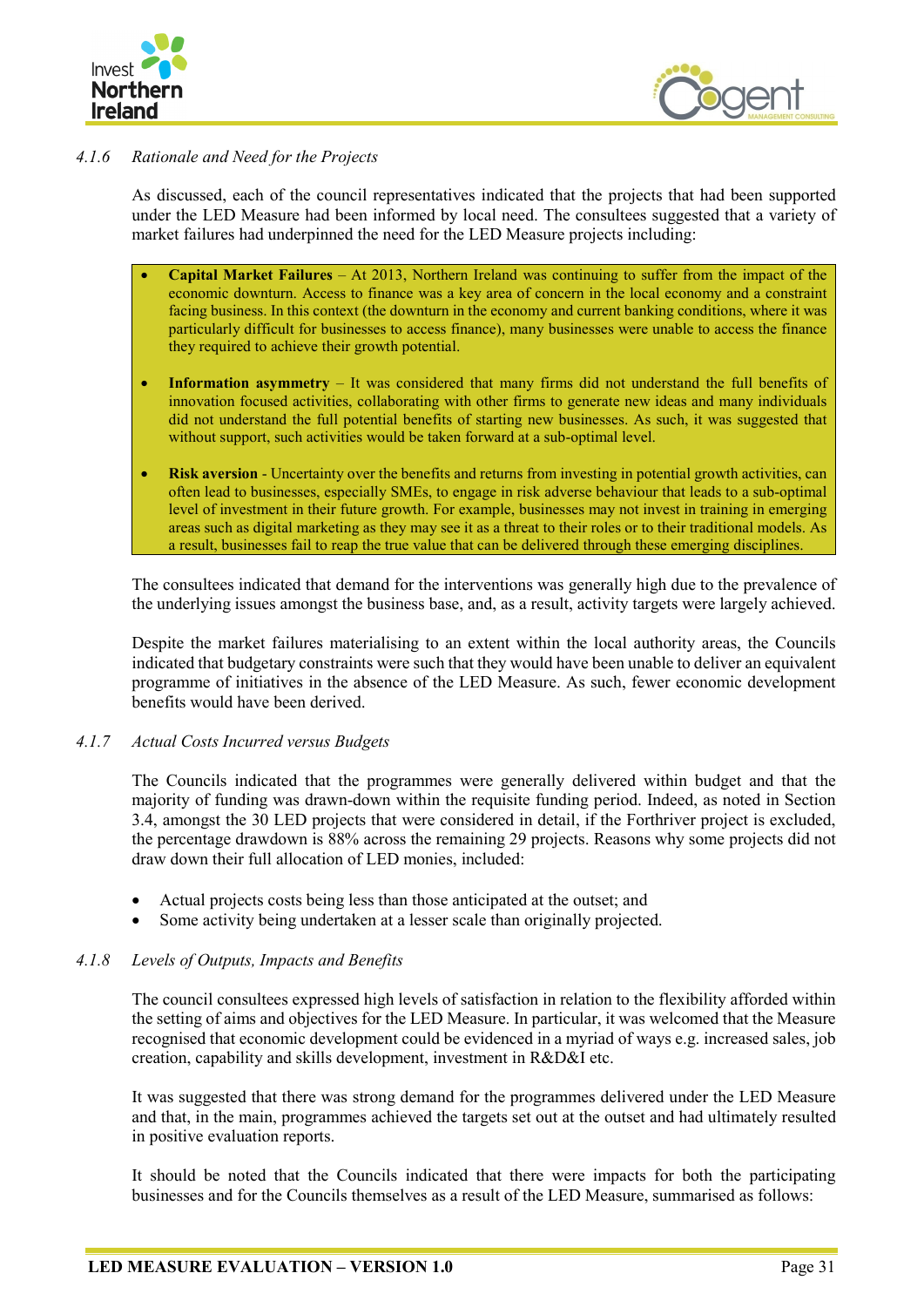



| <b>Table 4.1: Reported Impacts of the LED Projects</b> |                                                    |  |  |  |  |  |  |  |  |
|--------------------------------------------------------|----------------------------------------------------|--|--|--|--|--|--|--|--|
| <b>Impacts for Businesses</b>                          | <b>Impacts for the Councils</b>                    |  |  |  |  |  |  |  |  |
| Increased sales;                                       | Improved skills and capabilities;                  |  |  |  |  |  |  |  |  |
| Reduced costs;                                         | Improved relationships with the local business     |  |  |  |  |  |  |  |  |
| Increased profitability (linked to the above);         | base;                                              |  |  |  |  |  |  |  |  |
| Entry into new markets;                                | Formation of new networks, partnerships and<br>٠   |  |  |  |  |  |  |  |  |
| New products/ processes developed;                     | strategic alliances with other Councils and Invest |  |  |  |  |  |  |  |  |
| Improved skills and capabilities;                      | NI.                                                |  |  |  |  |  |  |  |  |
| Increased competitiveness and sustainability;          |                                                    |  |  |  |  |  |  |  |  |
| Jobs created;                                          |                                                    |  |  |  |  |  |  |  |  |
| Jobs safeguarded;                                      |                                                    |  |  |  |  |  |  |  |  |
| Leveraging funding (e.g. bank finance).                |                                                    |  |  |  |  |  |  |  |  |

On an overall basis, it was suggested that the LED projects had a positive impact on the local economy.

## *4.1.9 Future Sub-Regional Development*

In relation to Invest NI's future approach to sub-regional development and how it can best work with the Councils, the council consultees recommended that:

- Support for capital projects should be considered (and in particular outside of the Greater Belfast area) including support to create additional office space/workspace/business incubators.
- Further support should be offered for enterprise awareness activities;
- There was room for greater clarity around the progression route for businesses to move from local council support onto that provided by Invest NI. It was a consensus view of those in attendance at the council focus group session that the current progression route is somewhat 'disjointed'.

## <span id="page-49-0"></span>4.2 **Other Stakeholders' Views on the LED Measure (2007-2013)**

Similar to the local council representatives, consultations with representatives from both DfE and Invest NI indicate that following the transition period, the LED Measure's management, operating and monitoring structures have operated with little difficulty.

Feedback relating to specific aspects are detailed below:

#### *4.2.1 Application and Appraisal Processes*

Invest NI consultees noted that upon the transfer of the IB role to Invest NI, it was identified that some aspects of the appraisal processes applied by DETI (now DfE) were not aligned with those employed by Invest NI. Subsequently, Invest NI trained a select list of 'LED Panel Members' who became familiar with LED and its aims and objectives. It was noted that LED is now fully integrated into Invest NI's project appraisal and approval processes.

In addition, Invest NI undertook a series of presentations to councils as to how to improve project applications and processes surrounding the management of LED monies. Invest NI notes that these were favourable received and advice was actioned by councils.

Invest NI consultees noted that as its own cohort of LED Executives became more familiar with the programme, casework submissions became better, facilitating quicker turnaround times on applications. Furthermore, at the outset some Invest NI casework panel members were not 'ERDF trained'. This, however, was addressed and the trained panel members became familiar with the specific requirements of the LED measure.

#### *4.2.2 Financial Management and Output Monitoring Arrangements*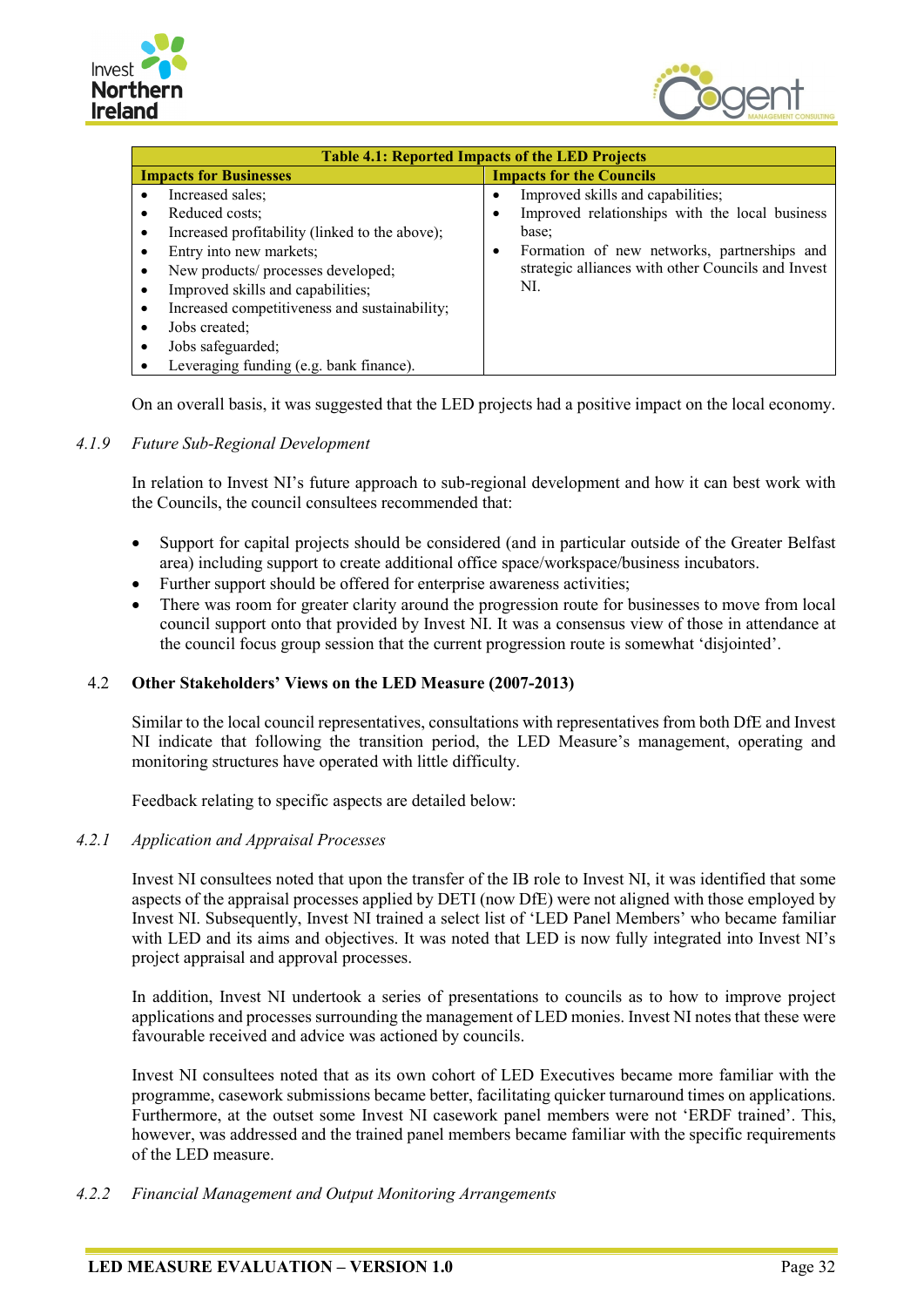



It was suggested by some consultees that the outworkings of the Review of Public Administration (RPA) and the subsequent reconfiguration of the local council network from 26 councils to 11 had led to some uncertainty and may have resulted in fewer applications (and perhaps fewer larger-scale applications) than might otherwise have been the case. Indeed, it was noted that without several large applications submitted by Belfast City Council that considerable sums of the money might not ultimately have been spent.

An Invest NI consultee noted that under LED 2007-2013 there was, on occasion, no independent method of validating project outcomes (albeit this was not a requirement of the Programme), but that this has been changed under LED 2, where an evaluation is a condition of all funding awards. Invest NI has noted that councils have indicated that the evaluations undertaken will largely be independent and external to the councils.

One key benefit and legacy that arose out of the transfer of IB function to Invest NI was that the LED Measure became a means for Invest NI to enhance its engagement with the local councils. It was suggested by Invest NI stakeholders that this improved communication across many facets of activity and was not solely constrained to LED activity.

## *4.2.3 Risk Management Procedures*

A number of consultees mentioned the important role that Central Procurement Directorate (CPD) played in minimising the level of risk surrounding procurement procedures for the capital projects supported. It was recognised by the consultees that CPD (as a Centre of Procurement Excellence) was able to provide expert procurement advice that was not available within either Invest NI or the local councils and had ultimately helped ensured that procurement exercises were undertaken in a fair and robust manner and that clients obtained the best value for money.

Invest NI noted that in addition to 'Article 13' checks (which are considered to be a 'first level check), Invest NI utilised an external provider to undertake further verification checks on project expenditure for capital projects only. Invest NI acknowledged that some councils may have considered the process 'onerous and unnecessary'. However, from Invest NI's perspective, the process did identify some new issues as it had looked at project expenditure and process in more detail than the Article 13 checks. Invest NI had advised that the councils are now familiar with the issues encountered and have addressed any outstanding matters.

## *4.2.4 Management/ Delivery of European Funding*

DfE noted that the transfer of IB role from itself to Invest NI had not only facilitated the Department to focus more on strategic policy-making relating to the NI economy (which had been a recommendation contained within the 2009 IREP report) but had also facilitated it to better meet EU regulations which required clear separation of the management/delivery functions from the audit/certification functions. It was further suggested that the transfer of IB role had the added benefit of reducing the potential for duplication of business support activity (between councils and Invest NI) and also facilitated some aspects of RPA transition planning.

There was a view that in the earlier stages of the transition to Invest NI, some councils were more reactive than proactive to specific clauses within their contracts/Letters of Offer (e.g. those relating to publicity surrounding the ERDF support, codification requirements, record keeping relating to State Aid compliance and some aspects of procurement) but that this was addressed over time. In specific relation to procurement it was noted that whilst some councils had adhered to council policies, these on occasion did not fully comply with NI Public Procurement Policy and EU regulations. This led to some penalties being applied and some clawback of monies (offset against later claims).

DfE and Invest NI subsequently offered councils training on issues such as State Aid, EU publicity requirements etc.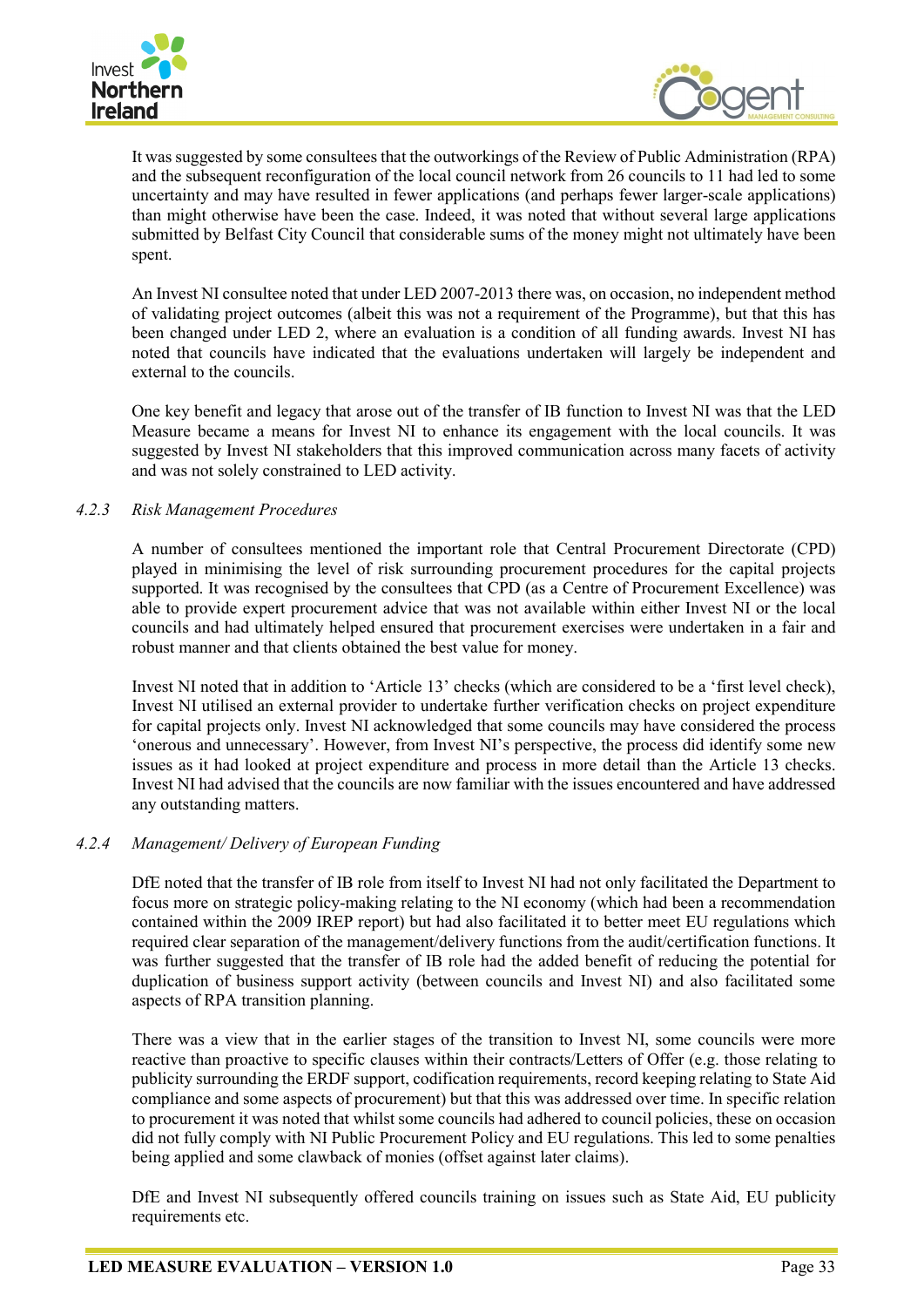



Discussion with Invest NI notes that whilst the transfer of funds from one public body to another (i.e. in this instance, from Invest NI to Councils) represents 'No Aid', it was a requirement for councils to consider whether the onward provision of funding from Councils to end beneficiaries represented State Aid. Indeed, Invest NI's Letter of Offer Annex referred specifically to De Minimis aid. Despite this, consultees noted that there had been a period of some uncertainty amongst councils relating to the interpretation of the regulations and their specific responsibilities for monitoring whether support received by businesses had represented De Minimis funding. However, it was noted that these issues had subsequently been addressed.

Invest NI's notes that the monitoring and audit checks undertaken through the LED 1 Programme had identified 'lessons learned' that have subsequently been incorporated into the following new processes for LED 2:

- CPD Procurement Adviser is involved with Councils in the procurement competitions for the funded elements of LED 2 projects.
- Pre-Support on EU Regulations from a member of Invest NI's European Unit team who will visit Council to discuss all the EU regulations required during future audits.
- Specialist State Aid Advice from a member of DfE staff who is willing to advise each Council on State Aid regulations on their first LED 2 project.
- Simplified clauses and definitions used in the revised LED 2 Letter of Offer to provide less ambiguity and a standardised approach in relation to Council requirements and project outputs (in particular, relating to standard conditions on State Aid, CPD Procurement Advice and Publicity).

#### *4.2.5 Strategic Fit and Contribution to Sub-Priority Objectives*

It was the view of DfE and Invest NI that for the most part the projects selected for approval provided a good fit with the sub-priorities objectives. However, some consultees noted that the degree of strategic planning amongst some councils could be improved, aligning the needs of businesses in their area with the LED Measure's objectives.

#### *4.2.6 Rationale and Need for the Projects*

Whilst it is noted that many of the projects were premised on the needs of local businesses, there was a view that such needs could have been better articulated within applications (e.g. through reflecting upon the findings of specific research). However, it was noted that the introduction of the use of a business diagnostic tool (under LED 2) will better inform councils as to the specific needs of businesses in their areas.

#### *4.2.7 Actual Costs Incurred versus Budgets*

It was noted that for the most part, the LED projects that were supported drew down the majority of monies offered. However, it was noted that due to some of the uncertainties surrounding the RPA process that many applications were not received by Invest NI until the start of 2013 meaning that Councils were under pressure to get projects underway and to ensure that they were appropriately completed in sufficient time to make claims.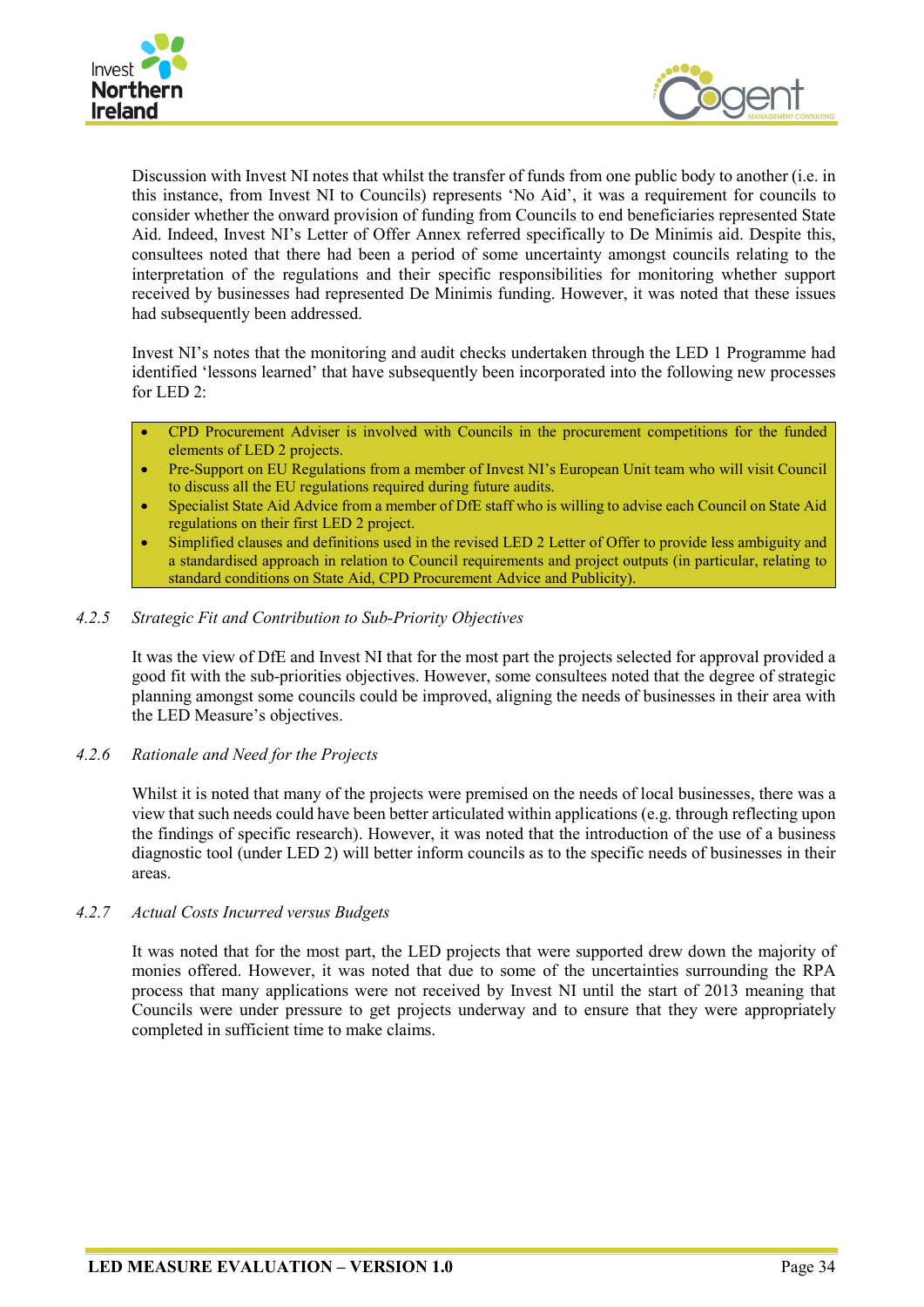



# *4.2.8 Levels of Outputs, Impacts and Benefits*

Invest NI notes that the majority of projects supported achieved their output targets but notes that the varied quality of evaluation and timing given lead-times required to achieve impacts extended beyond the date on which evaluations took place makes it difficult to assess whether individual projects achieved significant impact. However, it was noted that there is evidence of impact (employment growth, revenue growth etc.) and also of additional benefits that are not easily measurable such as the networking that took place amongst businesses on the various programmes.

#### *4.2.9 Future Sub-Regional Development*

In relation to Invest NI's future approach to sub-regional development and how it can best work with the Councils, the Invest NI consultees noted that a pressing concern might be to focus on what arrangements might be introduced post 2020 and the UK's exit from the European Union i.e. will any form of intervention be introduced by Treasury or might the NI Executive decide that such support for local business might have to be funded from local rates, given that with the transfer of functions under RPA, there was a transfer of monies for local economic development. It was suggested that the process of addressing such strategic questions should commence at the earliest possible opportunity.

Recognising that the realignment and amalgamation of the 26 legacy councils into the new configuration of 11 has taken time to embed, there was a suggestion that for any programme (similar to the LED Measure) that might be implemented post-2020, there might be greater levels of collaboration between individual councils so as to better achieve value for money across economic development projects.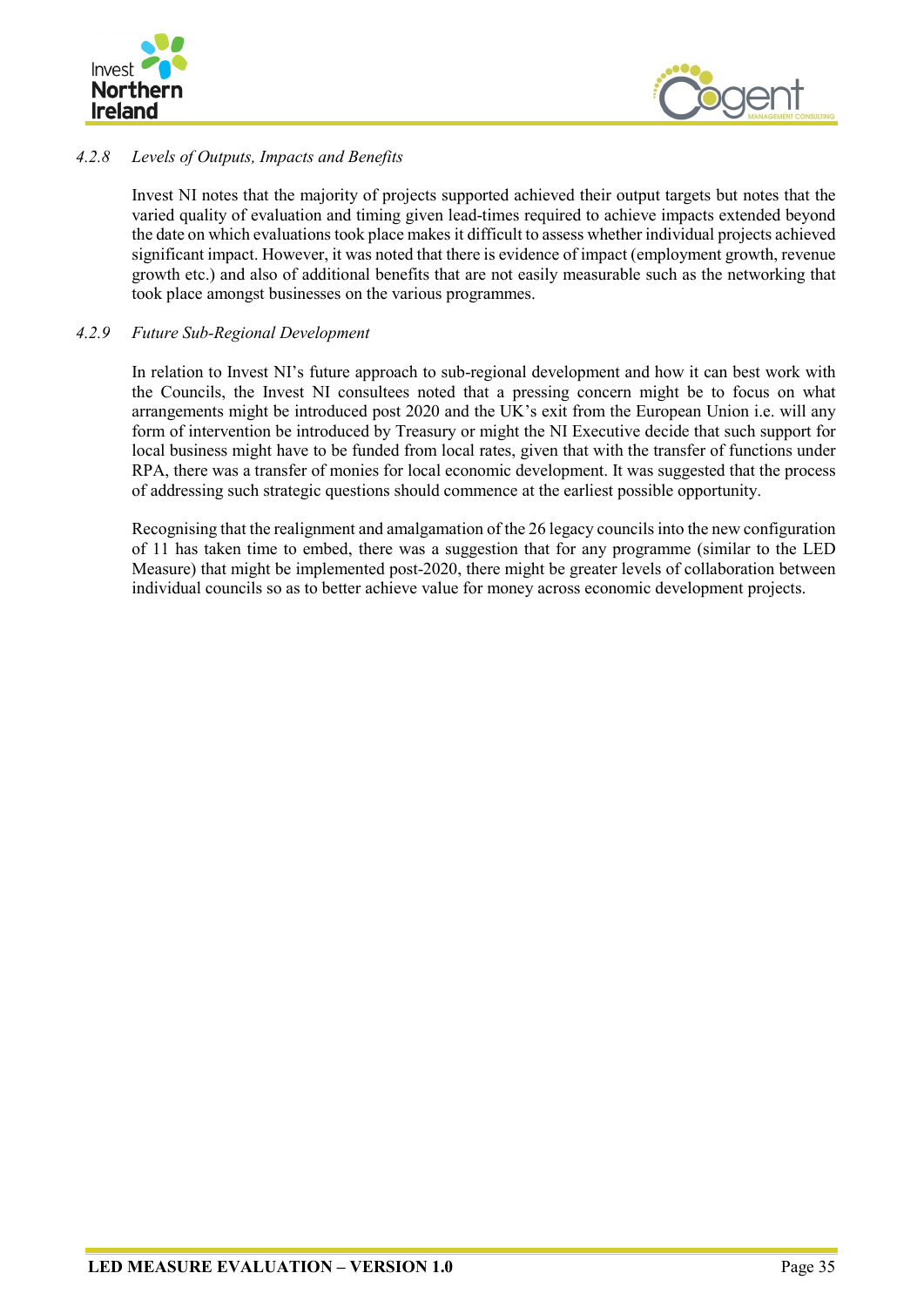



## <span id="page-53-0"></span>5. **CONCLUSIONS & RECOMMENDATIONS**

This section summarises the key conclusions and recommendations arising from the evaluation.

#### <span id="page-53-1"></span>5.1 **Conclusions**

#### *5.1.1 Overall Conclusion*

Invest NI took responsibility (as Intermediate Body) for the LED Measure of the European Sustainable Competitiveness Programme ('the EUSCP' or 'the Programme') for Northern Ireland 2007-2013 during 2011, some four years into its operation. At this point, the Measure had only committed c£4.1m of its £25m budget (excluding match funding) across 51 projects. In addition, at that point in time, NI was continuing to suffer the effects of the economic downturn and there was uncertainty within the councils as a result of the impending RPA process (whereby the councils were restructured from 26 to 11).

Our review of materials and our consultations with councils and Invest NI/DfE indicate that from the outset, Invest NI took a proactive approach to ensure that as much funding was invested in the local economy as possible. This included taking a decision to match fund eligible projects at a level of 25% of costs from its own budgets, undertaking a series of presentations with councils and introducing an EU & Partner Delivery Team to work closely with councils to scope and develop suitable projects, whilst avoiding duplication of existing activity. Our evaluation suggests that the approach adopted was a success and was welcomed by councils. Ultimately by 2013, Invest NI had committed a further c£15m of ERDF LED monies across 99 new projects including 4 substantial capital projects.

#### *5.1.2 LED's Management, Operating & Monitoring Structures*

On an overall basis, the review of programme and project level materials and discussions with key stakeholders indicates that the LED Measure's intervention's management and operating structures were appropriate and effective. This includes *inter alia*:

- The application and appraisal processes which are considered to be concise and proportionate to the quantum of monies sought for individual projects (considering issues such as strategic fit, need, economic benefits - jobs, duplication, displacement, additionality, and VFM);
- The Measure's financial management which was again considered to be proportionate, clear and robust;
- Risk management processes which were considered to be appropriately distributed to all pertinent stakeholders (i.e. DfE, Invest NI and the local councils); and
- The management/delivery of any European Funding e.g. the administrative arrangements including vouching requirements and expenditure eligibility, which were considered to be clear and easily addressed.

In particular, it is noted that the LED Measure offers considerable potential to deliver upon aspects of the Industrial Strategy which has a strong sub-regional dimension. LED 1 (i.e.  $2007 - 2013$ ) has provided the opportunity for enhanced communication between the councils and Invest NI and the platform to explore opportunities to impact upon the sub-regional agenda.

However, whilst the monitoring arrangements utilised were effective in ensuring that the supported projects were delivering their anticipated outputs and the funding received was spent in accordance with agreed budgets, it is the Evaluation Team' view that more emphasis could have been placed at the outset of the programme (either by the Department and/or Invest NI when it took over the IB role) on putting in place procedures to provide a foundation for capturing programme level 'outcomes'. That is, the 30 projects that we have considered in detail have sought to support businesses in a large variety of different ways and across the 30 projects, there is a large number of outcome indicators. Unfortunately, the varied mix of indicators chosen by councils to measure the success of their projects means that it is not possible to aggregate results in any meaningful manner. It is the Evaluation Team's view that common indicators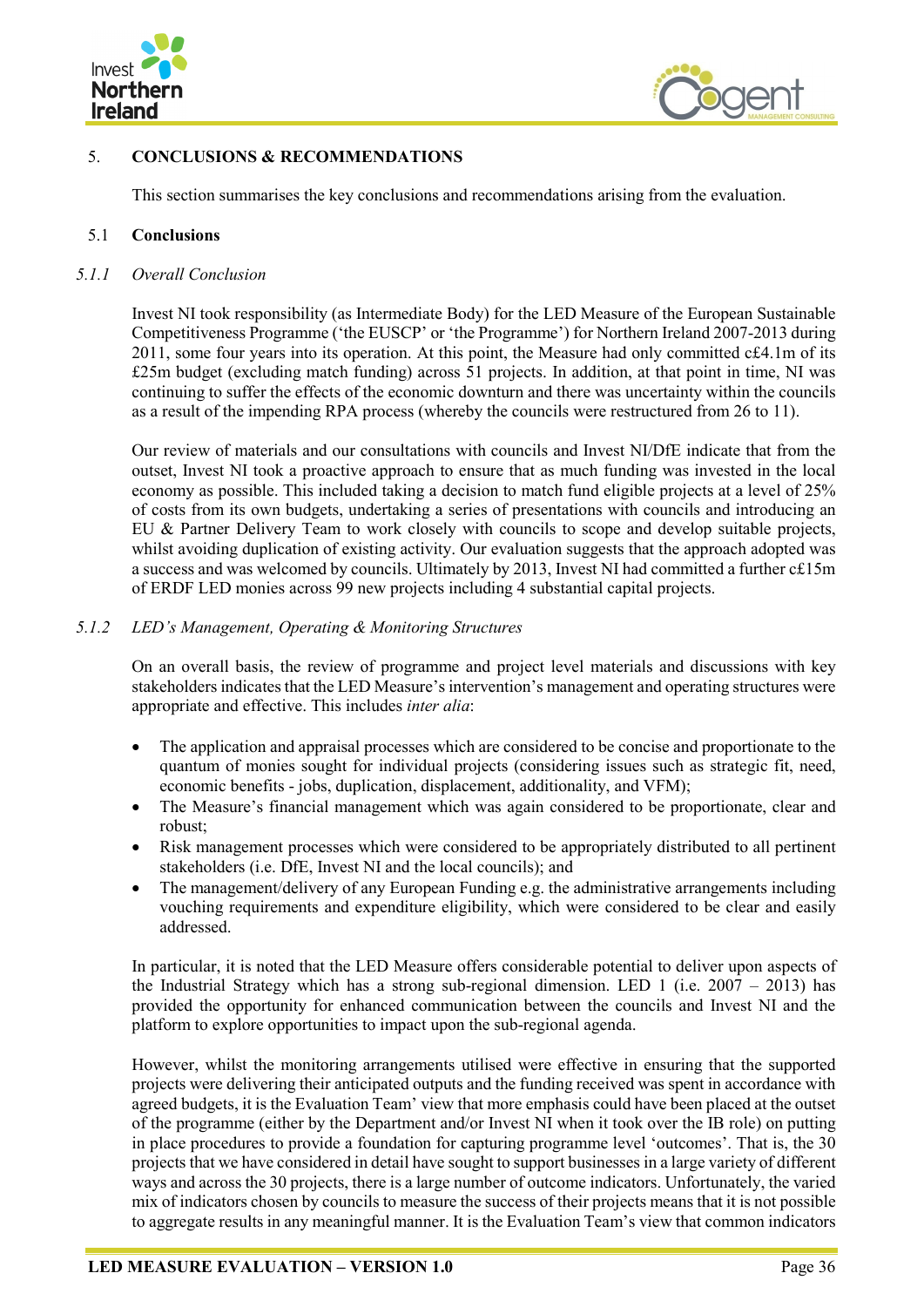



could potentially have been built into many of the projects supported, but to be measurable should be done at the outset i.e. either as a requirement of the application process or completed as part of the project approval process.

## *5.1.3 Strategic fit with relevant policy, including the overall LED Programme objectives*

It is clear that Priority 2.2 provided a good fit with prevailing NI strategies including, in particular, Priority 1 (Grow a dynamic, innovative economy) of the then Programme for Government (PfG 2008- 2011)<sup>[38](#page-54-0)</sup> and the then Economic Strategy (published March 2012) which placed a focus on two distinct elements:

- Rebalancing the economy: in the long term (up to 20 years), the aim was to rebalance the local economy toward higher value-added private sector activity.
- Rebuilding the economy: in the short term, the aim was to provide more immediate support/measures for the local economy which had recently experienced a difficult period (rising unemployment, depression in construction).

In relation to the LED Programme objectives, the Evaluation Team's review of the projects supported indicates that they provided a strong fit with EUSCP Priority 2 – 'Sustainable Enterprise and Entrepreneurship' through encouraging the growth of the private sector. In particular, and as illustrated in Appendices IV, V and VI, many of the projects had a focus on:

- Increased job creation;
- Increased economic activity by encouraging businesses to become more market-aware, research aware, outward-looking, export-orientated and committed to ongoing business development;
- Increased innovation; and
- Greater social inclusion through the development of social enterprises and through seeking to encourage income generation and an increased circulation of money in disadvantaged communities (in particular, work in support of this has been implemented through the Forthriver project – see Section 3.5 and Appendix IV for details).

## *5.1.4 The identified rationale and need for the projects, including market failures and additionality*

Our review of project applications indicates that most projects supported were premised on the basis that they met local business need (as reflected in local economic development plans, scoping studies, surveys of businesses etc.). Where market failures were discussed, they largely related to some of the following factors:

- **Capital Market Failures** At 2013, Northern Ireland was continuing to suffer from the impact of the economic downturn. Access to finance was a key area of concern in the local economy and a constraint facing business. In this context (the downturn in the economy and current banking conditions, where it was particularly difficult for businesses to access finance), many businesses were unable to access the finance they required to achieve their growth potential.
- **Information asymmetry** It was considered that many firms did not understand the full benefits of innovation focused activities, collaborating with other firms to generate new ideas and many individuals did not understand the full potential benefits of starting new businesses. As such, it was suggested that without support, such activities would be taken forward at a sub-optimal level.
- **Risk aversion** Uncertainty over the benefits and returns from investing in potential growth activities, can often lead to businesses, especially SMEs, to engage in risk adverse behaviour that leads to a sub-optimal level of investment in their future growth. For example, businesses may not invest in training in emerging

<span id="page-54-0"></span><sup>&</sup>lt;sup>38</sup> Mid-term Evaluation of the European Sustainable Competitiveness Programme for Northern Ireland 2007-2013 Final Report (PwC, August 2011)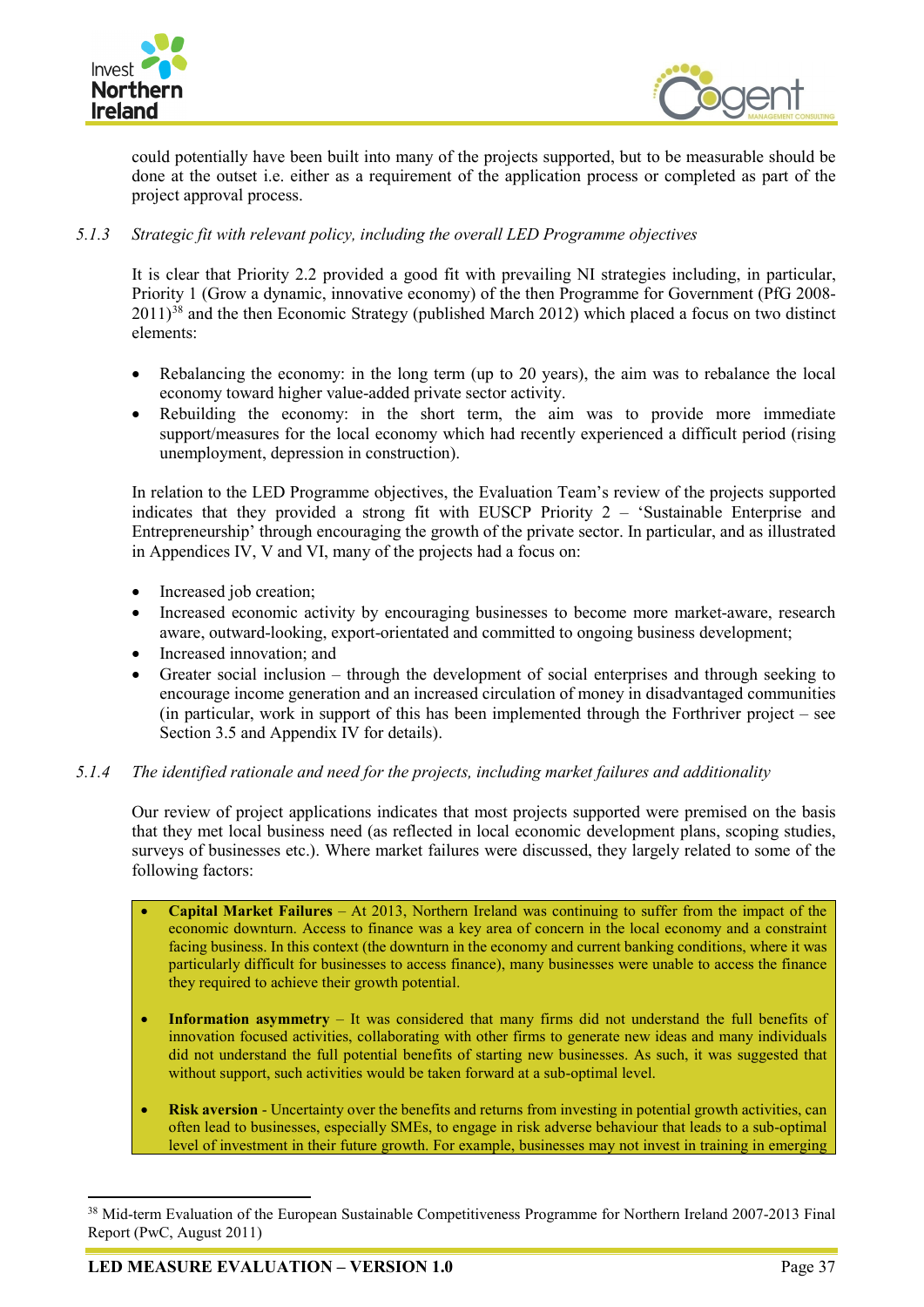



areas such as digital marketing as they may see it as a threat to their roles or to their traditional models. As a result, businesses fail to reap the true value that can be delivered through these emerging disciplines.

## *5.1.5 The actual costs incurred against the estimated costs and explain any variances*

A key point to note in relation to projects costs is that feedback from councils indicates that without the introduction of Invest NI's contribution of 25% of project costs far fewer projects would have come forward, and indeed it is likely that much of the LED monies would have remained unspent. This was influenced by a variety of factors including:

- Constrained budgets within the various councils; and
- Uncertainty within the councils during the review period as a result of the reconfiguration of the councils under the RPA process.

Indeed, at the time that the transfer of LED ERDF monies to Invest NI were being discussed it was noted by Invest NI (memo to Invest NI's Top Management Team, dated 22nd June 2011) that there was a high risk of underspend on the Measure. To that end and reflecting upon the alignment of individual project objectives with the LED Programme objectives, and the fact that the majority of projects supported appear to have fully met their anticipated output and outcome indicators (albeit they are very varied), it appears that the introduction of Invest NI's 25% funding does appear to have delivered value for money.

As illustrated in Section 3.4, the majority (76% overall) of monies offered (to the 30 LED projects sampled) were drawn down. However, if the Forthriver project is excluded, the percentage drawdown increases to 88% across the remaining 29 projects. A variety of reasons for variances were recorded across projects included tendered costs coming in lower than expected, some activity being less than was anticipated at the outset, some activity that was undertaken not being eligible for ERDF co-funding, some penalties being incurred as a result of procurement activities not being undertaken in line with guidance etc.

*5.1.6 The extent to which the projects have progressed to date, and are likely to perform against their stated project objectives and targets*

The Evaluation Team has undertaken a detailed review of available evidence with respect to the specific activities, outputs, results and impacts associated with the 30 Invest NI projects that were selected for review. As illustrated in Appendix VI, our review of existing evidence for the 30 projects within the sample indicates that almost all projects met the targets that were established for them.

In specific consideration of the two capital projects, all available evidence indicates that they have progressed as planned and are on their way to achieving targets established for them (albeit, for the Forthriver project, it will be a number of years before it becomes fully clear whether it will meet its occupancy and revenue targets).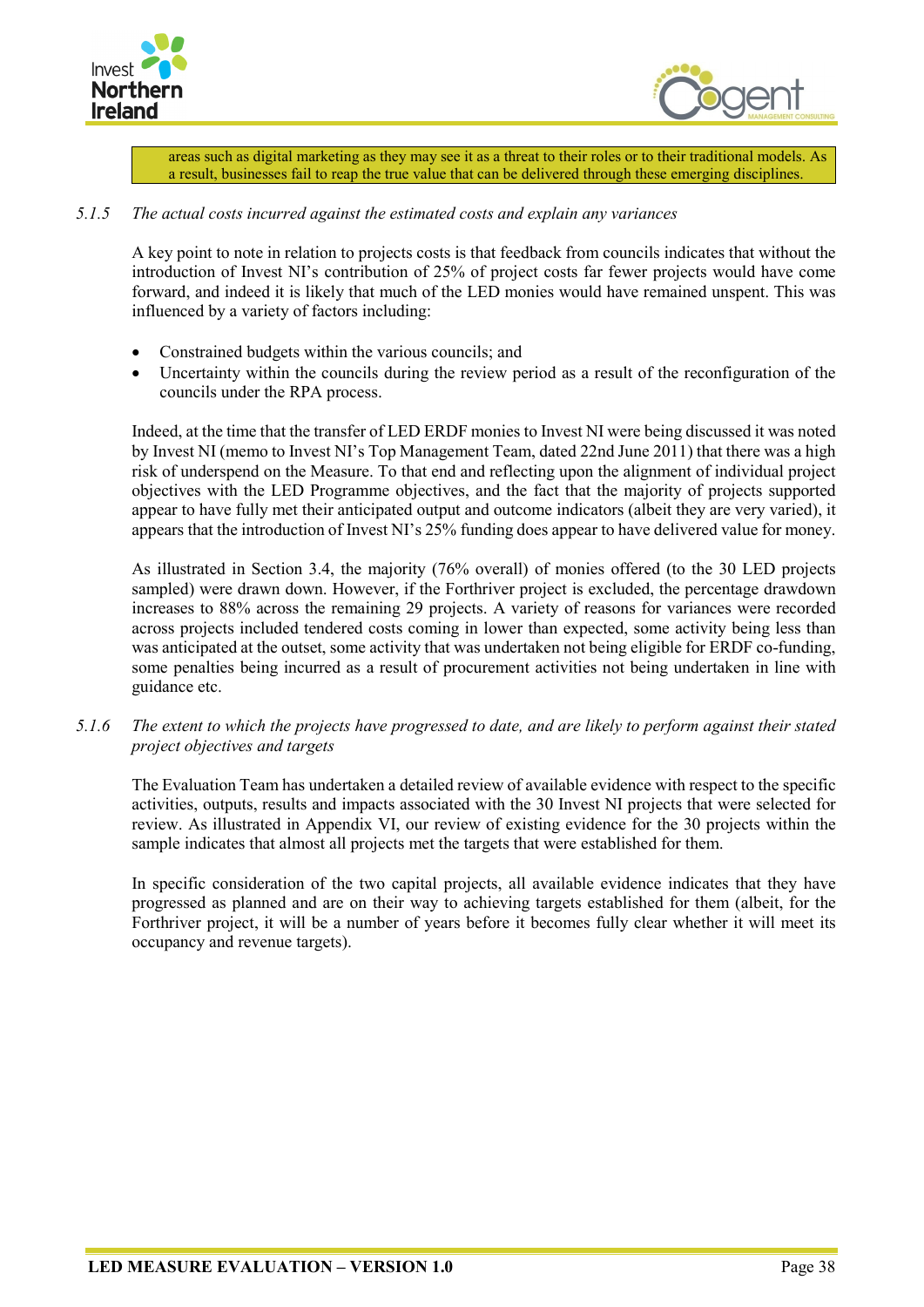



*5.1.7 The contribution of the projects to Sub-Priority objectives*

The sub-priority 2.2 objective was:

*"To encourage the growth of NI firms (by encouraging companies to become more market-aware, research aware, outward-looking, export-orientated and committed to ongoing business development)".*

Following the 2011 EUSCP Mid Term Evaluation, the following output indicators were identified to help inform Invest NI's reporting of LED:

#### **Number of:**

- LED Projects Supported;
- LED-based projects that support SMEs to develop their export focus;
- LED projects that support SMEs in business improvement activities;
- LED projects that support SMEs in innovation;
- LED-based projects that support SMEs in entrepreneurship;
- LED-based projects that support SMEs through collaborative activities.

The 2015 Annual Implementation Report (AIR) noted that in total 150 LED projects were approved (up to 31st December 2015) by both Invest NI and DETI against a target of 100. The table below identifies that each of the LED output indicator targets was achieved, and that the Invest NI-managed LED projects contributed greatly to their achievement.

| <b>Table 5.1: Achievement of LED Output Indicator Targets</b> |               |               |                                                                                         |               |  |  |  |  |  |  |
|---------------------------------------------------------------|---------------|---------------|-----------------------------------------------------------------------------------------|---------------|--|--|--|--|--|--|
| <b>Number of (LED) projects</b>                               | <b>Target</b> | <b>Actual</b> | <b>Contribution of the Invest NI</b><br>managed LED projects to<br><b>Actual Output</b> |               |  |  |  |  |  |  |
|                                                               |               |               | No.                                                                                     | $\frac{1}{2}$ |  |  |  |  |  |  |
| Supported                                                     | 100           | 150           | 124                                                                                     | 83%           |  |  |  |  |  |  |
| That support SMEs in business improvement activities          | 100           | 122           | 100                                                                                     | 82%           |  |  |  |  |  |  |
| That support SMEs in entrepreneurship                         | 70            | 88            | 70                                                                                      | 80%           |  |  |  |  |  |  |
| That support SMEs to develop their export focus               | 20            | 41            | 40                                                                                      | 98%           |  |  |  |  |  |  |
| That support SMEs through collaborative activities            | 10            | 38            | 36                                                                                      | 95%           |  |  |  |  |  |  |
| That support SMEs in innovation                               | 12            | 38            | 36                                                                                      | 95%           |  |  |  |  |  |  |

Whilst the focus on business improvement projects was retained for the 99 projects approved by Invest NI, the table below indicates that the projects approved under Invest NI placed more of an emphasis on Innovation (33%, N=99), collaborative activity (33%, N=99) and export trade (37%, N=99) than had been the case when DETI performed the IB role, but also less of a focus on 'entrepreneurship' (49%, N=99).

|                      | Table 5.1: % of Projects by LED Indicators |                 |                                           |                     |                       |                   |  |  |  |  |  |  |
|----------------------|--------------------------------------------|-----------------|-------------------------------------------|---------------------|-----------------------|-------------------|--|--|--|--|--|--|
|                      | No. of                                     |                 | % of LED-based projects that support SMEs |                     |                       |                   |  |  |  |  |  |  |
|                      | <b>Projects</b>                            | <b>Business</b> | <b>Entrepreneurship</b>                   | <b>Export focus</b> | <b>Collaborations</b> | <b>Innovation</b> |  |  |  |  |  |  |
|                      |                                            | improvement     |                                           |                     |                       |                   |  |  |  |  |  |  |
| <b>DETI</b>          | 26                                         | 85%             | 69%                                       | $4\%$               | 8%                    | 8%                |  |  |  |  |  |  |
| Novated              | 25                                         | 88%             | 84%                                       | 12%                 | 12%                   | 12%               |  |  |  |  |  |  |
| Invest <sub>NI</sub> | 99                                         | 79%             | 49%                                       | 37%                 | 33%                   | 33%               |  |  |  |  |  |  |
| $N=$                 | 150                                        | 122             | 88                                        | 41                  | 38                    | 38                |  |  |  |  |  |  |
| % of Total           |                                            | 81%             | 59%                                       | 27%                 | 25%                   | 25%               |  |  |  |  |  |  |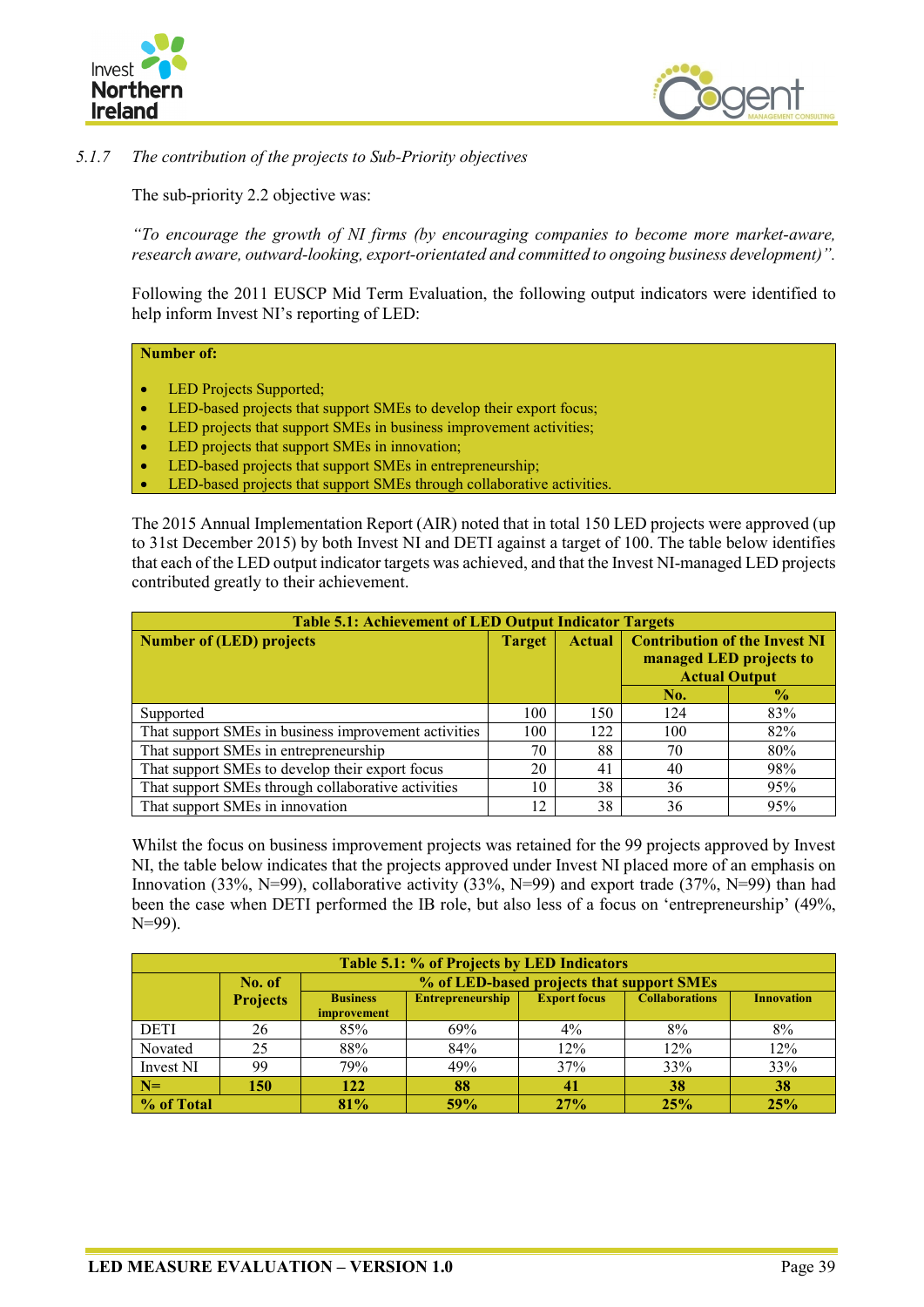



The Evaluation Team considers that a variety of reasons are likely to have contributed to the changing profile of project supported including:

- A general greater awareness of the importance of export trade, innovation and collaboration amongst economic development stakeholders during the period after Invest NI took on the IB role, reflected in the Economic Strategy and PfG;
- Enhanced communication with Invest NI as to the types of projects that might be supported;
- The additional (25%) contribution made by Invest NI allowing councils to consider projects that they might previously have considered to be too novel or risky for their borough/district.

In addition, sub-priority 2.2 had four result indicators, as follows:

#### **Number of participating companies:**

- Securing work in new markets;
- Recording business growth:
- Reducing costs of production:
- Increasing levels of exports.

The Evaluation Team has undertaken a detailed review of the specific activities and outputs, as well as the results and impacts associated with the 30 Invest NI projects that were selected for review. Our review indicates that taken as a representative cohort of the 124 Invest NI managed LED projects, each of the projects supported was successful in engaging with SMEs and also in achieving many important business outcomes (e.g. turnover and employment growth). However, it is evident even across the cohort of 30 LED projects that councils selected a varied mix of outcome/result indicators to measure the success of their projects. Unfortunately, the substantial mix of indicators combined with both the varied quality of project evaluation reports and varied methodologies employed therein means that it is not possible to aggregate results in any meaningful manner.

#### **The Revenue Projects**

Nonetheless, the Evaluation Team has sought to align the outcomes reported in the various evaluation reports received for the 28 revenue LED projects by the 4 LED 'result indicators' and other key indicators that were featured in some of the reports. Albeit, the Evaluation Team considers that there is some ambiguity in the interpretation of what these result indicators might relate to.

- 3,500 businesses were engaged with; however, of these 1,347 received more intensive support. It should be noted that there is no consistent definition across the projects as to what 'more intensive support' consisted of. In the context of our analysis it simply means that at the outset of some projects more businesses were engaged with than proceeded to receive later stage support in the same project/programme; • In relation to the 4 LED 'result indicators':
- - The first indicator relates to 'securing work in new markets'. However, it is not clear whether this relates to new geographic markets or new product/service markets. Our review of the evaluation reports indicates that:
		- $\triangleright$  4 evaluation reports state project participants entered new 'product/service' markets of which 2 (of the 4 reports) state that a total of 115 project participants did so;
		- 2 evaluation reports state that a total of 43 project participants entered new 'geographic' markets.
	- The second indicator relates to 'participant businesses recording business growth'. However, it is not clear what metric of business growth this relates e.g. whether it relates to turnover growth, employment growth, profitability growth etc. Our review of the evaluation reports indicates that:
		- 19 evaluation reports state that project participants increased their turnover, of which 17 (of the 19 reports) state that project participants increased their turnover by a total of £19m;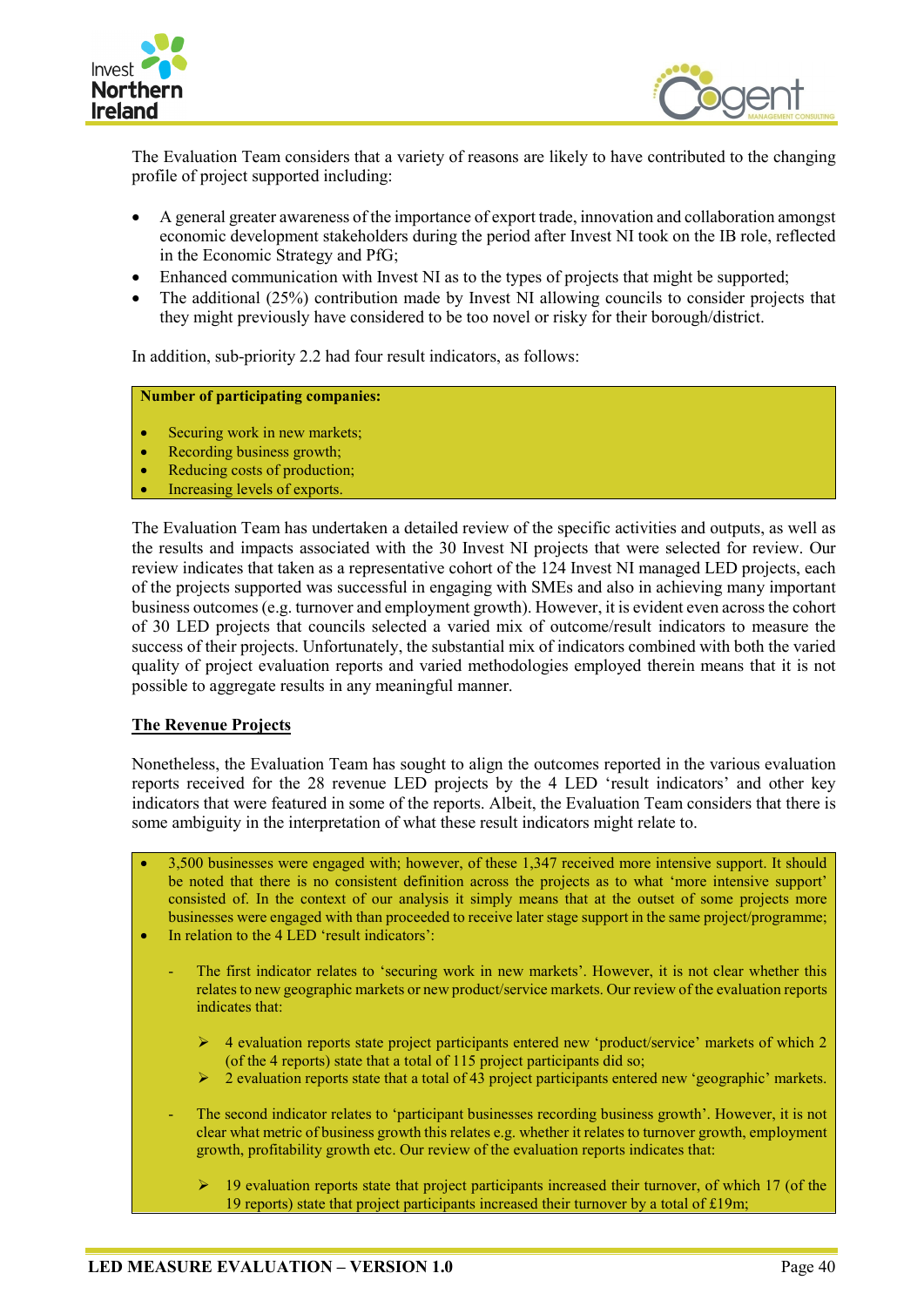



- 22 evaluation reports state that project participants increased their employment by a total of 504  $FTEs:$
- 3 evaluation reports state that project participants increased their profitability, of which 1 (of the 3 reports) states that project participants increased their profitability by a total of £303k.
- The third indicator relates to 'participant businesses reducing their costs of production'. Our review indicates that 4 evaluation reports state that project participants reduced their costs of production, of which 3 (of the 4 reports) state that project participants reduced their costs of production by a total of £132k.
- The fourth indicator relates to 'participant businesses increasing their levels of exports'. Our review indicates that 8 evaluation reports state that project participants increased their exports, of which 6 (of the 8 reports) state that project participants increased their levels of exports by a total of by a total of £1.2m. In many cases, but not in all, these were identified as a subset of total turnover increases.
- Other key 'indicators' that were featured in the various evaluation reports included:
	- 7 evaluation reports state that project participants 'improved their skills & knowledge';
	- 15 evaluation reports state that project participants were able to 'sustain' a total of 2,559 FTE jobs;
	- 2 evaluation reports state that project participants 'secured investment' totaling  $£1.14m$ ;
	- 6 evaluation reports state that a total of 52 project participants became Invest NI clients;
	- 4 evaluation reports stated that project participants created 79 new businesses.

However, as suggested, the Evaluation Team would urge caution as to the use of each of the aggregated 'result indicators' or other indicators featured above, due to the varied quality of project evaluation reports; gaps in information within the reports; and the varied methodologies employed within the individual project reports. Also, few, if any of the evaluation reports sought to identify levels of additionality associated with the gross results identified, whilst others were based on results reported by delivery agents, without evidence of validation.

#### **The Capital Projects**

In relation to the two capital projects' contribution to the 4 LED 'result indicators', the Evaluation Team notes the following:

| Forthriver | At the time of writing (March 2018), the Centre had only been formally opened for a period<br>of 18 months. Discussion with the Operator indicates that key activities delivered have<br>included:                                                                                     |
|------------|----------------------------------------------------------------------------------------------------------------------------------------------------------------------------------------------------------------------------------------------------------------------------------------|
|            | A local management consulting firm has been commissioned to provide business<br>growth support. This firm manages a range of support services, each with specific roles<br>relating to business growth and innovation services that are made available to centre<br>users and tenants. |
|            | Invest NI has also been working in partnership with the Centre Operator and BCC to<br>ensure that the breadth of available Invest NI's products and services are<br>maximised/exploited for the benefits of tenants and customers of the Innovation<br>Factory.                        |
|            | The Centre has not been captured whether participating companies have:                                                                                                                                                                                                                 |
|            | Secured work in new markets;<br>٠                                                                                                                                                                                                                                                      |
|            | Recorded business growth;<br>٠                                                                                                                                                                                                                                                         |
|            | Reduced costs of production;<br>٠                                                                                                                                                                                                                                                      |
|            | Increased levels of exports.                                                                                                                                                                                                                                                           |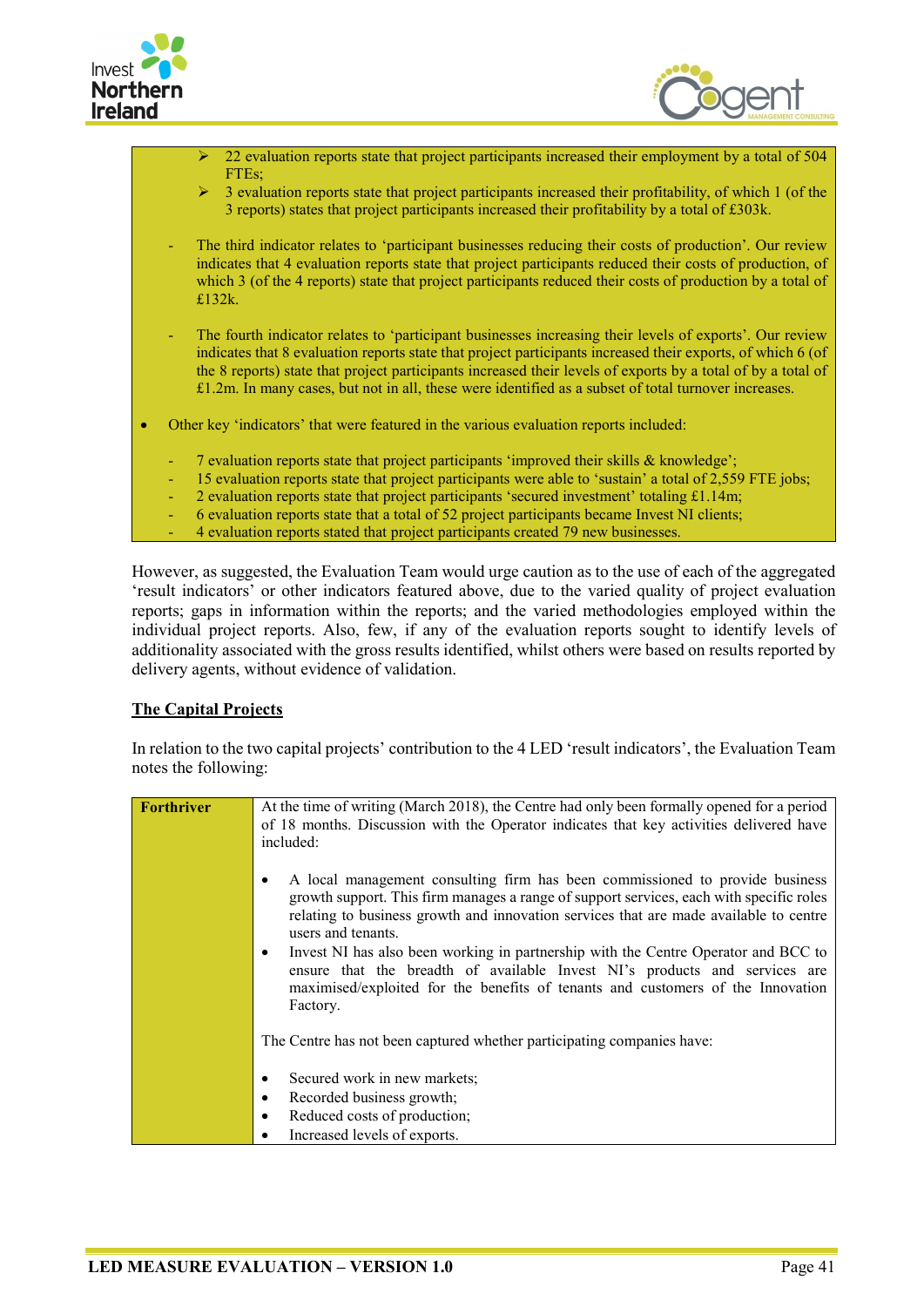



| <b>Roslea</b><br><b>Enterprise</b> | Construction on this project (of 2 new incubation units) was completed by $18th$ December<br>2015, with the units fully occupied (by one business that had been an existing tenant of the                                                                                                   |
|------------------------------------|---------------------------------------------------------------------------------------------------------------------------------------------------------------------------------------------------------------------------------------------------------------------------------------------|
| <b>Centre</b>                      | Centre) by January 2016.                                                                                                                                                                                                                                                                    |
|                                    | The project's evaluation indicates that the business has since created five new jobs and<br>increased their exports in the ROI market, increased their engagement with Invest NI and<br>progressed to become an account-managed client within Invest NI's Food and Drink<br><b>Division</b> |
|                                    | The Centre Operator has also noted that, the tenant of the 3,100ft <sup>2</sup> has recently secured bank<br>finance to construct an extension to the workspace to support their business growth.                                                                                           |
|                                    | The project has therefore supported the tenant business' growth and facilitated an increase<br>in their exports.                                                                                                                                                                            |

*5.1.8 The extent to which the projects are having an impact on the local economy, including wider and regional impacts*

Feedback from council representatives indicates that the LED Measure has complemented and enhanced regional initiatives that support and strengthen business competitiveness. The projects taken forward have been developed in line with local priorities and needs.

The varied nature of the outcomes generated by projects and the different means by which they were measured (see Section 3.5 for illustration) means that it is very difficult to meaningfully aggregate or to gross up for the Invest NI managed LED projects (either accurately or in a manner that might be considered technically robust). However, a review of that Section readily illustrates that substantial and varied outputs and outcomes were achieved. The key types of outcomes achieved related to revenue and employment growth amongst businesses. Other key outputs relate to:

- Increased levels of innovation activity;
- Enhanced business infrastructure (e.g. the Innovation Factory at Forthriver or the Roslea project);
- Increased levels of skills.

In implementing the projects in line with local identified needs, and achieving the identified outputs and outcomes, the Evaluation Team considers that notwithstanding the varied evaluation methodologies employed and gaps in information available etc., it might be reasonable to assume that participation in the LED projects has contributed to making the businesses 'more competitive and sustainable' and in turn more capable of contributing to closing the productivity gap with the rest of the UK.

#### *5.1.9 The risk management processes put in place*

Invest NI's management of the LED monies carried with it several substantial risks from the outset. Foremost amongst those was budget underspend but also risks relating to relationship management between Invest NI and its key LED stakeholder grouping. However, it also carried the opportunity to lever up to £50m investment in the local economic development environment, helping transform subregional delivery of products and services.

Ultimately, given the expenditure drawn down and the feedback from local authorities, Invest NI successfully managed both risks. Indeed, it is evident that Invest NI was well placed to bring best practice and transfer capability to Councils and the management of the LED Measure provided a vehicle for this to happen.

Project level risks were largely addressed through the project appraisal, casework process and ongoing project monitoring throughout the lifetime of the project. The Evaluation Team's review of these documents for the 30 projects within the sample indicates that projects were appropriately appraised and that a robust challenge function was adhered to within the casework panels. Subsequent to this, Letters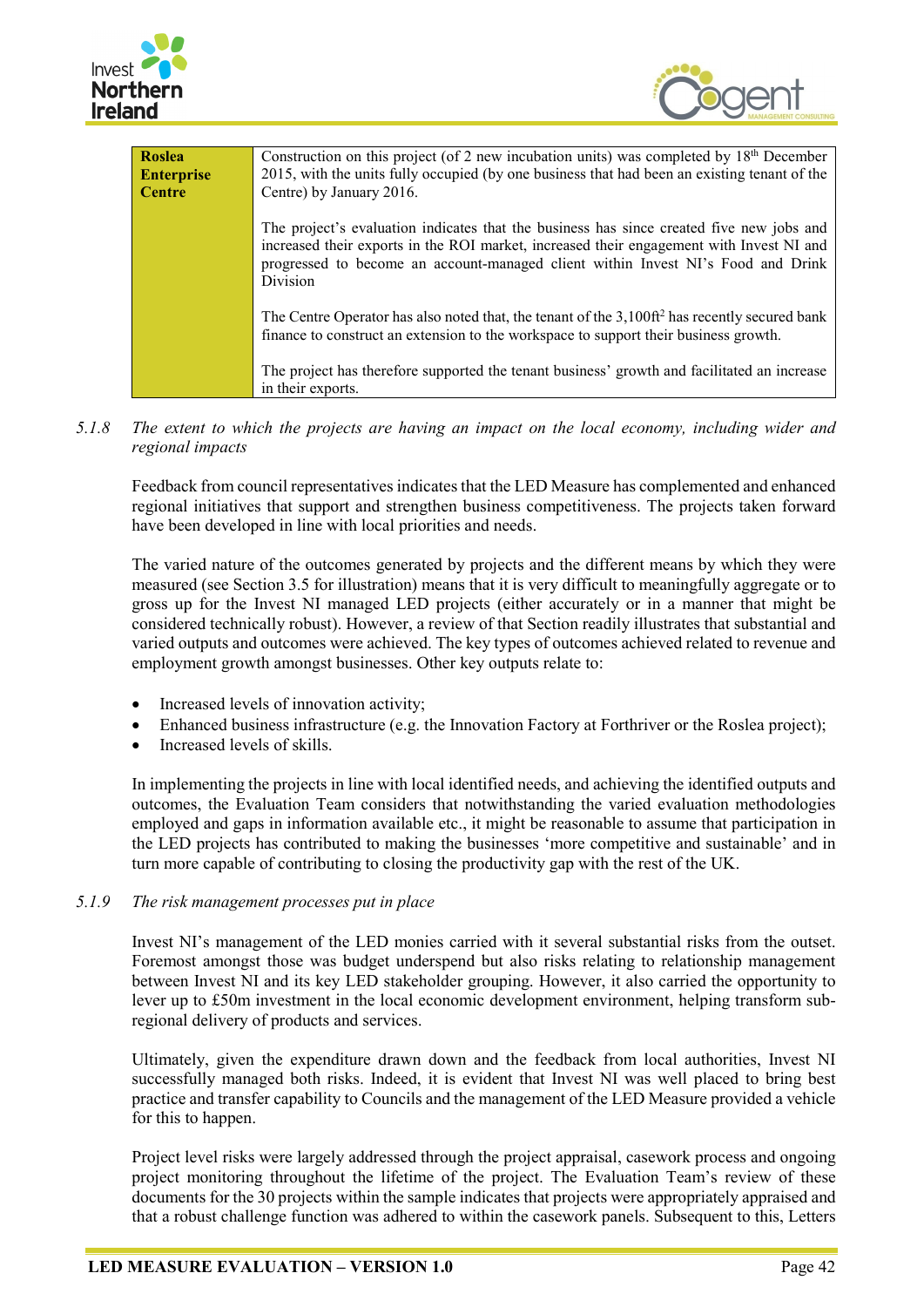



of Offer contained appropriate contractual conditions to manage any project risk further. In addition, it should be recognised that it appears (based upon available monitoring information) that councils also sought to mitigate risk through contractual arrangements with providers and regular monitoring etc.

## *5.1.10 Economy, Efficiency & Effectiveness*

The Evaluation Team sought (see Section 3.5) to aggregate results for the 28 revenue projects and 2 capital-build projects that were sampled as part of this evaluation. This task proved complex as a result of the varied nature of indicators utilised by projects and in part in relation to gaps in the necessary information in the available evaluation reports. Whilst the following aggregate results have been identified, the Evaluation Team would urge caution in their use and interpretation.

|                    |     |                                        | Table 5.2: Summary of Aggregated Results featured in Evaluation Reports for Sampled Projects |                        |                          |                                     |                                       |
|--------------------|-----|----------------------------------------|----------------------------------------------------------------------------------------------|------------------------|--------------------------|-------------------------------------|---------------------------------------|
|                    |     | No. of<br><b>businesses</b><br>engaged | No. of<br><b>businesses</b><br>receiving more<br>intensive<br>support <sup>39</sup>          | No. of jobs<br>created | No. of jobs<br>sustained | <b>Value of</b><br>additional sales | <b>Increasing level</b><br>of exports |
| <b>Total</b>       |     | 3.500                                  | 1.347                                                                                        | 503.5                  | 2,560                    | £19,373,511                         | £1,225,911                            |
| $N=$               |     | 28                                     | 24                                                                                           | 22                     | 15                       |                                     |                                       |
| Average<br>project | per | 125                                    | 56                                                                                           | 23                     | 171                      | £1,139,618                          | £204,318                              |

The 28 revenue projects received a total of £3,279,527 of assistance (ERDF or Invest NI). If the value of 'additional sales' recorded is utilised, then it appears that the LED Measure has provided a return of circa £5.90 for every £1 invested. However, the Evaluation Team notes that such a crude and high-level indicator would not be used by Invest NI within the evaluation of its other programmes, which typically assess levels of deadweight associated with any sales achieved and also use GVA conversions.

The Evaluation Team has further sought, to the extent possible, to draw conclusions, on the basis of the findings above, as to the economy, efficiency and effectiveness of the Invest NI managed LED Measure and the extent to which it has represented Value for Money, as illustrated below:

| Table 5.3: Economy, Efficiency & Effectiveness Indicators                                                                                                                                                                                                                                                                                              |  |
|--------------------------------------------------------------------------------------------------------------------------------------------------------------------------------------------------------------------------------------------------------------------------------------------------------------------------------------------------------|--|
| <b>Evaluation Team's Commentary</b>                                                                                                                                                                                                                                                                                                                    |  |
| All LED projects that used external providers were subject to public<br>procurement exercises, as were the capital projects. This provides some<br>assurance that appropriate inputs (i.e. the resources used in carrying out the<br>project) have been obtained at least cost.                                                                        |  |
| In addition, to help achieve 'economy' Invest NI provided guidance to the<br>Councils as to maximum daily rates for external delivery organisations and<br>maximum mentoring days support that should be made available to<br>participant businesses.                                                                                                  |  |
| In terms of efficiency, we note that there was a high level of achievement<br>of targets (see Appendices IV, V and VI) across most of the LED projects<br>considered within the sample.<br>The Evaluation Team considers that this provides some assurance that                                                                                        |  |
| councils have achieved the maximum output from their given set of inputs.                                                                                                                                                                                                                                                                              |  |
| Again, Appendix IV, V and VI demonstrates that there was a high level of<br>achievement of output targets across most of the LED projects considered<br>within the sample, indicating some level of effectiveness. Unfortunately,<br>measurement of outcome indicators is more varied, which would have<br>provided a better measure of effectiveness. |  |
|                                                                                                                                                                                                                                                                                                                                                        |  |

<span id="page-60-0"></span><sup>&</sup>lt;sup>39</sup> E.g. mentoring support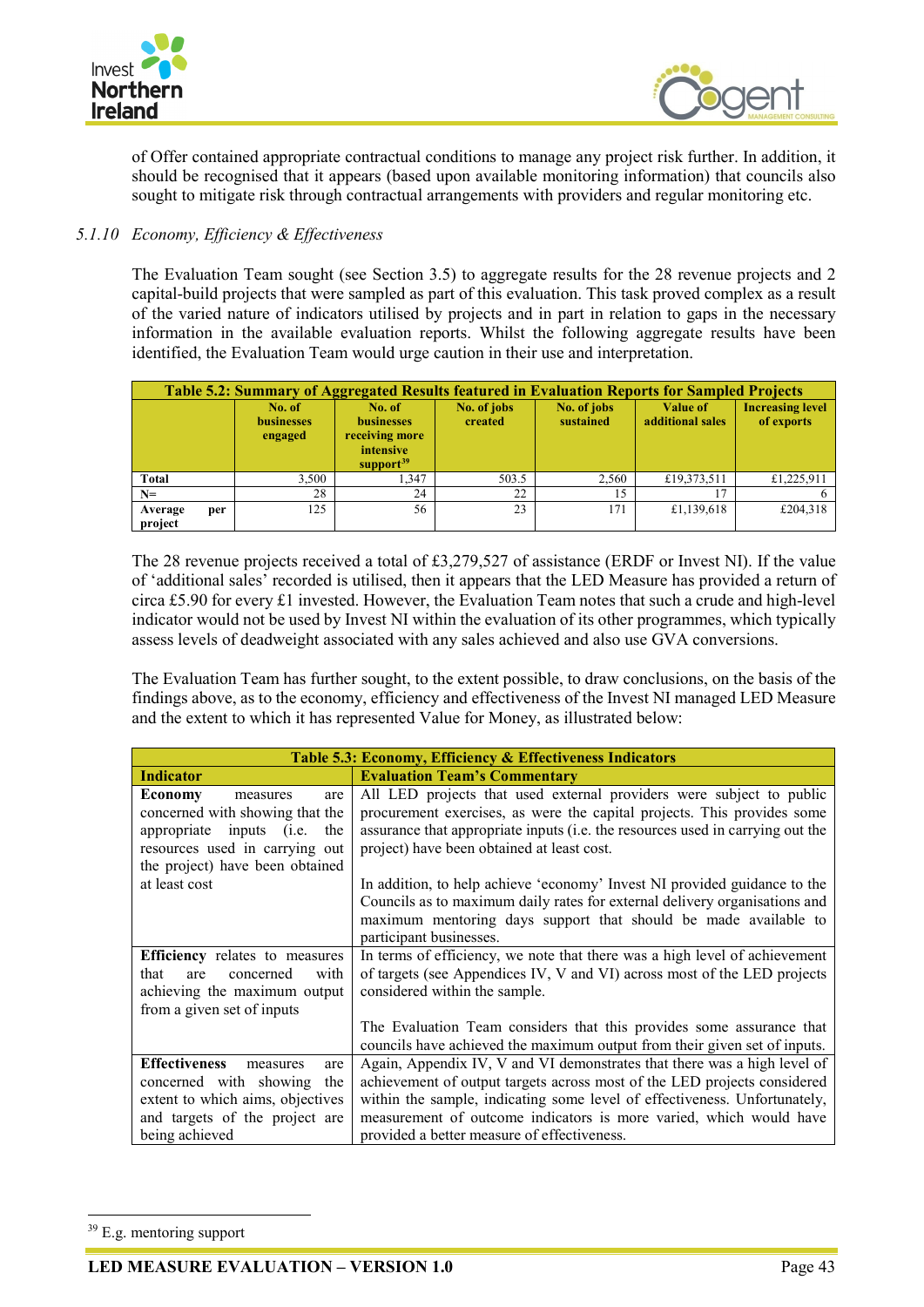



On balance, our review of the project documentation received (with key aspects summarised in Appendix VI) suggests that Value for Money has been achieved; albeit the Evaluation Team recommends that enhanced measurement of key outcome measures across LED projects would provide better information from which to determine value for money.

*5.1.11 Lessons Learned for Invest NI in terms of its future approach to sub-regional growth development and how it can best work with the Councils in this regard*

Discussion with councils and Invest NI indicates that the monitoring and audit checks that were undertaken have been successful in identifying the key 'lessons to be learned', and that these have subsequently been incorporated into the following new processes for LED 2:

- CPD Procurement Adviser is involved with Councils in the procurement competitions for the funded elements of LED 2 projects.
- Pre-Support on EU Regulations from a member of Invest NI's European Unit team who will visit Council to discuss all the EU regulations required during future audits.
- Specialist State Aid Advice from a member of DfE staff who is willing to advise each Council on State Aid regulations on their first LED 2 project.
- Simplified clauses and definitions used in the revised LED 2 Letter of Offer to provide less ambiguity and a standardised approach in relation to Council requirements and project outputs.

In relation to Invest NI's future approach to sub-regional development and how it can best work with the Councils:

- The council consultees recommended that:
- Support for capital projects should be considered (and in particular outside of the Greater Belfast area) including support to create additional office space/workspace/business incubators.
- Further support should be offered for enterprise awareness activities;
- There was room for greater clarity around the progression route for businesses to move from local council support onto that provided by Invest NI. It was a consensus view of those in attendance at the council focus group session that the current progression route is somewhat 'disjointed'.
	- The Invest NI consultees noted that a pressing concern might be to focus on what arrangements might be introduced post 2020 and the UK's exit from the European Union i.e. will any form of intervention be introduced by Treasury or might the NI Executive decide that such support for local business might have to be funded from local rates, given that with the transfer of functions under RPA, there was a transfer of monies for local economic development. It was suggested that the process of addressing such strategic questions should commence at the earliest possible opportunity.

In addition, recognising that the realignment and amalgamation of the 26 legacy councils into the new configuration of 11 has taken time to embed, there was a suggestion that for any programme (similar to the LED Measure) that might be implemented post-2020, there might be greater levels of collaboration between individual councils so as to better achieve value for money across economic development projects.

The Evaluation Team considers that, for the most part, the recommendations made by both the councils and Invest NI have merit. Although, historically, there has been substantial support for enterprise awareness type activities, so any support of this nature should be considered carefully to ensure that it is fully additional to any other enterprise awareness activities that are already in existence.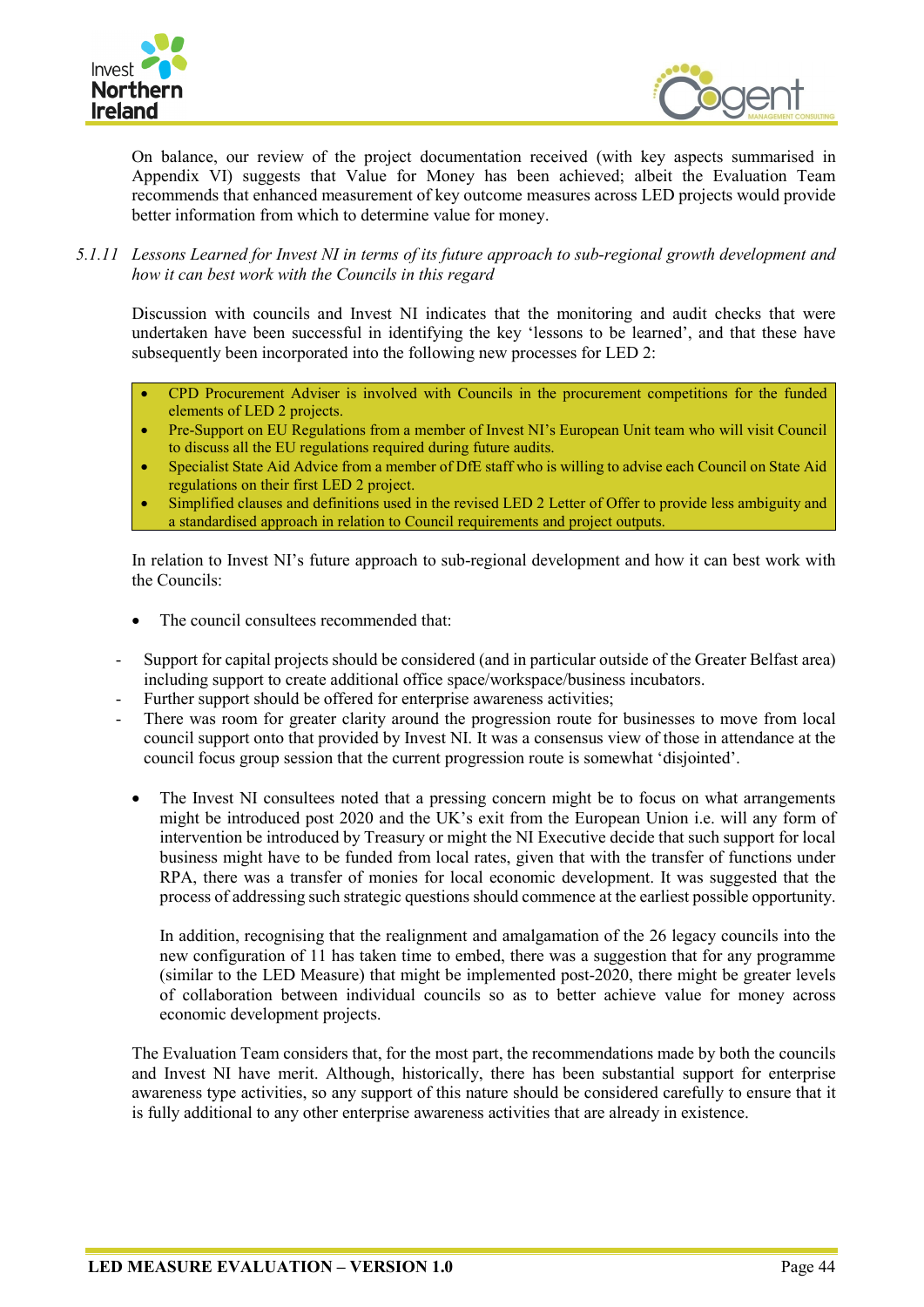



## *5.1.12 Equality Considerations*

All of the projects supported adhered to the councils' own commitments to the Section 75 of the Northern Ireland and the Disability Discrimination Act 1995. It is the Evaluation Team's view that the projects would therefore, not have had any detrimental impact upon groups affected by both Acts.

It is further noted that some projects (e.g. the Forthriver project – see Appendix IV) have sought to impact positively on an area of considerable disadvantage.

## <span id="page-62-0"></span>5.2 **Recommendations**

Across all stakeholder groups (i.e. councils, Invest NI and DfE) the feedback received relating to the implementation and management of the LED Measure was very positive, with it being suggested by all stakeholders that issues encountered during LED 1 (i.e. 2007-2013) or lessons learned have for the most part either been implemented during the latter period of LED 1 or have been applied as part of LED 2. Subsequently, only a small number of recommendations have been made:

- 1. Whilst Invest NI has advised that standardised reporting templates relating to monitoring State Aid compliance are available from bodies such as BEIS, awareness of this amongst councils appears to be limited. To that end, enhanced communication as to the availability of such standardised forms should be implemented;
- 2. Related to this point, all businesses should be provided with a unique identifier so that public agencies can clearly monitor the value of support received by that business across various bodies.
- 3. Explore opportunities to share information captured from Invest NI's Nibusinessinfo website with councils (e.g. through asking businesses for permission to do so when they access information).
- 4. Notwithstanding the fact that LED 2 has a small number of key output indicators (i.e. jobs created and quality referral to Invest NI), a small number of additional result indicators (e.g. revenue growth in NI, GB and outside the UK) should be employed across most economic development projects and councils should be asked to measure project impacts using such measures;
- 5. Given the mixed quality of evaluation reports received, Invest NI should provide councils with guidance on good monitoring and evaluation practice. In relation to project monitoring, it should be a requirement for all councils to collate key project monitoring information in a consistent interrogable format and medium. For example, in an Excel database to include details such as:
	- Programme/project name;
	- Participant business name;
	- Business address:
	- Key contact name;
	- Key contact telephone number;
	- Key contact e-mail address:
	- Key relevant profiling data such as sector operating in, baseline turnover and of that sales in NI, GB and outside the UK; baseline employment (measured in FTEs);
	- The support received by each individual business;
	- Key changes in the baseline data at the end of the programme/data or at a suitable timeframe following its completion.
- 6. In specific relation to evaluation activity, if budgetary constraints reduce the amount of evaluation activity that can take place, councils should be encouraged to focus evaluation activity on the independent validation and assessment of 'additional' business outcomes, on a grouped project basis where appropriate;
- 7. Where possible allow councils greater flexibility in relation to daily rates that can be charged by delivery agents, focusing instead on the anticipated outcomes as the key indicator of value to be achieved.
- 8. In relation to Invest NI's future approach to Sub-Regional Development and how it can best work with the Councils: